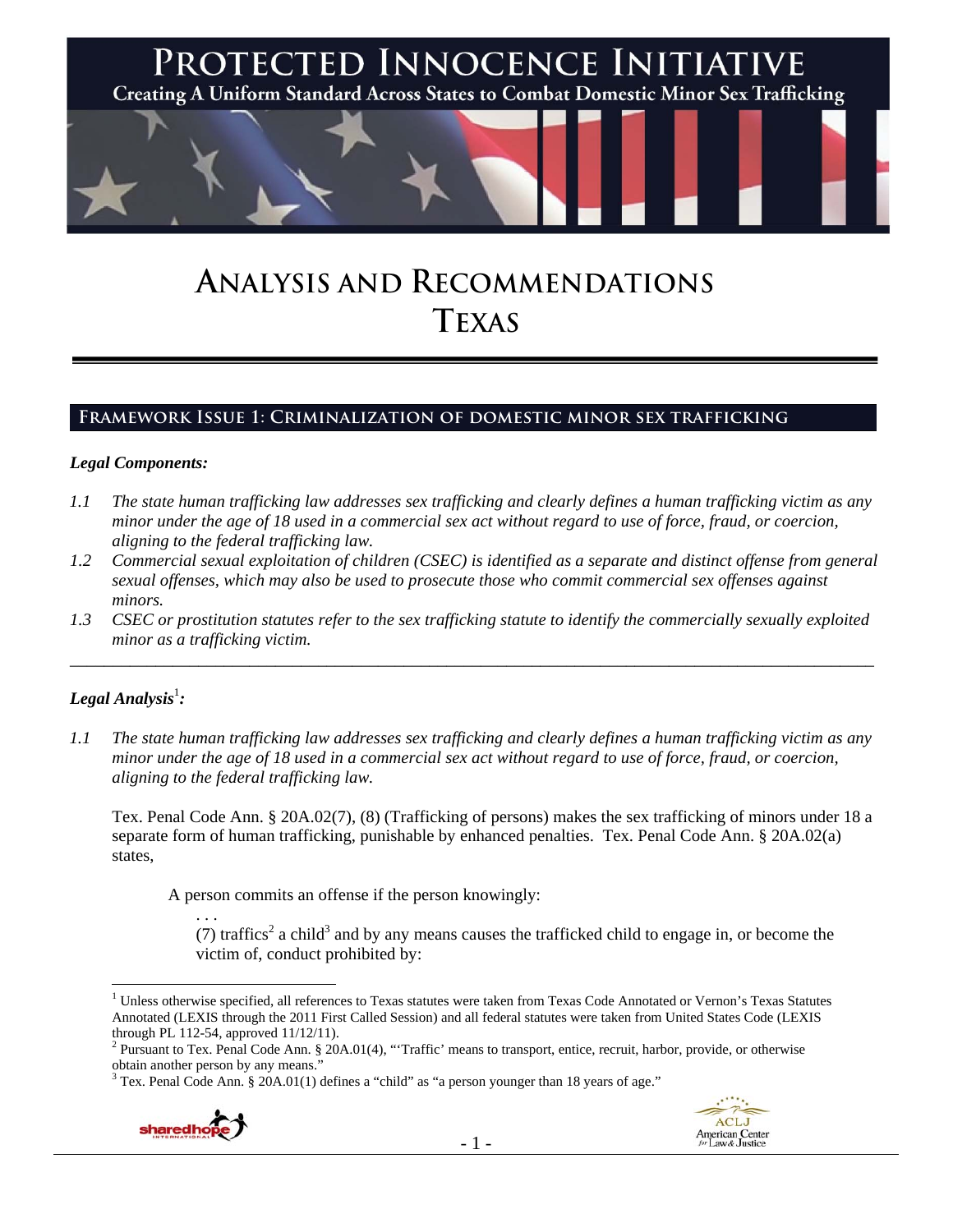(A) Section 21.02 (Continuous Sexual Abuse of Young Child or Children); (B) Section 21.11 (Indecency with a Child); (C) Section 22.011 (Sexual Assault); (D) Section 22.021 (Aggravated Sexual Assault); (E) Section 43.02 (Prostitution); (F) Section 43.03 (Promotion of Prostitution); (G) Section 43.04 (Aggravated Promotion of Prostitution); (H) Section 43.05 (Compelling Prostitution); (I) Section 43.25 (Sexual Performance by a Child); (J) Section 43.251 (Employment Harmful to Children); or (K) Section 43.26 (Possession or Promotion of Child Pornography); or (8) receives a benefit from participating in a venture that involves an activity described by Subdivision  $(7)$  or engages in sexual conduct<sup>4</sup> with a child trafficked in the manner described in Subdivision (7).

A first conviction under Tex. Penal Code Ann. § 20A.02(a) is generally punishable as a second degree felony by imprisonment for 2–20 years and a possible fine not to exceed \$10,000. Tex. Penal Code Ann. §§ 20A.02(b)(1), 12.33. A first conviction under Tex. Penal Code Ann. § 20A.02(a)(7) or § 20A.02(a)(8), however, is punishable, without regard to the use of force, fraud, or coercion, as a first degree felony by imprisonment "for life or for any term of not more than 99 years or less than 5 years" and a possible fine not to exceed \$10,000, while subsequent convictions are punishable by life imprisonment and a possible fine not to exceed \$10,000. Tex. Penal Code Ann. §§ 20A.02(b)(1), 12.32, 12.42(c)(2).<sup>5</sup>

Additionally, Tex. Penal Code Ann. § 20A.03 (Continuous trafficking of persons) states,

(a) A person commits an offense if, during a period that is 30 or more days in duration, the person engages two or more times in conduct that constitutes an offense under Section 20A.02 [Trafficking of persons].

(b) If a jury is the trier of fact, members of the jury are not required to agree unanimously on which specific conduct engaged in by the defendant constituted an offense under Section 20A.02 or on which exact date the defendant engaged in that conduct. The jury must agree unanimously that the defendant, during a period that is 30 or more days in duration, engaged in conduct that constituted an offense under Section 20A.02.

(c) If the victim of an offense under Subsection (a) is the same victim as a victim of an offense under Section 20A.02, a defendant may not be convicted of the offense under Section 20A.02 in the same criminal action as the offense under Subsection (a), unless the offense under Section 20A.02:

(1) is charged in the alternative;

(2) occurred outside the period in which the offense alleged under Subsection (a) was committed; or (3) is considered by the trier of fact to be a lesser included offense of the offense alleged under Subsection (a).

(d) A defendant may not be charged with more than one count under Subsection (a) if all of the conduct that constitutes an offense under Section 20A.02 is alleged to have been committed against the same victim.

<sup>&</sup>lt;sup>5</sup> Additional sentencing limitations may also be applicable. For example, a person convicted under Tex. Penal Code Ann. § 20A.02 cannot be sentenced to community supervision and is not eligible for release to intensive supervision parole. Tex. Gov't Code Ann. § 499.027(b)(2)(Z) (First version); Tex. Code Crim. Proc. Ann. art. 42.12, § 3g(a)(1)(M). Additionally, if the offender has a prior conviction for certain crimes, including Tex. Penal Code Ann. § 20A.02(7) or (8), a second conviction is punishable by life imprisonment. Tex. Penal Code Ann. § 12.42(c)(2)(A).





<sup>. . . .</sup> 

<sup>&</sup>lt;sup>4</sup> Tex. Penal Code Ann. § 20A.01(3) states that the term "sexual conduct" has the same meaning used in Tex. Penal Code Ann. § 43.25. Pursuant to Tex. Penal Code Ann. § 43.25(a)(2), "'Sexual conduct' means sexual contact, actual or simulated sexual intercourse, deviate sexual intercourse, sexual bestiality, masturbation, sado-masochistic abuse, or lewd exhibition of the genitals, the anus, or any portion of the female breast below the top of the areola."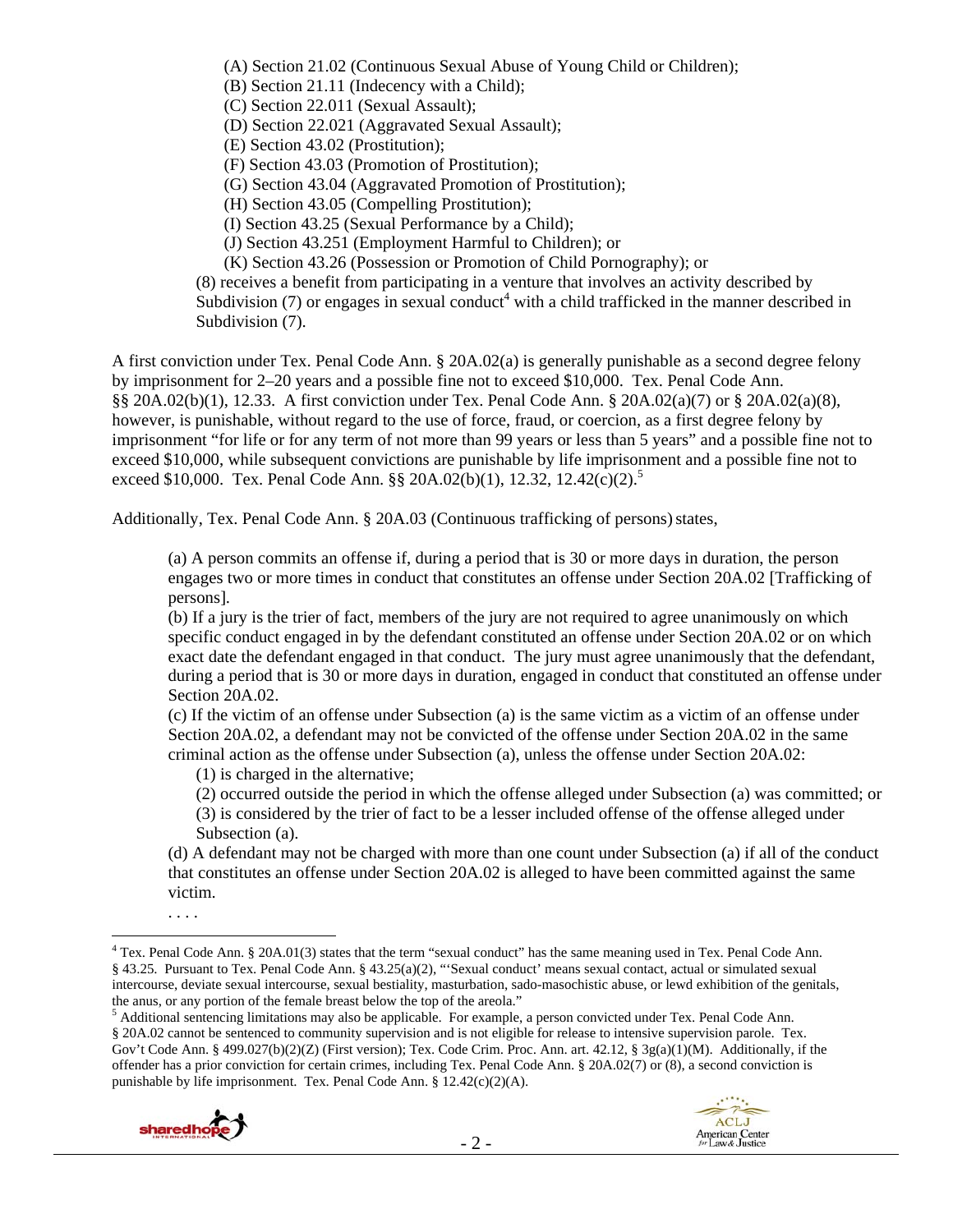A conviction under Tex. Penal Code Ann. § 20A.03 is punishable as a first degree felony by imprisonment for either 25–99 years and a possible fine not to exceed \$10,000 or life and a possible fine not to exceed \$10,000.<sup>6</sup> Tex. Penal Code Ann. §§ 20A.03(e), 12.32.

*1.2 Commercial sexual exploitation of children (CSEC) is identified as a separate and distinct offense from general sexual offenses, which may also be used to prosecute those who commit commercial sex offenses against minors.* 

Texas has several statutes specifically criminalizing CSEC, including the following:

- 1. Tex. Penal Code Ann. § 43.05(a)(2) (Compelling prostitution) makes it a crime if a person knowingly "causes by any means a child younger than 18 years to commit prostitution, regardless of whether the actor knows the age of the child at the time the actor commits the offense." A conviction under Tex. Penal Code Ann. §  $43.05(a)(2)$  is punishable as a first degree felony by imprisonment for either  $5-99$  years and a possible fine not to exceed \$10,000 or life and a possible fine not to exceed \$10,000. Tex. Penal Code Ann. §§ 43.05(b), 12.32.
- 2. Tex. Penal Code Ann. § 43.02(a) (Prostitution) makes it a crime if a person "(1) offers to engage, agrees to engage, or engages in sexual conduct for a fee; or (2) solicits another in a public place to engage with him in sexual conduct for hire." A conviction under this statute is generally punishable as a Class B misdemeanor by imprisonment in a county jail up to 180 days, a fine not to exceed \$2,000, or both. Tex. Penal Code Ann. §§ 43.02(c), 12.22. If the person solicited is 14–17 years of age, however, a conviction is punishable as a third degree felony by imprisonment for 2–10 years and a possible fine not to exceed \$10,000, and if the person solicited is under the age of 14, a conviction is punishable as a second degree felony by imprisonment for 2–20 years and a possible fine not to exceed \$10,000. Tex. Penal Code Ann. §§ 43.02(c)(3), (4), 12.34, 12.33.
- 3. Tex. Penal Code Ann. § 15.031(b) (Criminal solicitation of a minor) states,

A person commits an offense if, with intent that an offense under Section 20A.02(a)(7) or (8) [Trafficking of persons], 21.02 [Continuous sexual abuse of young child or children], 21.11 [Indecency with a child], 22.011 [Sexual assault], 22.021 [Aggravated sexual assault], 43.02 [Prostitution], 43.05(a)(2) [Compelling prostitution], or 43.25 [Sexual performance by a child] be committed, the person by any means requests, commands, or attempts to induce a minor<sup>7</sup> or another whom the person believes to be a minor to engage in specific conduct that, under the circumstances surrounding the actor's conduct as the actor believes them to be, would constitute an offense under one of those sections or would make the minor or other believed by the person to be a minor a party to the commission of an offense under one of those sections.

Pursuant to Tex. Penal Code Ann. § 15.031(e), a conviction under Tex. Penal Code Ann. § 15.031(b) is punishable one category lower than committing the actual offense, but the punishment may be enhanced to the same category as the predicate offense if it is proven that the offender

<sup>&</sup>lt;sup>7</sup> Pursuant to Tex. Penal Code Ann. § 15.031(f), "In this section, 'minor' means an individual younger than 17 years of age."





 $\overline{a}$ <sup>6</sup> Pursuant to Tex. Gov't Code Ann. § 508.145(d)(1) (Eligibility for release on parole; computation of parole eligibility date), "An inmate serving a sentence for an offense . . . under [Tex. Penal Code Ann. § 20A.03] is not eligible for release on parole until the inmate's actual calendar time served, without consideration of good conduct time, equals one-half of the sentence or 30 calendar years, whichever is less, but in no event is the inmate eligible for release on parole in less than two calendar years." 7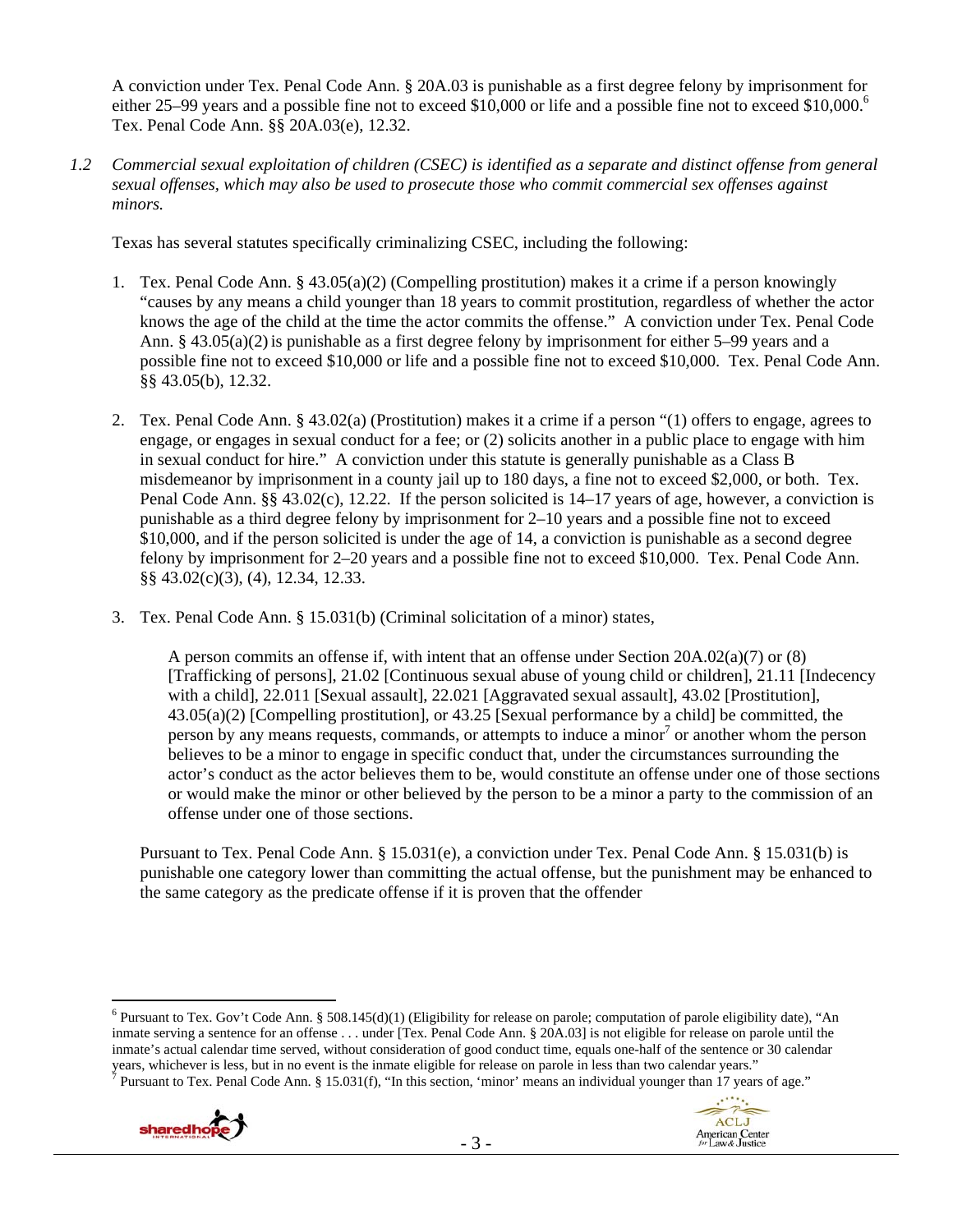(1) was at the time of the offense 17 years of age or older and a member of a criminal street gang, as defined by Section 71.01 [Definitions]; $^8$  and

- (2) committed the offense with the intent to:
	- (A) further the criminal activities of the criminal street gang; or
	- (B) avoid detection as a member of a criminal street gang.
- 4. Tex. Penal Code Ann. § 43.251(b) (Employment harmful to children) states, "A person commits an offense if the person employs, authorizes, or induces a child $^9$  to work: (1) in a sexually oriented commercial activity;<sup>10</sup> or (2) in any place of business permitting, requesting, or requiring a child to work nude or topless." A conviction under Tex. Penal Code Ann. § 43.251(b) is punishable as either a felony or a misdemeanor.<sup>11</sup> Pursuant to Tex. Penal Code Ann. § 43.251(c) (First version), a conviction is punishable as a second degree felony by imprisonment for 2–20 years and a possible fine not to exceed \$10,000, but if the child is a minor under the age of 14, a conviction is punishable as a first degree felony by imprisonment for either 5–99 years and a possible fine not to exceed \$10,000 or life and a possible fine not to exceed \$10,000. Tex. Penal Code Ann. §§  $43.251(c)$ ,<sup>12</sup> 12.33, 12.32. Pursuant to Tex. Penal Code Ann. § 43.251(c) (Second version), however, a first conviction is punishable as a Class A misdemeanor by imprisonment in a county jail up to 1 year, a fine not to exceed \$4,000, or both. Tex. Penal Code Ann.  $\S$ § 43.251(c)(1),<sup>13</sup> 12.21.
- 5. Tex. Penal Code Ann. § 21.02(b), (c), (g) (Continuous sexual abuse of young child or children) states,
	- (b) A person commits an offense if:

(1) during a period that is 30 or more days in duration, the person commits two or more acts of sexual abuse, regardless of whether the acts of sexual abuse are committed against one or more victims; and

(2) at the time of the commission of each of the acts of sexual abuse, the actor is 17 years of age or older and the victim is a child younger than 14 years of age.

(c) For purposes of this section, "act of sexual abuse" means any act that is a violation of one or more of the following penal laws:

(1) aggravated kidnapping under Section  $20.04(a)(4)$ , if the actor committed the offense with the intent to violate or abuse the victim sexually;

(2) indecency with a child under Section  $21.11(a)(1)$ , if the actor committed the offense in a manner other than by touching, including touching through clothing, the breast of a child;

(3) sexual assault under Section 22.011;

(4) aggravated sexual assault under Section 22.021;

. . .

(6) sexual performance by a child under Section 43.25;

- (7) trafficking of persons under Section  $20A.02(a)(7)$  or (8); and
- (8) compelling prostitution under Section 43.05(a)(2).

. . . .

<sup>13 2011</sup> Tex. Gen. Laws 938, § 1.





<sup>&</sup>lt;sup>8</sup> Tex. Penal Code Ann. § 71.01(d) defines "criminal street gang" as "three or more persons having a common identifying sign or symbol or an identifiable leadership who continuously or regularly associate in the commission of criminal activities."<br><sup>9</sup> Pursuant to Tex. Penal Code Ann. § 43.251(a)(1), "child" is defined as "a person younger than 18

 $^{10}$  Tex. Penal Code Ann. § 43.251(a)(5) defines "sexually oriented commercial activity" as "a massage establishment, nude studio, modeling studio, love parlor, or other similar commercial enterprise the primary business of which is the offering of a service that is intended to provide sexual stimulation or sexual gratification to the customer."

<sup>&</sup>lt;sup>11</sup> There are currently two versions of Tex. Penal Code Ann. §  $\overline{43.251(c)}$  in effect. The first version, 2011 Tex. Gen. Laws 515, § 4.03, states that a conviction is punishable as a felony, while the second version, 2011 Tex. Gen. Laws 938, § 1, states that a conviction may be punishable as a misdemeanor. *See also* TEXAS LEGISLATIVE COUNCIL, TEXAS LEGISLATIVE COUNCIL DRAFTING MANUAL § 8.08 (Feb. 2011), *available at* http://www.tlc.state.tx.us/legal/

dm/draftingmanual.pdf (discussing the appropriate resolution for conflicting acts passed in the same session). <sup>12</sup> 2011 Tex. Gen. Laws 515, § 4.03.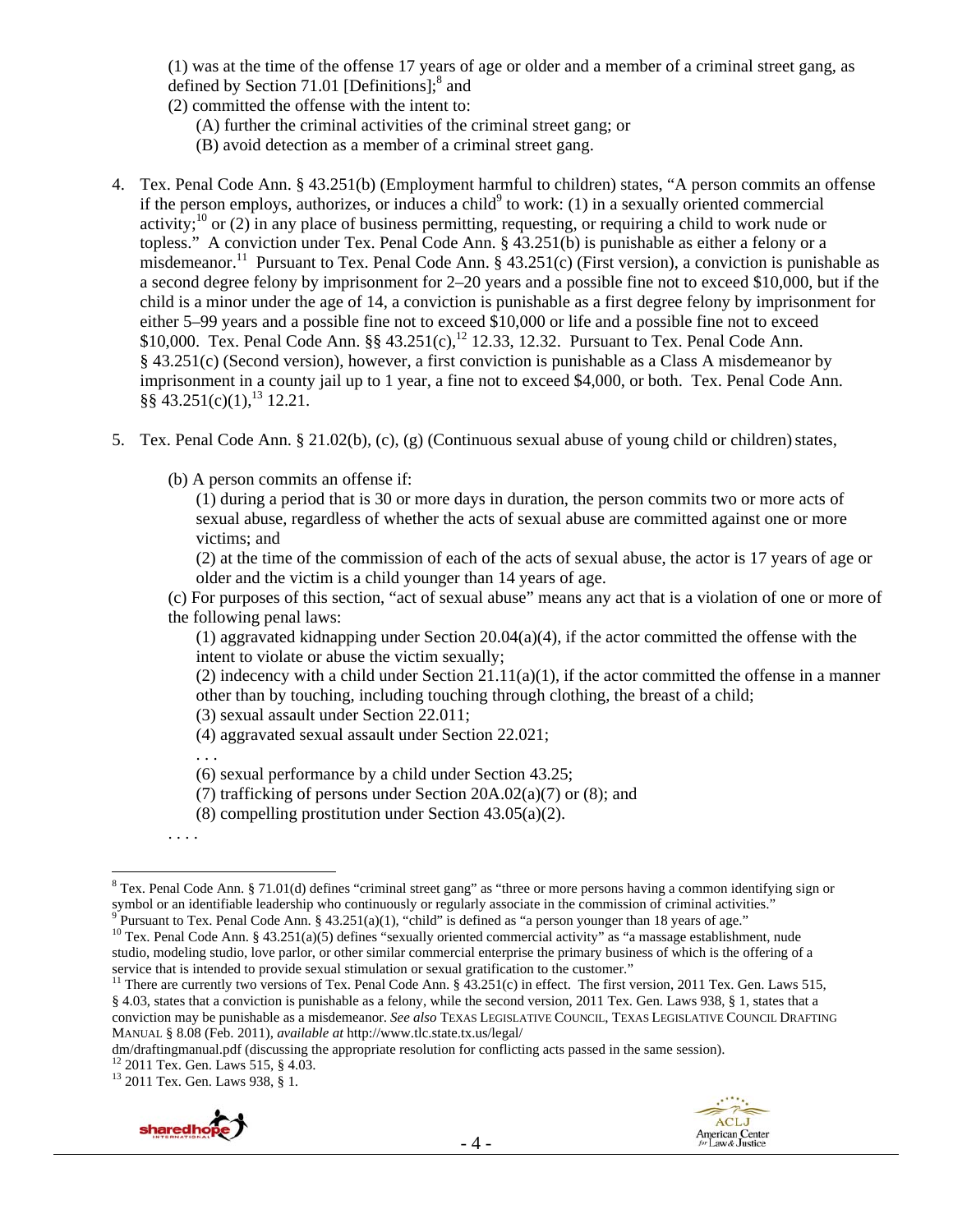- (g) It is an affirmative defense to prosecution under this section that the actor:
	- (1) was not more than five years older than:

(A) the victim of the offense, if the offense is alleged to have been committed against only one victim; or

(B) the youngest victim of the offense, if the offense is alleged to have been committed against more than one victim;

(2) did not use duress, force, or a threat against a victim at the time of the commission of any of the acts of sexual abuse alleged as an element of the offense; and

(3) at the time of the commission of any of the acts of sexual abuse alleged as an element of the offense:

(A) was not required under Chapter 62, Code of Criminal Procedure, to register for life as a sex offender; or

(B) was not a person who under Chapter 62 had a reportable conviction or adjudication for an offense under this section or an act of sexual abuse as described by Subsection (c).

A conviction under this statute is punishable as a first degree felony by imprisonment for either 25–99 years and a possible fine not to exceed \$10,000 or life and a possible fine not to exceed \$10,000. Tex. Penal Code Ann. §§ 21.02(h), 12.32.

6. Tex. Penal Code Ann. § 22.021(a) (Aggravated sexual assault) states,

A person commits an offense:

(1) if the person:

. . .

(B) intentionally or knowingly:

(i) causes the penetration of the anus or sexual organ of a child<sup>14</sup> by any means;

(ii) causes the penetration of the mouth of a child by the sexual organ of the actor;

(iii) causes the sexual organ of a child to contact or penetrate the mouth, anus, or sexual organ of another person, including the actor;

(iv) causes the anus of a child to contact the mouth, anus, or sexual organ of another person, including the actor; or

(v) causes the mouth of a child to contact the anus or sexual organ of another person, including the actor; and

# (2) if:

(A) the person:

. . .

(vi) administers or provides flunitrazepam, otherwise known as rohypnol, gamma hydroxybutyrate, or ketamine to the victim of the offense with the intent of facilitating the commission of the offense; [or]

(B) the victim is younger than 14 years of age . . .

. . . .

A conviction under Tex. Penal Code Ann. § 22.021(a) is punishable as a first degree felony by imprisonment for either 5–99 years and a possible fine not to exceed \$10,000 or life and a possible fine not to exceed \$10,000. Tex. Penal Code Ann. §§ 22.021(e), 12.32. The minimum term of imprisonment is increased to 25 years, however, if the victim is younger than 6 years of age or is 13 years of age or younger and "the actor commits the offense in a manner described by Subsection (a)(2)(A)." Tex. Penal Code Ann.  $$22.021(f).$ 

<sup>&</sup>lt;sup>14</sup> Tex. Penal Code Ann. § 22.021(b)(1) defines "child" by referencing Tex. Penal Code Ann. § 22.011(c), which defines "child" as "a person younger than 17 years of age." Tex. Penal Code Ann. § 22.011(c)(1).

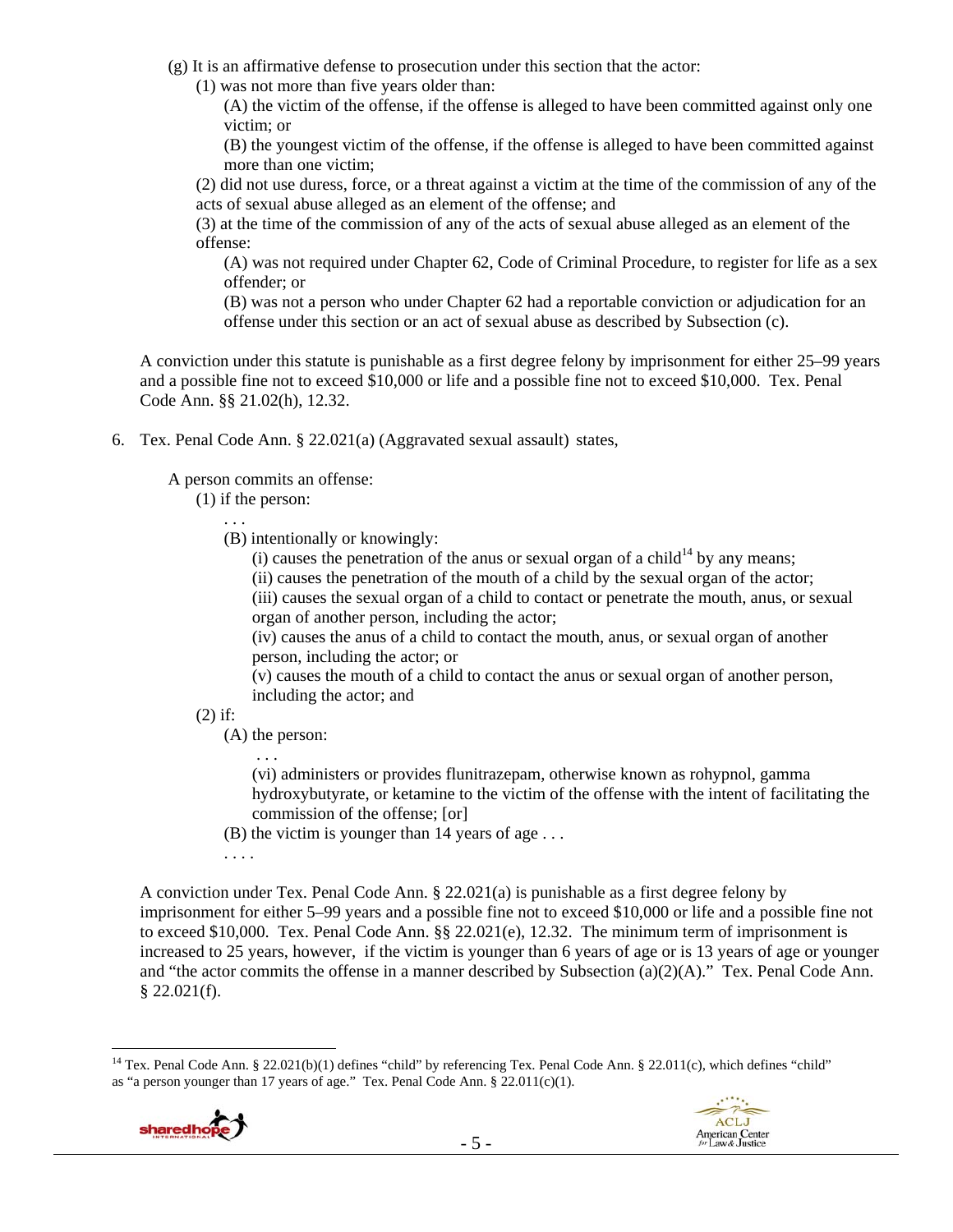7. Tex. Penal Code Ann. § 43.25(b) (Sexual performance by a child) states,

A person commits an offense if, knowing the character and content thereof, he employs, authorizes, or induces a child younger than 18 years of age to engage in sexual conduct<sup>15</sup> or a sexual performance.<sup>16</sup> A parent or legal guardian or custodian of a child younger than 18 years of age commits an offense if he consents to the participation by the child in a sexual performance.

A conviction under Tex. Penal Code Ann. § 43.25(b) is punishable as a second degree felony by imprisonment for 2–20 years and a possible fine not to exceed \$10,000. Tex. Penal Code Ann. §§ 43.25(c), 12.33. If the victim is under the age of 14, however, a conviction is punishable as a first degree felony by imprisonment for either 5–99 years and a possible fine not to exceed \$10,000 or life and a possible fine not to exceed \$10,000. Tex. Penal Code Ann. §§ 43.25(c), 12.32.

Other laws may be applicable to sexual exploitation of children although they do not specify commercial exchanges:

1. Tex. Penal Code Ann. § 22.011(a)(2) (Sexual assault) states,

A person commits an offense if the person:

. . .

(2) intentionally or knowingly:

(A) causes the penetration of the anus or sexual organ of a child<sup>17</sup> by any means;

(B) causes the penetration of the mouth of a child by the sexual organ of the actor;

(C) causes the sexual organ of a child to contact or penetrate the mouth, anus, or sexual organ of another person, including the actor;

(D) causes the anus of a child to contact the mouth, anus, or sexual organ of another person, including the actor; or

(E) causes the mouth of a child to contact the anus or sexual organ of another person, including the actor.

A conviction under Tex. Penal Code Ann. § 22.011(a)(2) is punishable as a second degree felony by imprisonment for  $2-20$  years and a possible fine not to exceed \$10,000.<sup>18</sup> Tex. Penal Code Ann. §§ 22.011(f), 12.33.

It is an affirmative defense to prosecution under Subsection (a)(2):

 $\overline{a}$ 

(A) the actor was not more than three years older than the victim and at the time of the offense:

(i) was not required under Chapter 62 [Sex offender registration program], Code of Criminal Procedure, to register for life as a sex offender; or

(ii) was not a person who under Chapter 62, Code of Criminal Procedure, had a reportable conviction or adjudication for an offense under this section; and

(B) the victim:

(ii) was not a person whom the actor was prohibited from marrying or purporting to marry or with whom the actor was prohibited from living under the appearance of being married under Section 25.01.



<sup>&</sup>lt;sup>15</sup> Tex. Penal Code Ann. § 43.25(a)(2) defines "sexual conduct" as "sexual contact, actual or simulated sexual intercourse, deviate sexual intercourse, sexual bestiality, masturbation, sado-masochistic abuse, or lewd exhibition of the genitals, the anus, or any portion of the female breast below the top of the areola."

<sup>&</sup>lt;sup>16</sup> Tex. Penal Code Ann. § 43.25(a)(1) defines "sexual performance" as "any performance or part thereof that includes sexual conduct by a child younger than 18 years of age." Tex. Penal Code Ann. § 43.25(a)(3) defines "performance" as "any play, motion picture, photograph, dance, or other visual representation that can be exhibited before an audience of one or more persons."

<sup>&</sup>lt;sup>17</sup> Tex. Penal Code Ann. § 22.011(c)(1) defines "child" as "a person younger than 17 years of age." <sup>18</sup> Tex. Penal Code Ann. § 22.011(e)(2) provides,

 $(1)$ ...

<sup>(2)</sup> that:

<sup>(</sup>i) was a child of 14 years of age or older; and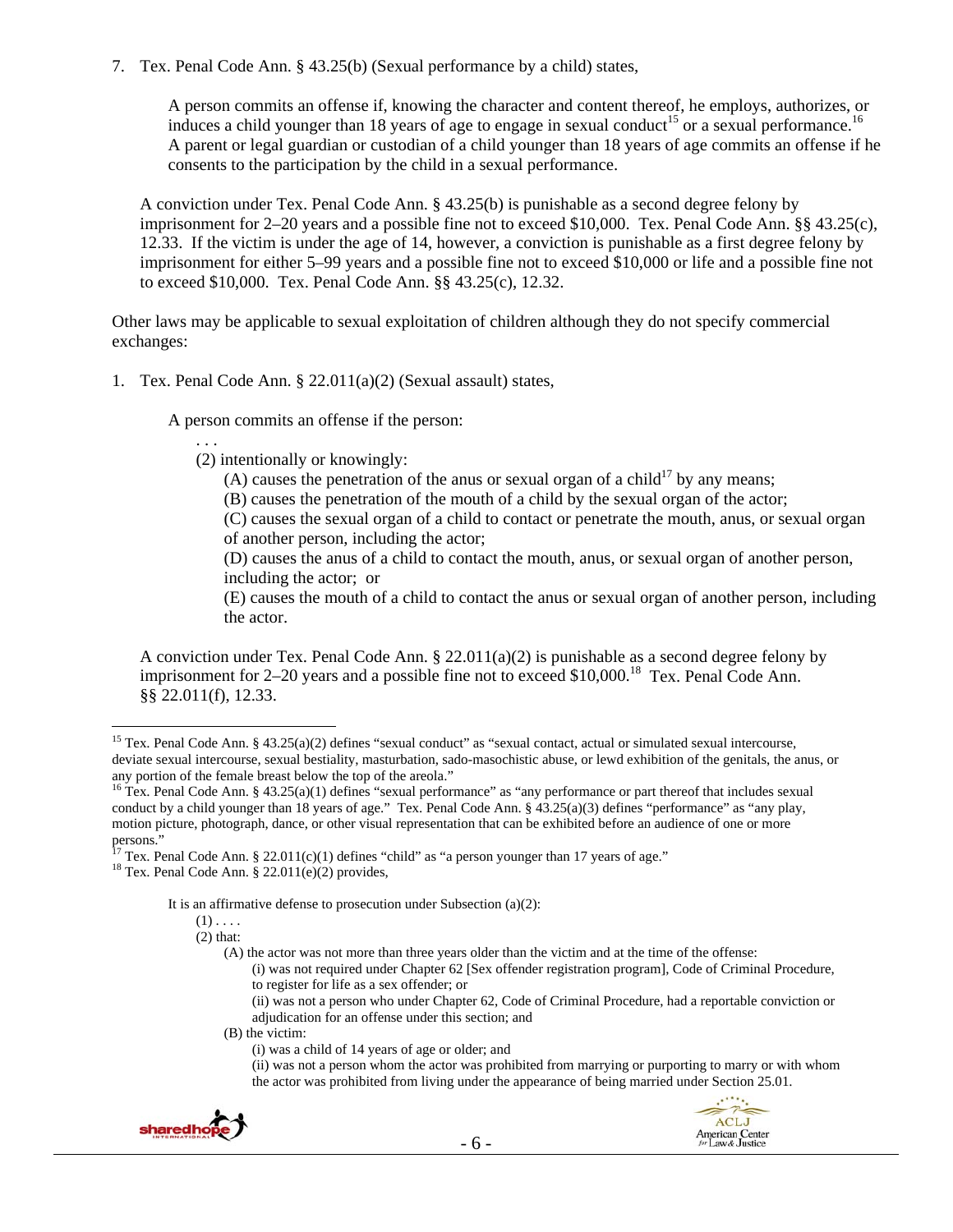2. Tex. Penal Code Ann. § 21.11(a), (b) (Indecency with a child) provides,

(a) A person commits an offense if, with a child younger than 17 years of age, whether the child is of the same or opposite sex, the person:

(1) engages in sexual contact with the child or causes the child to engage in sexual contact; or

(2) with intent to arouse or gratify the sexual desire of any person:

(A) exposes the person's anus or any part of the person's genitals, knowing the child is present; or

- (B) causes the child to expose the child's anus or any part of the child's genitals.
- (b) It is an affirmative defense to prosecution under this section that the actor:
	- (1) was not more than three years older than the victim and of the opposite sex;
	- (2) did not use duress, force, or a threat against the victim at the time of the offense; and
	- (3) at the time of the offense:
		- (A) was not required under Chapter 62, Code of Criminal Procedure, to register for life as a sex offender; or

(B) was not a person who under Chapter 62 had a reportable conviction or adjudication for an offense under this section.

A conviction under Tex. Penal Code Ann.  $\S 21.11(a)(1)$  is punishable as a second degree felony by imprisonment for 2–20 years and a possible fine not to exceed \$10,000, while a conviction under Tex. Penal Code Ann. § 21.11(a)(2) is punishable as a third degree felony by imprisonment for 2–10 years and a possible fine not to exceed \$10,000. Tex. Penal Code Ann. §§ 21.11(d), 12.33, 12.34.

3. Tex. Penal Code Ann. § 33.021(b), (c) (Online solicitation of a minor) states,

(b) A person who is 17 years of age or older commits an offense if, with the intent to arouse or gratify the sexual desire of any person, the person, over the Internet, by electronic mail or text message or other electronic message service or system, or through a commercial online service, intentionally:

- (1) communicates in a sexually explicit<sup>19</sup> manner with a minor;<sup>20</sup> or
- (2) distributes sexually explicit material to a minor.

(c) A person commits an offense if the person, over the Internet, by electronic mail or text message or other electronic message service or system, or through a commercial online service, knowingly solicits a minor to meet another person, including the actor, with the intent that the minor will engage in sexual contact, $^{21}$  sexual intercourse, or deviate sexual intercourse with the actor or another person.

If the victim either represents himself or herself to be 14–16 years of age or the offender believes the victim to be 14–16 years of age, a conviction under Tex. Penal Code Ann. § 33.021(b) is punishable as a third degree felony by imprisonment for 2–10 years and a possible fine not to exceed \$10,000. Tex. Penal Code Ann. §§ 33.021(f), 12.34. If the victim is younger than 14 years of age or the offender believes the victim to be younger than 14 years of age, however, a conviction under Tex. Penal Code Ann. § 33.021(b) is punishable as a second degree felony by imprisonment for 2–20 years and a possible fine not to exceed \$10,000. Tex. Penal Code Ann. §§ 33.021(f), 12.33. A conviction under Tex. Penal Code Ann.

Penal Code Ann. § 21.01(2) defines "sexual contact" as "any touching of the anus, breast, or any part of the genitals of another person with intent to arouse or gratify the sexual desire of any person."



 $\overline{a}$ <sup>19</sup> Pursuant to Tex. Penal Code Ann. § 33.021(a)(3), "Sexually explicit' means any communication, language, or material, including a photographic or video image, that relates to or describes sexual conduct, as defined by Section 43.25." *See supra*  note 4 for the definition of "sexual conduct" according to Tex. Penal Code Ann. § 43.25.<br><sup>20</sup> Pursuant to Tex. Penal Code Ann. § 33.021(a)(1), "'Minor' means: (A) an individual who represents himself or herself to be

younger than 17 years of age; or (B) an individual whom the actor believes to be younger than 17 years of age."<br><sup>21</sup> Pursuant to Tex. Penal Code Ann. § 33.021(a)(2), "sexual contact" has the same meaning as assigned in Se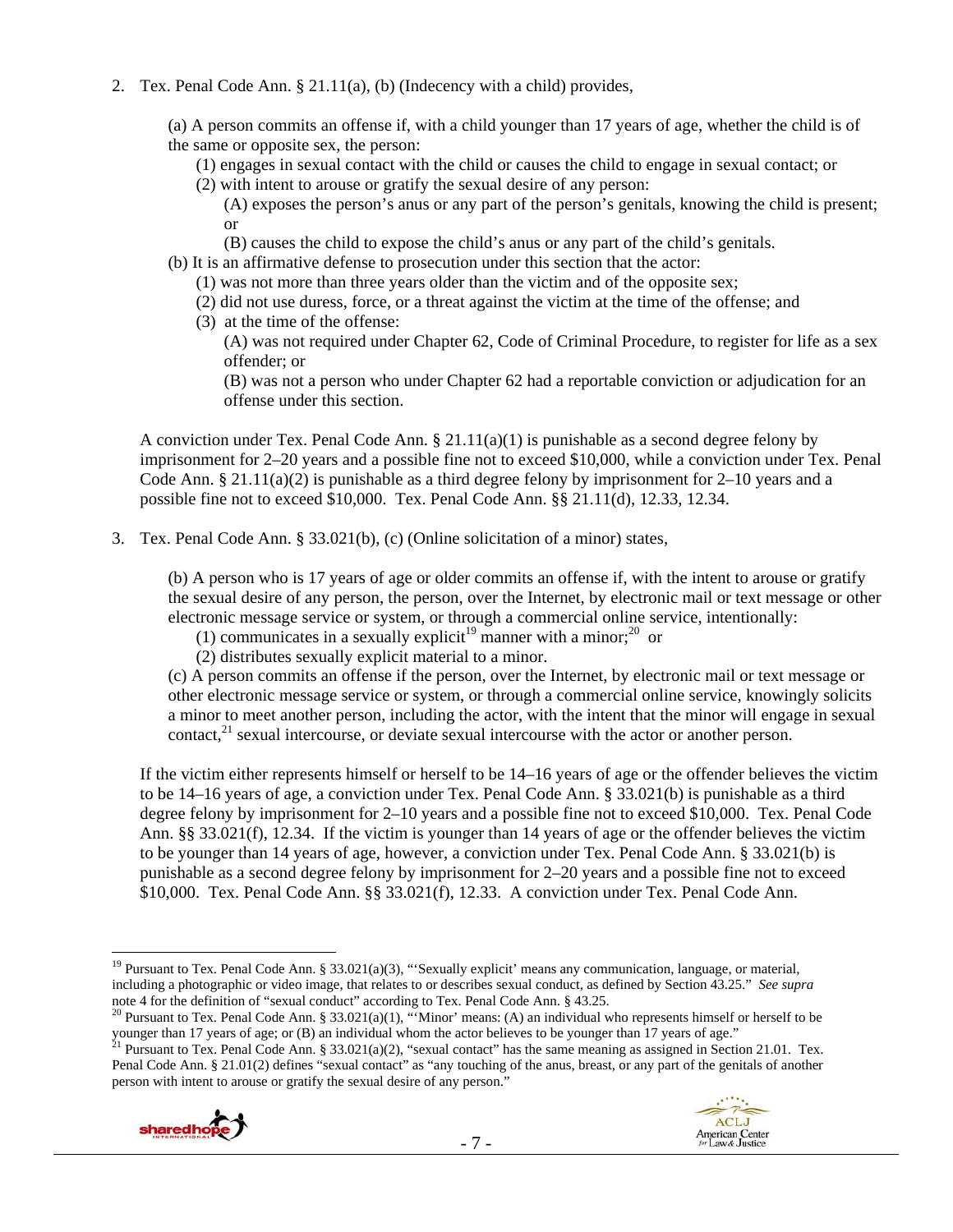§§ 33.021(c) is punishable as a second degree felony by imprisonment for 2–20 years and a possible fine not to exceed \$10,000. Tex. Penal Code Ann. §§ 33.021(f), 12.33.

*1.3 CSEC or prostitution statutes refer to the sex trafficking statute to identify the commercially sexually exploited minor as a trafficking victim.* 

Tex. Penal Code Ann. § 43.02(d) (Prostitution) refers to Tex. Penal Code Ann. § 20A.02 (Trafficking of persons) by stating that "[i]t is a defense to prosecution under this section that the actor engaged in the conduct that constitutes the offense because the actor was the victim of conduct that constitutes an offense under Section 20A.02." However, the enhanced penalties applicable when a person solicits a minor under Tex. Penal Code Ann. § 43.02(c)(3), (4) do not refer to Tex. Penal Code Ann. § 20A.02 to clarify that the minor is a trafficking victim.

Tex. Penal Code Ann. § 15.031(b) (Criminal solicitation of a minor) also refers to Tex. Penal Code Ann. § 20A.02(a)(7), (8) by making it illegal for a person to "induce a minor . . . to engage in specific conduct that . . . would constitute an offense" under Tex. Penal Code Ann. § 20A.02(a)(7) or (8). Additionally, Tex. Penal Code Ann. § 22.021(a) (Aggravated sexual assault) and § 21.02(c) (Continuous sexual abuse of young child or children) both refer to Tex. Penal Code Ann. §  $20A.02(a)(7)$ , (8). Tex. Penal Code Ann. §  $22.021(a)(2)(A)(iii)$ makes it a crime if a person "by acts or words occurring in the presence of the victim threatens to cause any person to become the victim of an offense under Section 20A.02(a)(3), (4), (7), or (8)," while Tex. Penal Code Ann. § 21.02(c)(7) includes conduct in violation of Tex. Penal Code Ann. § 20A.02(a)(7), (8) within the definition of "act of sexual abuse."

Tex. Penal Code Ann. § 43.05(a) (Compelling prostitution), § 43.251(b) (Employment harmful to children), and § 43.25(b) (Sexual performance by a child) do not refer to Tex. Penal Code Ann. § 20A.02 or otherwise clarify the status of the victim as a trafficking victim.



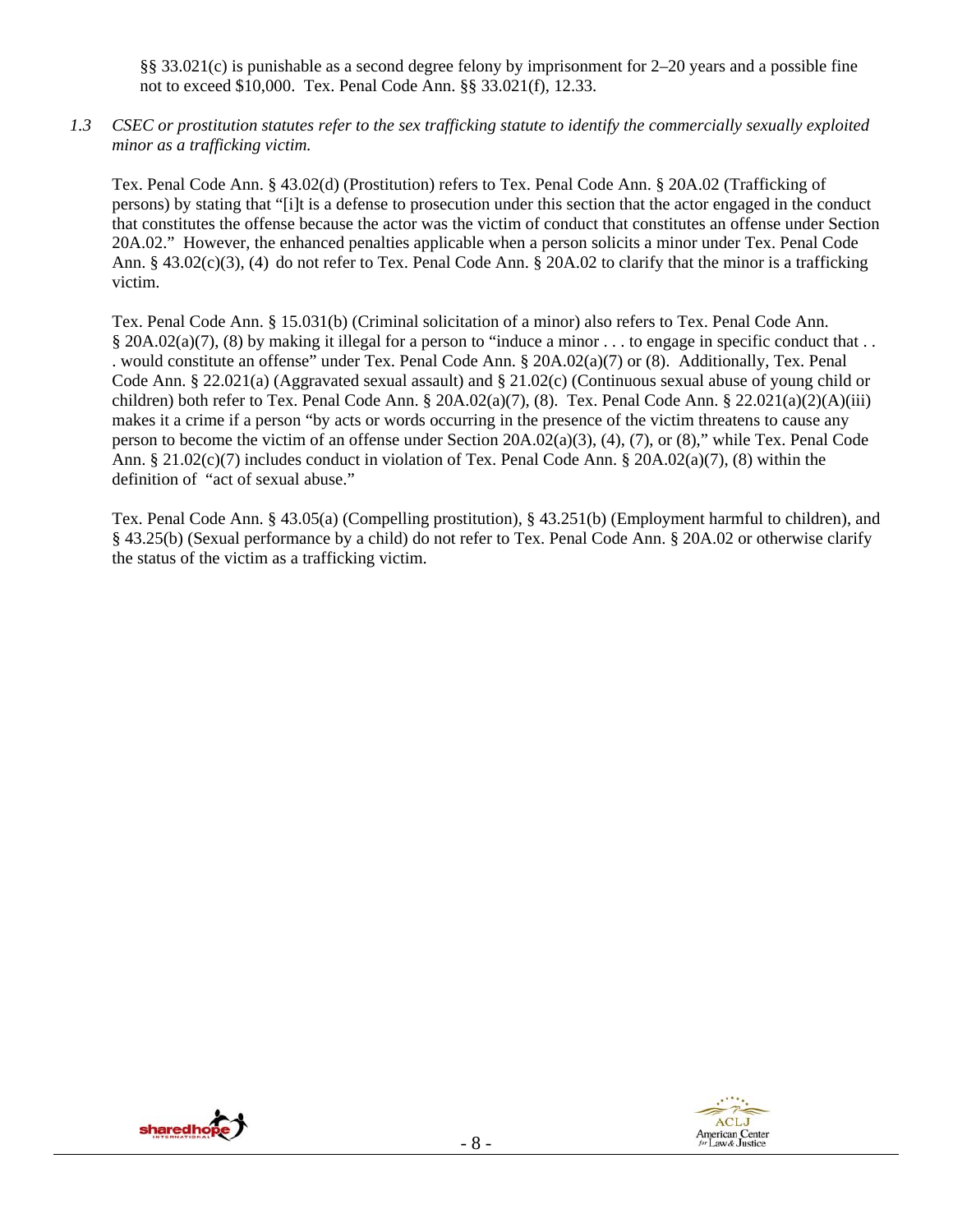# **Framework Issue 2: Criminal provisions for demand**

## *Legal Components:*

- *2.1 The state sex trafficking law can be applied to the buyers of commercial sex acts with a victim of domestic minor sex trafficking.*
- *2.2 Buyers of commercial sex acts with a minor can be prosecuted under CSEC laws.*
- *2.3 Solicitation laws differentiate buying sex acts with an adult and buying sex acts with a minor under 18.*
- *2.4 Penalties for buyers of commercial sex acts with minors are as high as federal penalties.*
- *2.5 Using the Internet to lure, entice, or purchase, or attempt to lure, entice, or purchase commercial sex acts with a minor is a separate crime or results in an enhanced penalty for buyers.*
- *2.6 No age mistake defense is permitted for a buyer of commercial sex acts with any minor under 18.*
- 2.7 Base penalties for buying sex acts with a minor are sufficiently high for all minors under 18 and not reduced for *older minors.*
- *2.8 Financial penalties for buyers of commercial sex acts with minors are sufficiently high to make it difficult for buyers to hide the crime.*
- *2.9 Buying and possessing child pornography carries penalties as high as similar federal offenses.*
- *2.10 Convicted buyers of commercial sex acts with minors and child pornography are required to register as sex offenders.*

\_\_\_\_\_\_\_\_\_\_\_\_\_\_\_\_\_\_\_\_\_\_\_\_\_\_\_\_\_\_\_\_\_\_\_\_\_\_\_\_\_\_\_\_\_\_\_\_\_\_\_\_\_\_\_\_\_\_\_\_\_\_\_\_\_\_\_\_\_\_\_\_\_\_\_\_\_\_\_\_\_\_\_\_\_\_\_\_\_\_\_\_\_\_

## *Legal Analysis:*

*2.1 The state sex trafficking law can be applied to the buyers of commercial sex acts with a victim of domestic minor sex trafficking.* 

Tex. Penal Code Ann. § 20A.02(a)(8) (Trafficking of persons) applies to buyers who engage in sexual conduct with a domestic minor sex trafficking victim and expressly applies to a buyer who "engages in sexual conduct with a child trafficked in the manner described in Subdivision (7)." Additionally, Tex. Penal Code Ann. § 20A.03 (Continuous trafficking of persons) could apply to a buyer if the buyer "during a period that is 30 or more days in duration engages two or more times in conduct that constitutes an offense under Section 20A.02."

*2.2 Buyers of commercial sex acts with a minor can be prosecuted under CSEC laws.* 

Texas's CSEC laws specifically include the crime of buying sex with a minor. Tex. Penal Code Ann. § 43.02(a) (Prostitution) makes it a crime if a person "(1) offers to engage, agrees to engage, or engages in sexual conduct for a fee; or (2) solicits another in a public place to engage with him in sexual conduct for hire." A conviction under this statute is generally punishable as a Class B misdemeanor by imprisonment in a county jail up to 180 days, a fine not to exceed \$2,000, or both. Tex. Penal Code Ann. §§ 43.02(c), 12.22. If the person solicited is 14–17 years of age, however, a conviction is punishable as a third degree felony by imprisonment for 2–10 years and a possible fine not to exceed \$10,000, and if the person solicited is under the age of 14, a conviction is punishable as a second degree felony by imprisonment for 2–20 years and a possible fine not to exceed \$10,000. Tex. Penal Code Ann. §§ 43.02(c)(3), (4), 12.34, 12.33. Pursuant to Tex. Health & Safety Code Ann. § 169.002(b) (Authority to establish program; eligibility), however, a buyer convicted under Tex. Penal Code Ann. § 43.02(a)(2) who has the consent of the prosecuting attorney and does not have a prior conviction under Tex. Penal Code Ann. § 20A.02 (Trafficking of persons), § 43.02 (Prostitution), § 43.03 (Promotion of prostitution), § 43.04 (Aggravated promotion of prostitution), or § 43.05 (Compelling



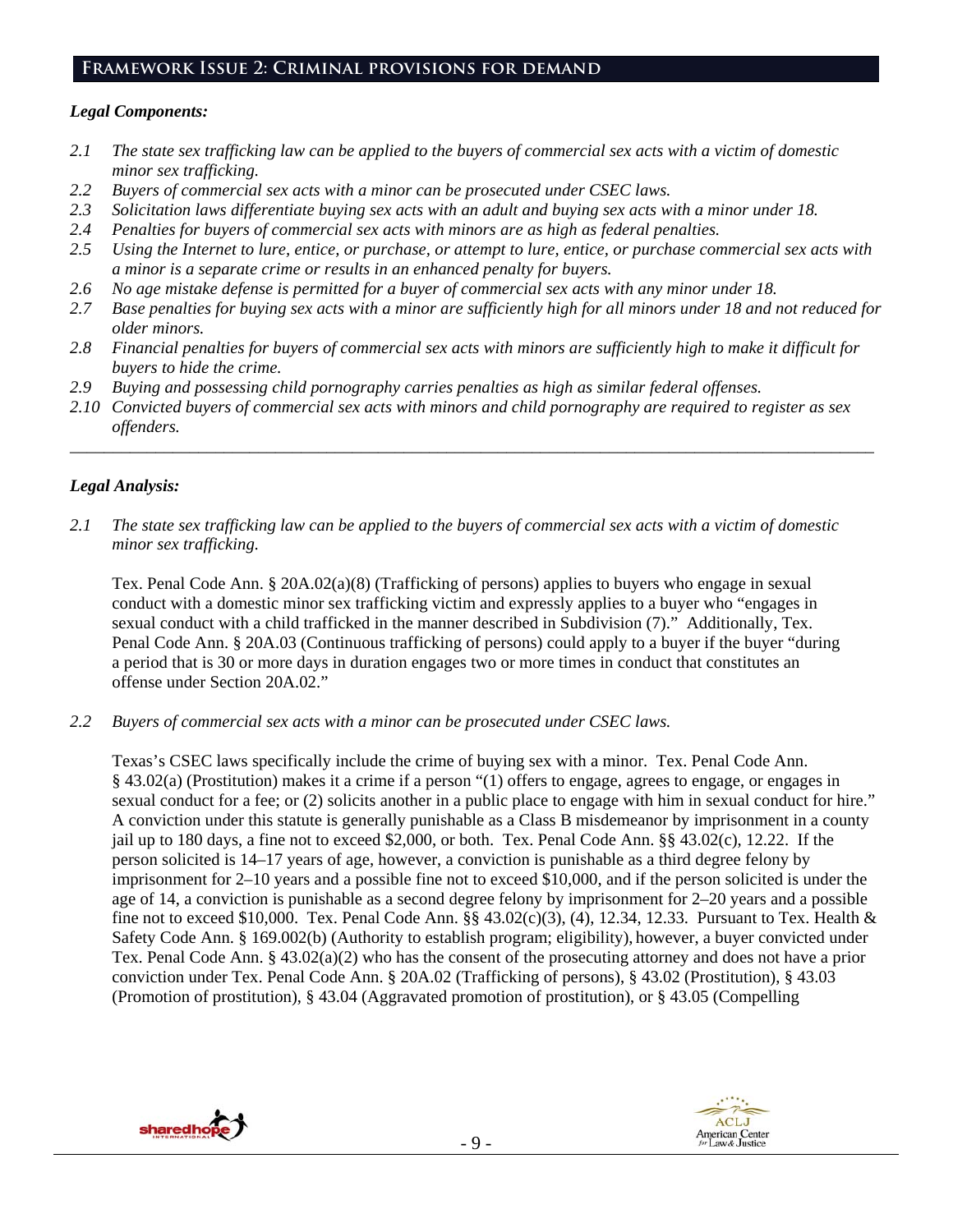prostitution), or certain other offenses, is eligible to participate in a first offender prostitution prevention program. $^{22}$ 

Tex. Penal Code Ann. § 15.031(b) (Criminal solicitation of a minor) makes it illegal if a buyer "by any means requests, commands, or attempts to induce a minor<sup>23</sup> or another whom the person believes to be a minor to engage in specific conduct that, under the circumstances surrounding the actor's conduct as the actor believes them to be, would constitute an offense under" Tex. Penal Code Ann. § 20A.02(a)(8) (Trafficking of persons), § 21.02 (Continuous sexual abuse of young child or children), § 21.11 (Indecency with a child), § 22.011 (Sexual assault), § 22.021 (Aggravated sexual assault), § 43.02 (Prostitution), § 43.05(a)(2) (Compelling prostitution), or § 43.25 (Sexual performance by a child). Pursuant to Tex. Penal Code Ann. § 15.031(e), a conviction under Tex. Penal Code Ann. § 15.031(b) is punishable one category lower than committing the actual offense, but the punishment may be enhanced to the same category as the predicate offense if it is proven that the offender

(1) was at the time of the offense 17 years of age or older and a member of a criminal street gang, as defined by Section 71.01 [Definitions]; $^{24}$  and

- (2) committed the offense with the intent to:
	- (A) further the criminal activities of the criminal street gang; or
	- (B) avoid detection as a member of a criminal street gang.

A buyer may also be convicted under Tex. Penal Code Ann. § 21.02(b) (Continuous sexual abuse of young child or children) if the buyer is at least 17 years of age and commits "two or more acts of sexual abuse<sup>25</sup> [against a child under the age of 14], regardless of whether the acts of sexual abuse are committed against one

In this chapter, "first offender prostitution prevention program" means a program that has the following essential characteristics:

(2) the use of a nonadversarial approach involving prosecutors and defense attorneys to promote public safety, to reduce the demand for the commercial sex trade and trafficking of persons by educating offenders, and to protect the due process rights of program participants;

(4) access to information, counseling, and services relating to sex addiction, sexually transmitted diseases, mental health, and substance abuse;

- (5) a coordinated strategy to govern program responses to participant compliance;
- (6) monitoring and evaluation of program goals and effectiveness;

(7) continuing interdisciplinary education to promote effective program planning, implementation, and operations; and

(8) development of partnerships with public agencies and community organizations.

Tex. Health & Safety Code Ann. § 169.001(b) further explains,

If a defendant successfully completes a first offender prostitution prevention program, regardless of whether the defendant was convicted of the offense for which the defendant entered the program or whether the court deferred further proceedings without entering an adjudication of guilt, after notice to the state and a hearing on whether the defendant is otherwise entitled to the petition, including whether the required time period has elapsed, and whether issuance of the order is in the best interest of justice, the court shall enter an order of nondisclosure under Section 411.081 [Application of Subchapter], Government Code, as if the defendant had received a discharge and dismissal under Section 5(c) [Deferred Adjudication; Community Supervision], Article 42.12 [Community Supervision], Code of Criminal Procedure, with respect to all records and files related to the defendant's arrest for the offense for which the defendant entered the program if the defendant:

(1) has not been previously convicted of a felony offense; and

(2) is not convicted of any other felony offense before the second anniversary of the defendant's successful

 $\overline{a}$ 

completion of the program.<br><sup>23</sup> *See supra* note 7.<br><sup>24</sup> *See supra* note 8.<br><sup>25</sup> *See supra* Section 1.2 for the definition of "sexual abuse."





<sup>&</sup>lt;sup>22</sup> Tex. Health & Safety Code Ann. § 169.001(a) (First offender prostitution prevention program; procedures for certain defendants) states,

<sup>(1)</sup> the integration of services in the processing of cases in the judicial system;

<sup>(3)</sup> early identification and prompt placement of eligible participants in the program;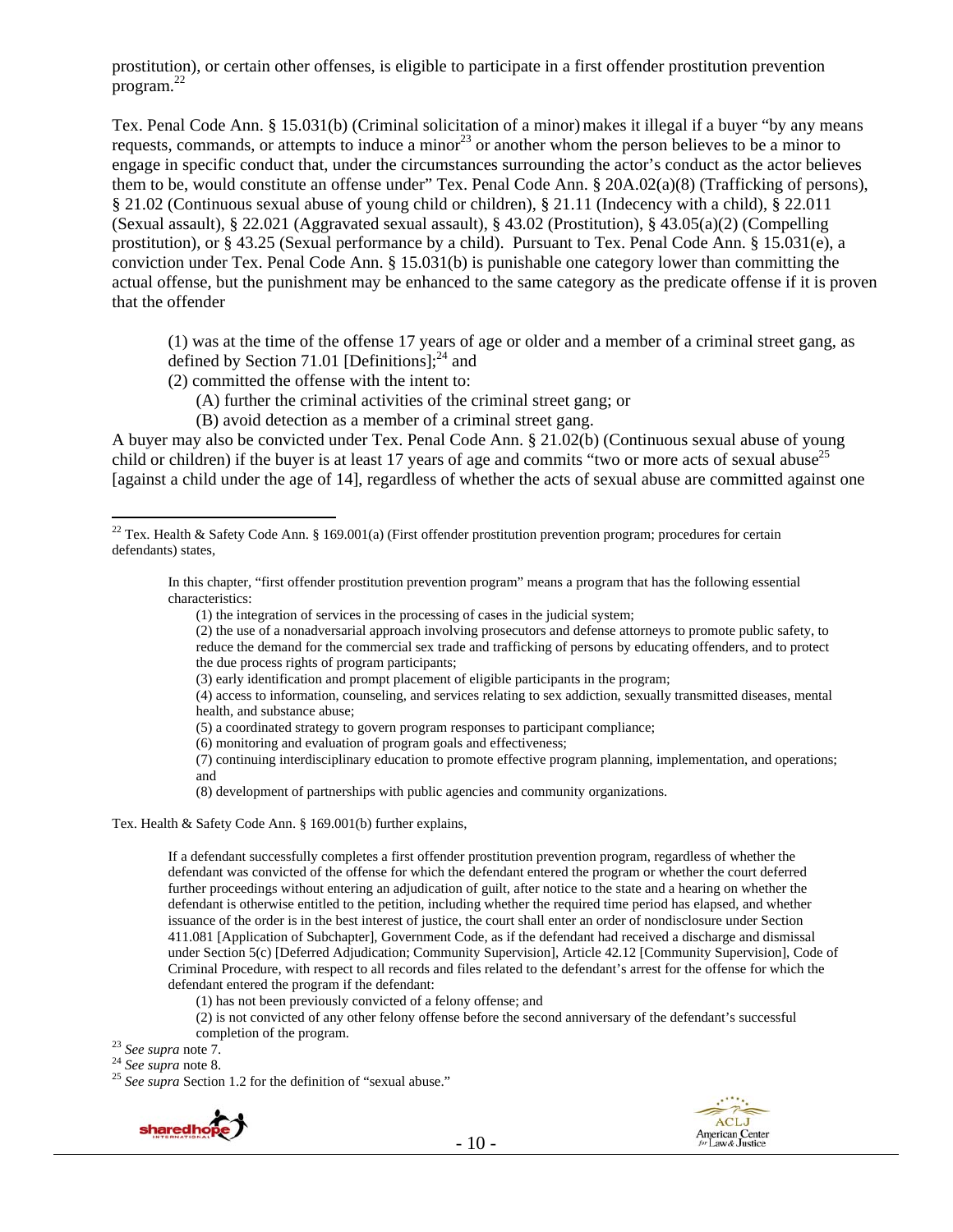or more victims" and these acts occur "during a period that is 30 or more days in duration." A conviction under this statute is punishable as a first degree felony by imprisonment for either 25–99 years and a possible fine not to exceed \$10,000 or life and a possible fine not to exceed \$10,000. Tex. Penal Code Ann. §§ 21.02(h), 12.32.

Additionally, buyers may also be convicted under Tex. Penal Code Ann. § 22.021(a) (Aggravated sexual assault)<sup>26</sup> if the buyer either engages in specified sexual conduct with a child under 17 and, among other things, "threatens to cause any person to become the victim of an offense under Section  $20A.02(a)(3)$ ,  $(4)$ ,  $(7)$ , or  $(8)$ [Trafficking of persons]," or engages in specified sexual conduct with a minor under the age of 14. A conviction under Tex. Penal Code Ann. § 22.021(a) is punishable as a first degree felony by imprisonment for either 5–99 years and a possible fine not to exceed \$10,000 or life and a possible fine not to exceed \$10,000. Tex. Penal Code Ann. §§ 22.021(e), 12.32. The minimum term of imprisonment is increased to 25 years, however, if the victim is younger than 6 years of age or is 13 years of age or younger and "the actor commits" the offense" by, among other things, threatening "to cause any person to become the victim of an offense under Section 20A.02(a)(3), (4), (7), or (8)." Tex. Penal Code Ann. § 22.021(f).

Tex. Penal Code Ann. § 43.25(b) (Sexual performance by a child) may apply to certain buyers.<sup>27</sup> Tex. Penal Code Ann. § 43.25(b) makes it a crime if a person "induces a child younger than 18 years of age to engage in sexual conduct."<sup>28</sup> A conviction under Tex. Penal Code Ann. § 43.25(b) is punishable as a second degree felony by imprisonment for 2–20 years and a possible fine not to exceed \$10,000. Tex. Penal Code Ann. §§ 43.25(c), 12.33. If the victim is under the age of 14, however, a conviction is punishable as a first degree felony by imprisonment for either 5–99 years and a possible fine not to exceed \$10,000 or life and a possible fine not to exceed \$10,000. Tex. Penal Code Ann §§ 43.25(c), 12.32.

Lastly, although it is not entirely clear, Tex. Penal Code Ann. § 43.05(a)(2) (Compelling prostitution) may apply to a buyer who knowingly "causes by any means a child younger than 18 years to commit prostitution, regardless of whether the actor knows the age of the child at the time the actor commits the offense."29 A conviction under Tex. Penal Code Ann.  $\S$  43.05(a)(2) is punishable as a first degree felony by imprisonment for either 5–99 years and a possible fine not to exceed \$10,000 or life and a possible fine not to exceed \$10,000. Tex. Penal Code Ann. §§ 43.05(b), 12.32.

Several other sexual offenses may also be used to prosecute buyers of commercial sex acts with a minor but do not specifically prohibit the commercial sexual exploitation of a child, and do not refer to Tex. Penal Code Ann. § 20A.02 (Trafficking of persons).

patrons of prostitution. However, a Texas Court of Appeals has relied on an interpretation by the Oregon Court of Appeals regarding a similar Oregon compelling prostitution statute. Waggoner v. State, 897 S.W.2d 510, 512 (Tex. Crim. App. 1995) (citing State v. Wood, 579 P.2d 294, 296 (Or. Ct. App. 1978)). In a case decided after *Waggoner*, the Oregon Court of Appeals determined that its compelling prostitution statue did not apply to patrons or buyers. State v. Vargas-Torres, 242 P.3d 619, 626 (Or. Ct. App. 2010). Therefore, since Texas has previously relied on an opinion issued by an Oregon court interpreting a similar compelling prostitution statute, it is arguable that Texas courts may similarly restrict the applicability of Tex. Penal Code Ann. § 43.05(a)(2) against buyers, just as Oregon restricted the applicability of its prostitution statute against buyers in *Vargas-Torres*.



<sup>&</sup>lt;sup>26</sup> See supra Section 1.2 for the substantive provisions of Tex. Penal Code Ann. § 22.021(a).

<sup>&</sup>lt;sup>27</sup> The Texas Court of Criminal Appeals has held that a school teacher "induced" a minor pursuant to Tex. Penal Code Ann. § 43.25(b) even though "she was not offered money, grades, or favors in exchange for consenting to oral sex." Dornbusch v. State, 156 S.W.3d 859, 868 (Tex. Crim. App. 2005). The court determined that the teacher's position of authority alone was enough to induce the minor. *Id.*  Additionally, the Court stated, "Whether an offense has occurred under section 43.25(b) does not turn on who initially requests sex; it depends on whether an adult knowingly employed, induced, or authorized sexual conduct from a minor." *Id.* at 871. The Court, however, declined to state whether § 43.25(b) would apply if a minor initiated the sexual conduct. *Id.* Therefore, buyers may be convicted under this statute if a court determines that the minor has been "induced" into engaging in sexual conduct by the buyer.<br><sup>28</sup> See supra note 15 for the definition of "sexual conduct."<br><sup>29</sup> Texas case law does not expressly state tha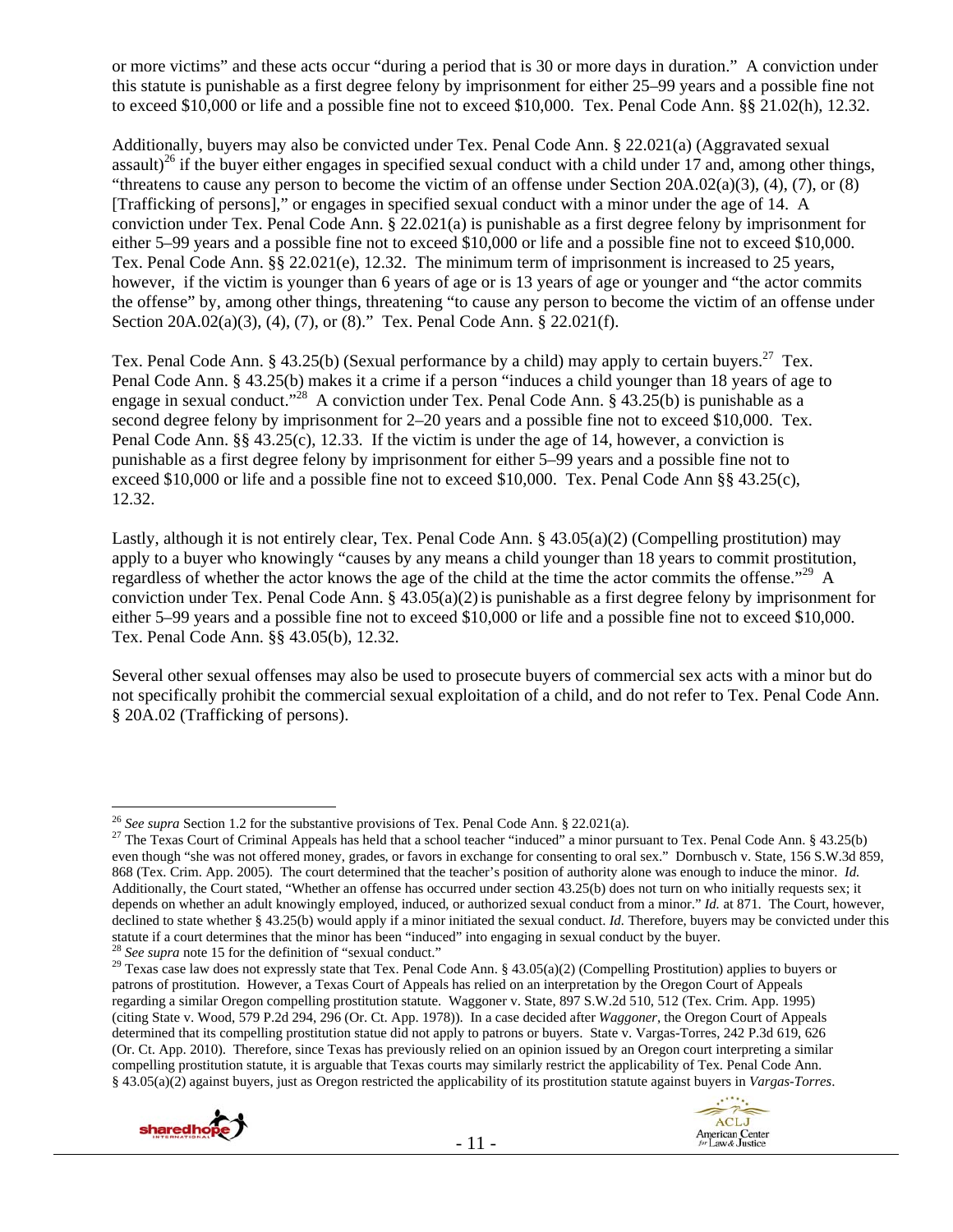## *2.3 Solicitation laws differentiate buying sex acts with an adult and buying sex acts with a minor under 18.*

Tex. Penal Code Ann. § 43.02 (Prostitution)<sup>30</sup> imposes heightened penalties if an adult solicits or purchases sex with a minor. A conviction under Tex. Penal Code Ann. § 43.02(a) is generally punishable as a Class B misdemeanor by imprisonment in a county jail up to 180 days, a fine not to exceed \$2,000, or both. Tex. Penal Code Ann. §§ 43.02(c), 12.22. If the person solicited is 14–17 years of age, however, a conviction is punishable as a third degree felony by imprisonment for 2–10 years and a possible fine not to exceed \$10,000, and if the person solicited is under the age of 14, a conviction is punishable as a second degree felony by imprisonment for 2–20 years and a possible fine not to exceed \$10,000. Tex. Penal Code Ann. §§ 43.02(c)(3), (4), 12.34, 12.33.

2.3.1 Recommendation: Amend Tex. Penal Code Ann. § 43.02 (Prostitution) to refer to Tex. Penal Code Ann. § 20A.02 (Trafficking of persons) so that minor victims of Tex. Penal Code Ann. § 43.02 are recognized and treated as minor sex trafficking victims.

### *2.4 Penalties for buyers of commercial sex acts with minors are as high as federal penalties.*

A first conviction under Tex. Penal Code Ann. § 20A.02(a)(8) is punishable as a first degree felony by imprisonment "for life or for any term of not more than 99 years or less than 5 years" and a possible fine not to exceed \$10,000, while subsequent convictions are punishable by life imprisonment. Tex. Penal Code Ann.  $\S$ § 20A.02(b)(1), 12.32, 12.42(c)(2).<sup>31</sup> A buyer's conviction under Tex. Penal Code Ann. § 43.02(a) (Prostitution) is generally punishable as a Class B misdemeanor by imprisonment in a county jail up to 180 days, a fine not to exceed \$2,000, or both. Tex. Penal Code Ann. §§ 43.02(c), 12.22. If the person solicited is 14–17 years of age, however, a conviction is punishable as a third degree felony by imprisonment for 2–10 years and a possible fine not to exceed \$10,000, and if the person solicited is under the age of 14, a conviction is punishable as a second degree felony by imprisonment for 2–20 years and a possible fine not to exceed \$10,000. Tex. Penal Code Ann. §§ 43.02(c)(3), (4), 12.34, 12.33. Additionally, a buyer's conviction under Tex. Penal Code Ann. § 43.25(b) (Sexual performance by a child) is punishable as a second degree felony by imprisonment for 2–20 years and a possible fine not to exceed \$10,000. Tex. Penal Code Ann. §§ 43.25(c), 12.33. If the victim is under the age of 14, however, a conviction is punishable as a first degree felony by imprisonment for either 5–99 years and a possible fine not to exceed \$10,000 or life and a possible fine not to exceed \$10,000. Tex. Penal Code Ann. §§ 43.25(c), 12.32. A buyer's conviction under Tex. Penal Code Ann. § 21.02(b) (Continuous sexual abuse of young child or children) is punishable as a first degree felony by imprisonment for either 25–99 years and a possible fine not to exceed \$10,000 or life and a possible fine not to exceed \$10,000. Tex. Penal Code Ann. §§ 21.02(h), 12.32. Pursuant to Tex. Penal Code Ann. § 15.031(e), a conviction under Tex. Penal Code Ann. § 15.031(b) (Criminal solicitation of a minor) is punishable one category lower than committing the actual offense, but the punishment may be enhanced to the same category as the predicate offense if certain requirements are satisfied.<sup>32</sup> A buyer's conviction under Tex. Penal Code Ann. § 22.021(a) (Aggravated sexual assault)<sup>33</sup> is punishable as a first degree felony by imprisonment for either  $5-99$  years and a possible fine not to exceed \$10,000 or life and a possible fine not to exceed \$10,000. Tex. Penal Code Ann. §§ 22.021(e), 12.32. The minimum term of imprisonment is increased to 25 years, however, if the victim is younger than 6 years of age or is 13 years of age or younger and "the actor commits the offense in a manner described by Subsection (a)(2)(A)." Tex. Penal Code Ann. § 22.021(f). Lastly, a buyer convicted under Tex. Penal Code Ann. § 43.05(a)(2) (Compelling prostitution)<sup>34</sup> is guilty of a first degree felony punishable by imprisonment for either 5–99 years and a possible fine not to exceed \$10,000 or life and a possible fine not to exceed \$10,000. Tex. Penal Code Ann. §§ 43.05(b), 12.32.

<sup>&</sup>lt;sup>30</sup> See supra Section 1.2 for the provisions of Tex. Penal Code Ann. § 43.02.<br><sup>31</sup> See supra note 5.<br><sup>32</sup> See supra Section 1.2 for the substantive provisions of Tex. Penal Code Ann. § 15.031(e).<br><sup>33</sup> See supra Section 1 against buyers.

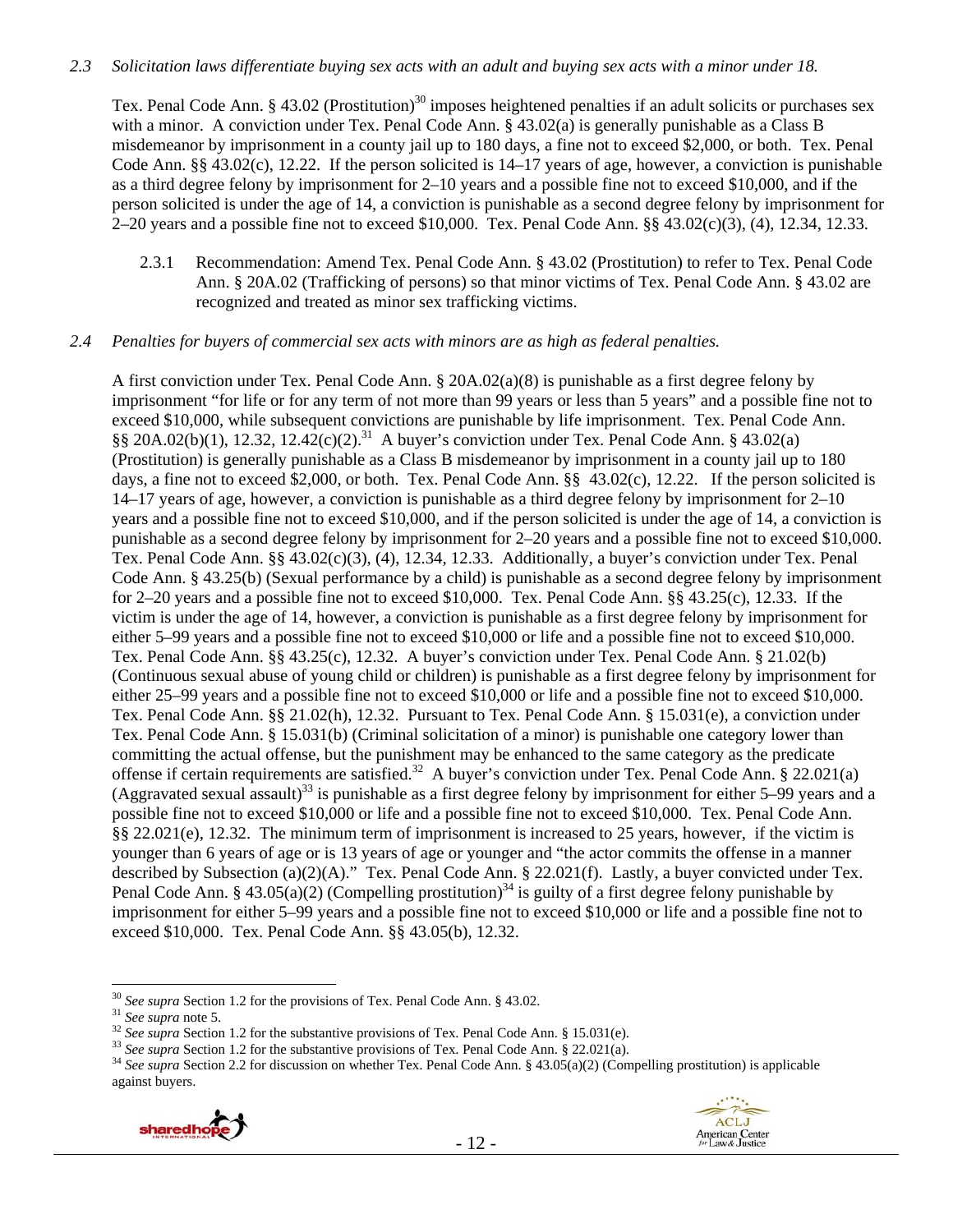In comparison, if the victim is under the age of 14, a conviction under the Trafficking Victims Protection Act (TVPA)<sup>35</sup> for child sex trafficking is punishable by 15 years to life imprisonment and a fine not to exceed \$250,000. 18 U.S.C. §§ 1591(b)(1),  $3559(a)(1)$ ,  $3571(b)(3)$ . If the victim is between the ages of 14–17, a conviction is punishable by 10 years to life imprisonment and a fine not to exceed \$250,000. 18 U.S.C. §§ 1591(b)(2), 3559(a)(1), 3571(b)(3). A conviction is punishable by mandatory life imprisonment, however, if the buyer has a prior conviction for a federal sex offense<sup>36</sup> against a minor. 18 U.S.C. § 3559(e)(1). To the extent buyers can be prosecuted under other federal CSEC laws,<sup>37</sup> a conviction is punishable by penalties ranging from a fine not to exceed \$250,000 to life imprisonment and a fine not to exceed \$250,000.38

*2.5 Using the Internet to lure, entice, or purchase, or attempt to lure, entice, or purchase commercial sex acts with a minor is a separate crime or results in an enhanced penalty for buyers.* 

Although not expressly commercial, Tex. Penal Code Ann. § 33.021(b), (c) (Online solicitation of a minor) makes it a crime for a person to use the Internet to lure, entice, or recruit commercial sex acts with a minor. Tex. Penal Code Ann. § 33.021(b), (c) states,

(b) A person who is 17 years of age or older commits an offense if, with the intent to arouse or gratify the sexual desire of any person, the person, over the Internet, by electronic mail or text message or other electronic message service or system, or through a commercial online service, intentionally:

(1) communicates in a sexually explicit<sup>39</sup> manner with a minor;<sup>40</sup> or

(2) distributes sexually explicit material to a minor.

(c) A person commits an offense if the person, over the Internet, by electronic mail or text message or other electronic message service or system, or through a commercial online service, knowingly solicits a minor to meet another person, including the actor, with the intent that the minor will engage in sexual contact, sexual intercourse, or deviate sexual intercourse with the actor or another person.

If the victim either represents himself or herself to be 14–16 years of age or the offender believes the victim to be 14–16 years of age, a conviction under Tex. Penal Code Ann. § 33.021(b) is punishable as a third degree felony by imprisonment for 2–10 years and a possible fine not to exceed \$10,000. Tex. Penal Code Ann. §§ 33.021(f), 12.34. If the victim is younger than 14 years of age or the offender believes the victim to be younger than 14 years of age, however, a conviction under Tex. Penal Code Ann. § 33.021(b) is punishable as a second degree felony by imprisonment for 2–20 years and a possible fine not to exceed \$10,000. Tex. Penal Code Ann. §§ 33.021(f), 12.33. A conviction under Tex. Penal Code Ann. §§ 33.021(c) is punishable as a





 $\overline{a}$ <sup>35</sup> Trafficking Victims Protection Act (TVPA) of 2000, Pub. L. No. 106-386, 114 Stat. 1464, 1466 (codified in scattered sections of 18 and 22 U.S.C.).

<sup>&</sup>lt;sup>36</sup> Pursuant to 18 U.S.C. § 3559 $(e)(2)$ , "federal sex offense" is defined as

an offense under section 1591 [18 USCS § 1591] (relating to sex trafficking of children), 2241 [18 USCS § 2241] (relating to aggravated sexual abuse), 2242 [18 USCS § 2242] (relating to sexual abuse), 2244(a)(1) [18 USCS § 2244(a)(1)] (relating to abusive sexual contact), 2245 [18 USCS § 2245] (relating to sexual abuse resulting in death), 2251 [18 USCS § 2251] (relating to sexual exploitation of children), 2251A [18 USCS § 2251A] (relating to selling or buying of children), 2422(b) [18 USCS § 2422(b)] (relating to coercion and enticement of a minor into prostitution), or

<sup>2423(</sup>a) [18 USCS § 2423(a)] (relating to transportation of minors).<br><sup>37</sup> 18 U.S.C. §§ 2251A(b) (Selling or buying of children), 2251(a) (Sexual exploitation of children), 2423(a) (Transportation of a minor with intent for minor to engage in criminal sexual activity), 2422(a) (Coercion and enticement), 2252(a)(2), (a)(4) (Certain activities relating to material involving the sexual exploitation of minors).

<sup>&</sup>lt;sup>38</sup> 18 U.S.C. §§ 2251A(b) (conviction punishable by imprisonment for 30 years to life and a fine), 2251(e) (conviction punishable by imprisonment for 15–30 years and a fine), 2423(a) (conviction punishable by imprisonment for 10 years to life and a fine),  $2422(a)$  (conviction punishable by a fine, imprisonment up to 20 years, or both),  $2252(a)(2)$ , (4) (stating that a conviction under subsection (a)(2) is punishable by imprisonment for 5–20 years and a fine, while a conviction under subsection (a)(4) is punishable by imprisonment up to 10 years, a fine, or both); *see also* 18 U.S.C. §§ 3559(a)(1) (classifying all of the above listed offenses as felonies), 3571(b)(3) (providing a fine up to \$250,000 for any felony conviction). 39 *See supra* note 19. 40 *See supra* note 20.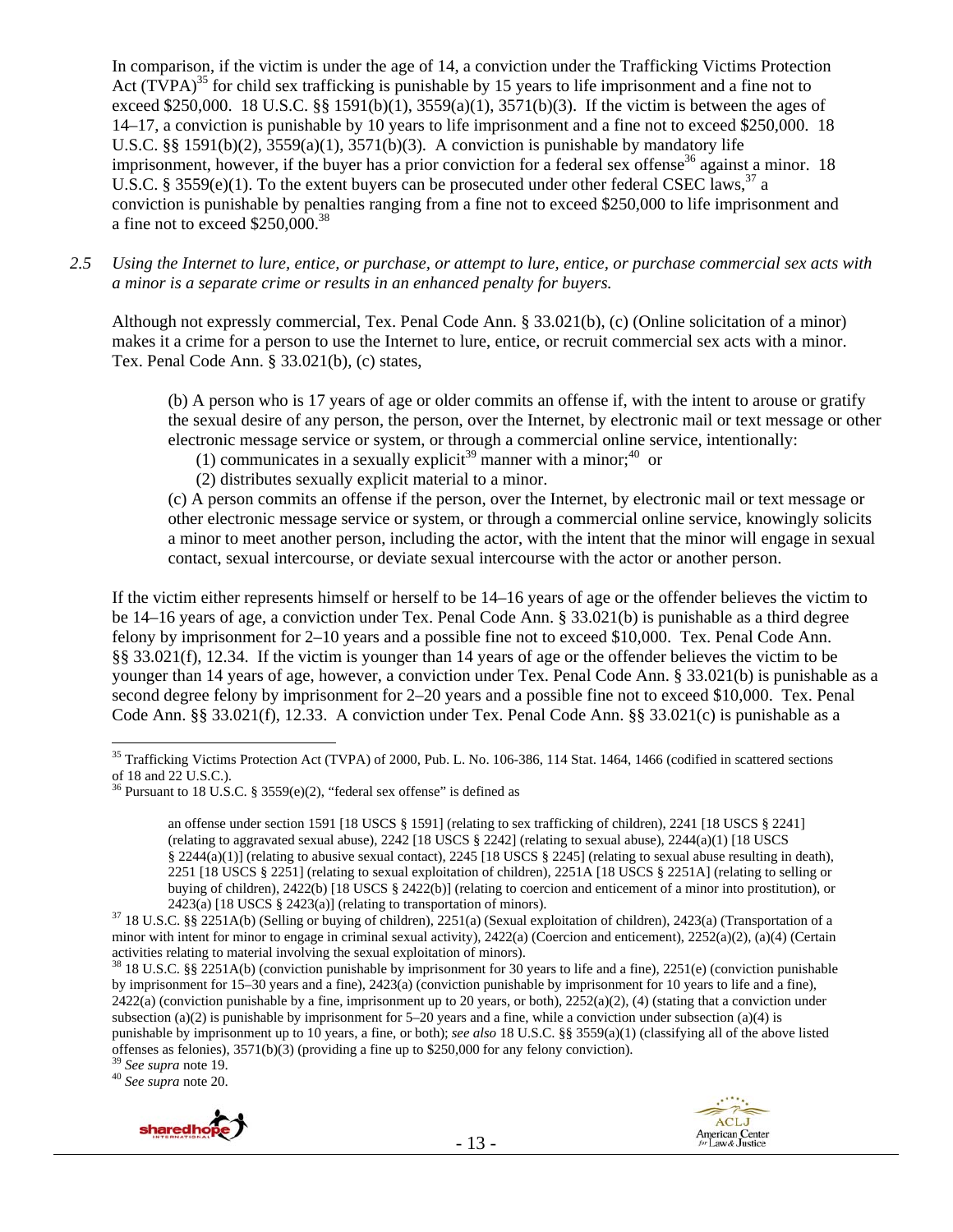second degree felony by imprisonment for 2–20 years and a possible fine not to exceed \$10,000. Tex. Penal Code Ann. §§ 33.021(f), 12.33.

*2.6 No age mistake defense is permitted for a buyer of commercial sex acts with any minor under 18.* 

Tex. Penal Code Ann. § 20A.02(b)(1) (Trafficking of persons) specifically eliminates the use of a mistake of age defense by a defendant charged under Tex. Penal Code Ann. § 20A.02(a)(8), which may include certain buyers.<sup>41</sup> Tex. Penal Code Ann. § 20A.02(b)(1) states, in part,

An offense under this section is a felony of the first degree if:

(1) the applicable conduct constitutes an offense under Subsection (a)(5), (6), (7), or (8), regardless of whether the actor knows the age of the child at the time the actor commits the offense . . .

Tex. Penal Code Ann. § 43.02 (Prostitution), § 15.031(b) (Criminal solicitation of a minor), § 21.02(b) (Continuous sexual abuse of young child or children), and § 43.25(b) (Sexual performance by a child), however, do not specifically eliminate a mistake of age defense.

## *2.7 Base penalties for buying sex acts with a minor are sufficiently high for all minors under 18 and not reduced for older minors.*

Tex. Penal Code Ann. § 20A.02(a)(8) (Trafficking of persons) does not stagger penalties based on the age of the minor victim. Instead, a first conviction under Tex. Penal Code Ann. § 20A.02(a)(8) is punishable as a first degree felony by imprisonment "for life or for any term of not more than 99 years or less than 5 years" and a possible fine not to exceed \$10,000, while subsequent convictions are punishable by life imprisonment and a possible fine not to exceed \$10,000. Tex. Penal Code Ann. §§ 20A.02(b)(1), 12.32, 12.42(c)(2).<sup>42</sup>

Several of Texas CSEC's laws, however, do stagger penalties based on the age of the minor-victim. For example, a conviction under Tex. Penal Code Ann. § 43.02(a) (Prostitution) is generally punishable as a Class B misdemeanor by imprisonment in a county jail up to 180 days, a fine not to exceed \$2,000, or both, but if the person solicited is 14–17 years of age, a conviction is punishable as a third degree felony by imprisonment for 2–10 years and a possible fine not to exceed \$10,000, and if the person solicited is under the age of 14, a conviction is punishable as a second degree felony by imprisonment for 2–20 years and a possible fine not to exceed \$10,000. Tex. Penal Code Ann. §§ 43.02(c)(3), (4), 12.22, 12.34, 12.33. Similarly, if the minor-victim is under the age of 18, a conviction under Tex. Penal Code Ann. § 43.25(b) (Sexual performance by a child) is punishable as a second degree felony by imprisonment for 2–20 years and a possible fine not to exceed \$10,000, but if the minor-victim is under the age of 14, a conviction is punishable as a first degree felony by imprisonment for either 5–99 years and a possible fine not to exceed \$10,000 or life and a possible fine not to exceed \$10,000. Tex. Penal Code Ann. §§ 43.25(c), 12.33, 12.32.

Additionally, Tex. Penal Code Ann. § 33.021(a)(1) (Online solicitation of a minor), § 21.11(a) (Indecency with a child), § 22.011(c)(1) (Sexual assault), and § 15.031(f) (Criminal solicitation of a minor) define "minor" or "child" as either a person younger than 17 years of age or, in the case of Tex. Penal Code Ann. § 33.021, a person believed to be younger than 17 years of age. If the victim either represents himself or herself to be 14– 16 years of age or the offender believes the victim to be 14–16 years of age, a conviction under Tex. Penal Code Ann. § 33.021(b)<sup>43</sup> is punishable as a third degree felony by imprisonment for 2–10 years and a possible fine not to exceed \$10,000. Tex. Penal Code Ann. §§ 33.021(f), 12.34. If the victim is younger than 14 years of age or the offender believes the victim to be younger than 14 years of age, however, a conviction under Tex. Penal Code Ann. § 33.021(b) is punishable as a second degree felony by imprisonment for 2–20 years and a possible fine not to exceed \$10,000. Tex. Penal Code Ann. §§ 33.021(f), 12.33. A conviction under Tex. Penal Code



<sup>&</sup>lt;sup>41</sup> See supra Section 2.1 for discussion on how Tex. Penal Code Ann. § 20A.02(a)(7), (8) may be applicable to buyers.<br><sup>42</sup> See supra note 5.<br><sup>43</sup> See supra Section 1.2 for the substantive provisions of Tex. Penal Code An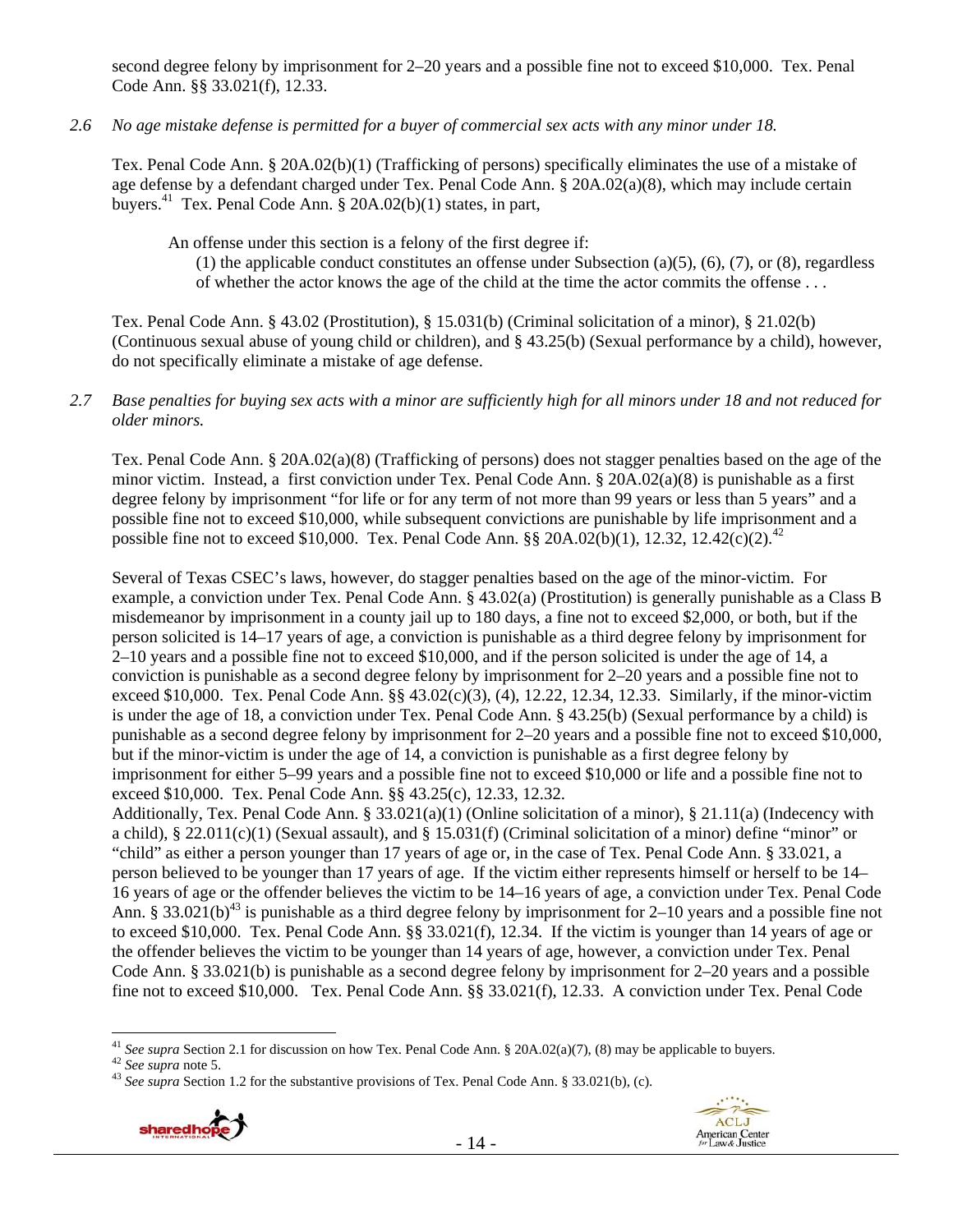Ann. §§ 33.021(c) is punishable as a second degree felony by imprisonment for 2–20 years and a possible fine not to exceed \$10,000. Tex. Penal Code Ann. §§ 33.021(f), 12.33. A conviction under either Tex. Penal Code Ann. § 21.11(a)(1) or § 22.011(a)(2) is punishable as a second degree felony by imprisonment for 2–20 years and a possible fine not to exceed \$10,000, while a conviction under Tex. Penal Code Ann. § 21.11(a)(2) is punishable as a third degree felony by imprisonment for 2–10 years and a possible fine not to exceed \$10,000. Tex. Penal Code Ann. §§ 21.11(d), 22.011(f), 12.33, 12.34. Pursuant to Tex. Penal Code Ann. § 15.031(e), a conviction under Tex. Penal Code Ann. § 15.031(b) is punishable one category lower than committing the actual offense, but the punishment may be enhanced to the same category as the predicate offense if certain requirements are satisfied.<sup>44</sup>

Tex. Penal Code Ann. § 21.02 (Continuous sexual abuse of young child or children) and § 22.021 (Aggravated sexual assault) only apply if the victim is a minor under the age of 14,<sup>45</sup> leaving minors between the ages of 14– 17 unprotected. Convictions under Tex. Penal Code Ann. § 21.02(b), (c) and § 22.021(a) are punishable as first degree felonies by life or 25–99 years imprisonment and a possible fine up to \$10,000. Tex. Penal Code Ann. §§ 21.02(h), 22.021(e), 12.32.

- 2.7.1 Recommendation: Amend Tex. Penal Code Ann. § 33.021(a)(1) (Online solicitation of a minor), § 21.11(a) (Indecency with a child), § 22.011(c)(1) (Sexual assault), and § 15.031(f) (Criminal solicitation of a minor) to raise the age of minority to under 18.
- *2.8 Financial penalties for buyers of commercial sex acts with minors are sufficiently high to make it difficult for buyers to hide the crime.*

Pursuant to Tex. Penal Code Ann. §§ 12.32–.34, all felony convictions are subject to a possible fine not to exceed \$10,000. Therefore, a buyer convicted under Tex. Penal Code Ann. § 20A.02(a)(8) (Trafficking of persons), § 43.02(a) (Prostitution), § 21.02(b) (Continuous sexual abuse of young child or children), § 22.021(a) (Aggravated sexual assault), § 43.25(b) (Sexual performance by a child), or § 15.031(b) (Criminal solicitation of a minor) is subject to a possible fine not to exceed \$10,000. Tex. Penal Code Ann. §§ 20A.02(b)(1), 43.02(c)(3), (4), 21.02(h), 22.021(e), 43.25(c).

Pursuant to Tex. Code Crim. Proc. Ann. art. 42.0372 (Mandatory restitution for child victims of trafficking of persons or compelling prostitution), buyers convicted under Tex. Penal Code Ann. § 20A.02(a)(8) (Trafficking of persons) are required to make restitution to their victims. Tex. Code Crim. Proc. Ann. art. 42.0372 states,

(a) The court shall order a defendant convicted of an offense under Section 20A.02 [Trafficking of persons] or 43.05(a)(2) [Compelling prostitution], Penal Code, to pay restitution in an amount equal to the cost of necessary rehabilitation, including medical, psychiatric, and psychological care and treatment, for any victim of the offense who is younger than 18 years of age. (b) The court shall, after considering the financial circumstances of the defendant, specify in a restitution order issued under Subsection (a) the manner in which the defendant must pay the restitution. (c) A restitution order issued under subsection (a) may be enforced by the state, or by a victim named in the order to receive the restitution, in the same manner as a judgment in a civil action. (d) The court may hold a hearing, make findings of fact, and amend a restitution order issued under Subsection (a) if the defendant fails to pay the victim name in the order in the manner specified by the court.

Buyers convicted of other crimes may also be required to make restitution pursuant to Tex. Code Crim. Proc. Ann. art. 42.037(a), (b) (Restitution), which states,

<sup>&</sup>lt;sup>45</sup> Tex. Penal Code Ann. § 22.021 does include minors under the age of 17 in certain instances, but it is highly unlikely that these instances are applicable to buyers.





<sup>&</sup>lt;sup>44</sup> See supra Section 1.2 for the substantive provisions of Tex. Penal Code Ann. § 15.031(e).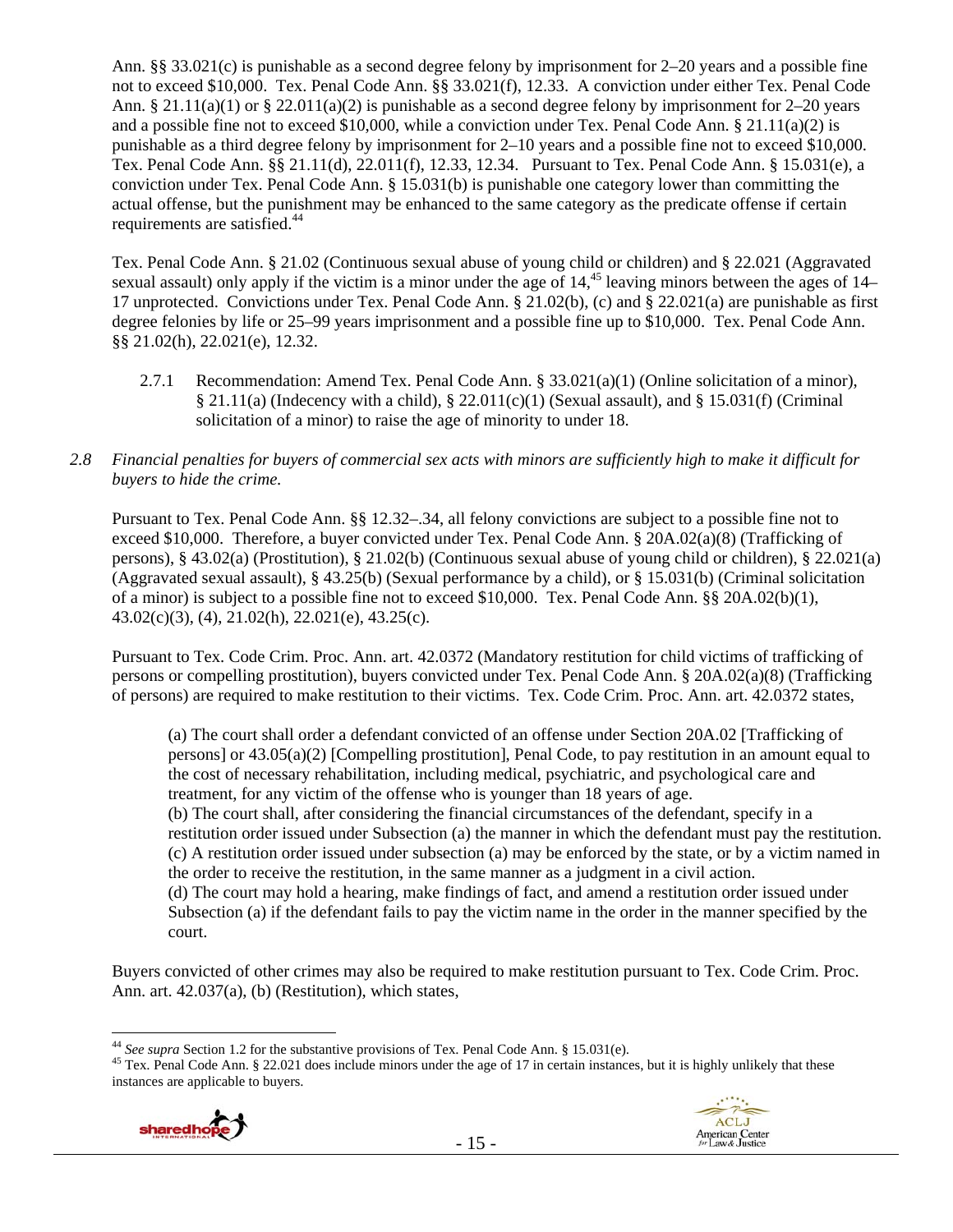(a) In addition to any fine authorized by law, the court that sentences a defendant convicted of an offense may order the defendant to make restitution to any victim of the offense or to the compensation to victims of crime fund established under Subchapter B [Crime Victims' Compensation], Chapter 56 [Rights of Crime Victims], to the extent that fund has paid compensation to or on behalf of the victim. . . .

(b)(1) If the offense results in damage to or loss or destruction of property of a victim of the offense, the court may order the defendant:

(A) to return the property to the owner of the property or someone designated by the owner; or (B) if return of the property is impossible or impractical or is an inadequate remedy, to pay an amount equal to the greater of:

(i) the value of the property on the date of the damage, loss, or destruction; or

(ii) the value of the property on the date of sentencing, less the value of any part of the property that is returned on the date the property is returned.

(2) If the offense results in personal injury to a victim, the court may order the defendant to make restitution to:

(A) the victim for any expenses incurred by the victim as a result of the offense; or

(B) the compensation to victims of crime fund to the extent that fund has paid compensation to or on behalf of the victim.

. . . .

Additionally, Tex. Code Crim. Proc. Ann. art. 59.01(2) (Definitions) includes Tex. Penal Code Ann. § 20A.02 (Trafficking of persons) as a crime for which property used in the commission of the crime constitutes "contraband." Tex. Code Crim. Proc. Ann. art. 59.01(2) states,

(2) "Contraband" means property of any nature, including real, personal, tangible, or intangible, that is: (A) used in the commission of:

(i) any first or second degree felony under the Penal Code;

(ii) any felony under Section 15.031(b) [Criminal solicitation of a minor], 20.05 [Smuggling of persons], 21.11 [Indecency with a child], 38.04 [Evading arrest or detention], or Chapter 43 [Public indecency], 20A [Trafficking of persons], 29 [Robbery], 30 [Burglary and criminal trespass], 31 [Theft], 32 [Fraud], 33 [Computer crimes] [which includes Tex. Penal Code Ann. § 33.021 (Online Solicitation of a Minor)], 33A [Telecommunications crimes], or 35 [Insurance fraud], Penal Code;

. . . . . .

(C) the proceeds gained from the commission of a felony listed in Paragraph  $(A) \dots$  of this subdivision . . .

(D) acquired with proceeds gained from the commission of a felony listed in Paragraph (A) . . . of this subdivision . . .

#### . . .

(F) used to facilitate or intended to be used to facilitate the commission of a felony under Section 20A.02 or Chapter 43, Penal Code.

Tex. Code Crim. Proc. Ann. art. 59.02(a) (Forfeiture of contraband) states, "Property that is contraband is subject to seizure and forfeiture under this chapter."

Additionally, Tex. Code Crim. Proc. Ann. art. 18.18(a) (Disposition of gambling paraphernalia, prohibited weapon, criminal instrument, and other contraband) provides for the destruction or forfeiture of, among other things, any "obscene device or material" or "child pornography" for any offense that involves an obscene device or material or child pornography.



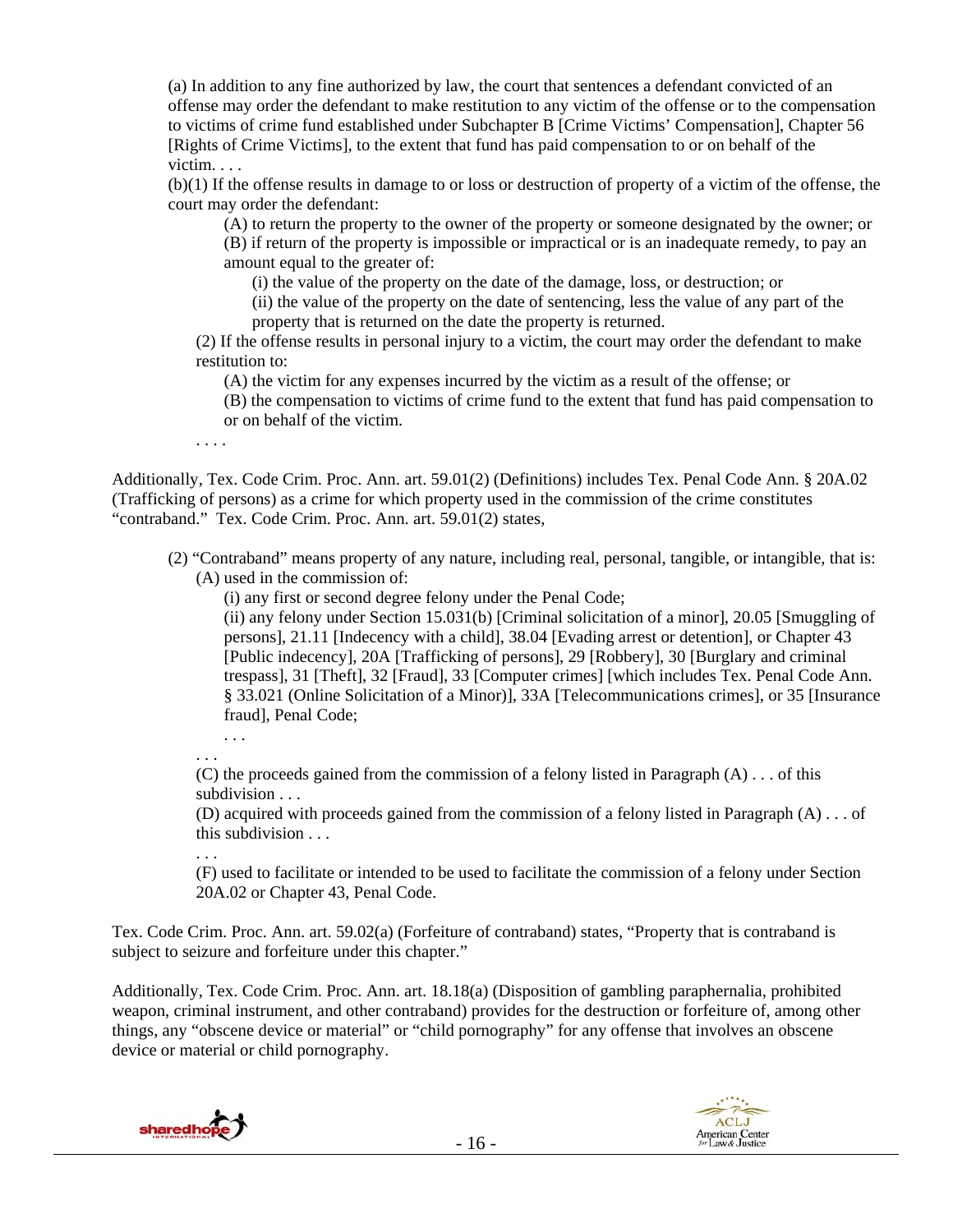Buyers may also face civil liability. Tex. Civ. Prac. & Rem. Code Ann. § 98.002 (Liability) states,

(a) A defendant who engages in the Trafficking of Persons or who intentionally or knowingly benefits from participating in a venture that traffics another person is liable to the person trafficked, as provided by this chapter, for damages arising from the trafficking of that person by the defendant or venture. (b) It is not a defense to liability under this chapter that a defendant has been acquitted or has not been prosecuted or convicted under Chapter 20A [Trafficking of Persons], Penal Code, or has been convicted of a different offense or of a different type or class of offense, for the conduct that is alleged to give rise to liability under this chapter.

Tex. Civ. Prac. & Rem. Code Ann. § 98.003 (Damages) explains that trafficking victims may receive "actual damages, including damages for mental anguish even if an injury other than mental anguish is not shown," reasonable attorney's fees, court costs, and exemplary damages. These damages can be awarded in addition to any other remedy available by law. Tex. Civ. Prac. & Rem. Code Ann. § 98.004. Additionally, pursuant to Tex. Civ. Prac. & Rem. Code Ann. § 98.005 (Joint and several liability),

A person who engages in the trafficking of persons or who intentionally or knowingly benefits from participating in a venture that traffics another person and is found liable under this chapter or other law for any amount of damages arising from the trafficking is jointly liable with any other defendant for the entire amount of damages arising from the trafficking.

*2.9 Buying and possessing child pornography carries penalties as high as similar federal offenses.* 

Tex. Penal Code Ann. § 43.26(a) (Possession or promotion of child pornography) makes it illegal for a person to possess child pornography. Tex. Penal Code Ann. § 43.26(a) states,

A person commits an offense if:

(1) the person knowingly or intentionally possesses visual material<sup>46</sup> that visually depicts a child younger than 18 years of age at the time the image of the child was made who is engaging in sexual conduct; $47$  and

(2) the person knows that the material depicts the child as described by Subdivision (1). A conviction under Tex. Penal Code Ann. § 43.26(a) is punishable as a third degree felony by imprisonment for 2–10 years and a possible fine not to exceed \$10,000. Tex. Penal Code Ann. §§ 43.26(d), 12.34.

In comparison, a federal conviction for possession of child pornography<sup>48</sup> is generally punishable by imprisonment for 5–20 years and a fine not to exceed  $$250,000.<sup>49</sup>$  Subsequent convictions, however, are punishable by imprisonment up to 40 years and a fine not to exceed  $$250,000.<sup>50</sup>$ 

<sup>&</sup>lt;sup>49</sup> 18 U.S.C. §§ 2252(b) (stating that a conviction under subsection (a)(2) is punishable by imprisonment for 5–20 years and a fine, while a conviction under subsection (a)(4) is punishable by imprisonment up to 10 years, a fine, or both),  $2252A(b)(1)$  (a conviction is punishable by imprisonment for  $5-20$  years and a fine),  $1466A(a)$ , (b) (stating that a conviction under subsection (a) is "subject to the penalties provided in section 2252A(b)(1)," imprisonment for 5–20 years and a fine, while a conviction under subsection (b) is "subject to the penalties provided in section 2252A(b)(2)," imprisonment up to 10 years, a fine, or both); *see* 





 $46$  Tex. Penal Code Ann. § 43.26(b)(3) defines "visual material" as

<sup>(</sup>A) any film, photograph, videotape, negative, or slide or any photographic reproduction that contains or incorporates in any manner any film, photograph, videotape, negative, or slide; or

<sup>(</sup>B) any disk, diskette, or other physical medium that allows an image to be displayed on a computer or other video screen and any image transmitted to a computer or other video screen by telephone line, cable, satellite transmission, or

other method. 47 Tex. Penal Code Ann. § 43.26(b)(2) defines "sexual conduct" as having "the meaning assigned by Section 43.25." *See supra*  note 4 for the applicable definition of "sexual conduct."

 $^{48}$  18 U.S.C. §§ 2252(a)(2), (a)(4) (Certain activities relating to material involving the sexual exploitation of minors), 2252A(a)(2)–(3) (Certain activities relating to material constituting or containing child pornography), 1466A(a), (b) (Obscene visual representations of the sexual abuse of children).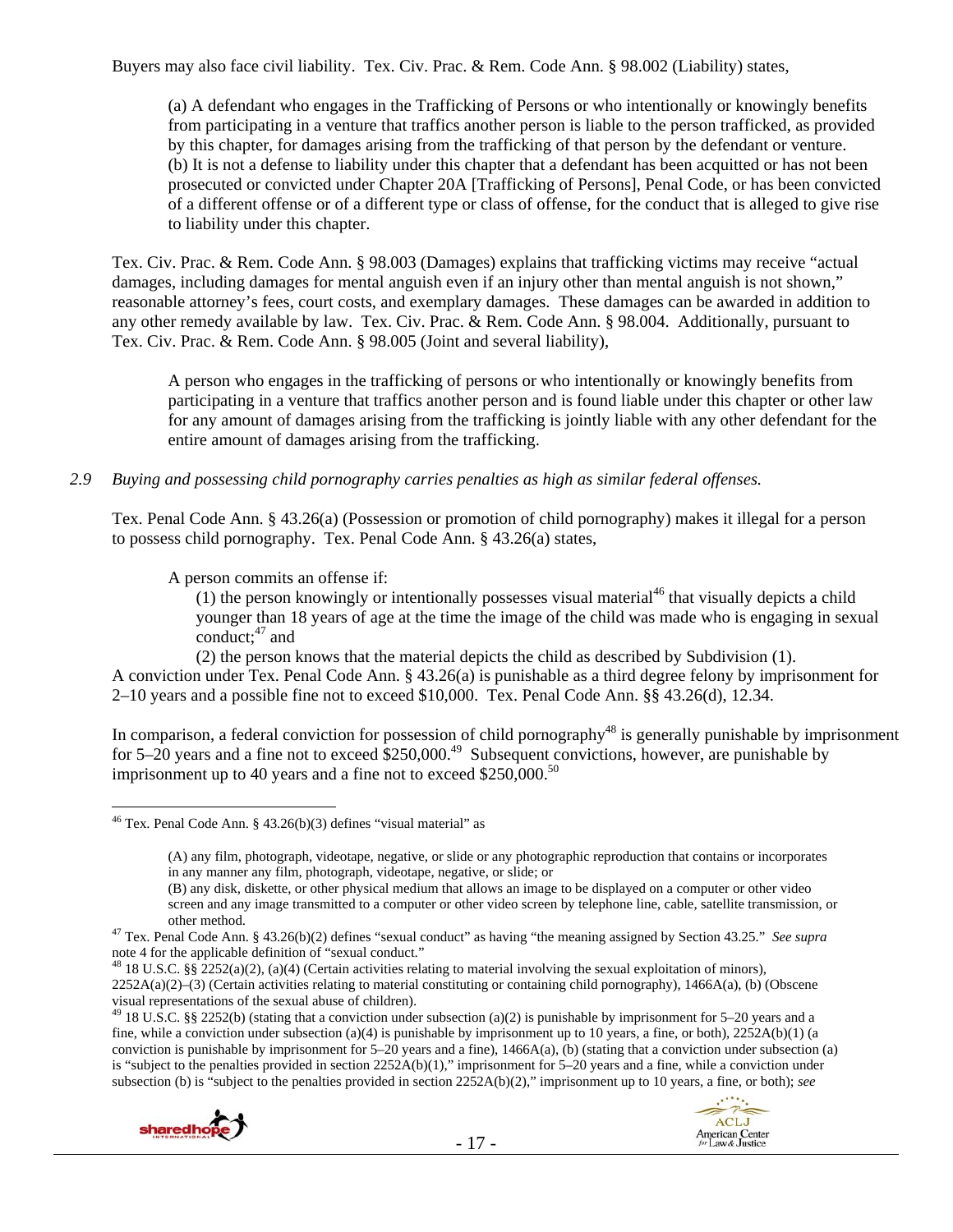- 2.9.1 Recommendation: Increase the penalties for possessing child pornography under Tex. Penal Code Ann. § 43.26(a) to be comparable to the federal penalties.
- *2.10 Convicted buyers of commercial sex acts with minors and child pornography are required to register as sex offenders.*

Tex. Code Crim. Proc. Ann. art. 62.051(a) (Registration: general) states, "A person who has a reportable conviction or adjudication . . . shall register . . . with the local law enforcement authority in any municipality where the person resides or intends to reside for more than seven days." Pursuant to Tex. Code Crim. Proc. Ann. art. 62.001(5)(A), (B), (J), (K) (Definitions), the definition of "reportable conviction or adjudication" expressly includes convictions under Tex. Penal Code Ann. § 20A.02(a)(8) (Trafficking of persons), § 21.02 (Continuous sexual abuse of young child or children), § 22.021(a) (Aggravated sexual assault), § 43.26 (Possession or promotion of child pornography), § 43.25(b) (Sexual performance by a child), or § 33.021(b), (c) (Online solicitation of a minor). Convictions under Tex. Penal Code Ann. § 43.02 (Prostitution) or § 15.031(b) (Criminal solicitation of a minor), however, are not included within the definition of "reportable conviction or adjudication," and, therefore, do not require registration.

Tex. Code Crim. Proc. Ann. art. 62.101(a)(2) (Expiration of duty to register) further imposes a lifetime registration requirement on offenders convicted under Tex. Penal Ann. Code § 20A.02(a)(8).

2.10.1 Recommendation: Amend the definition of "reportable conviction or adjudication" in Tex. Code Crim. Proc. Ann. art. 62.001(5) to include Tex. Penal Code Ann. § 43.02 (Prostitution) and § 15.031(b) (Criminal solicitation of a minor) if the person with whom sex is purchased is a minor under the age of 18.

 $50$  18 U.S.C. §§ 2252(b) (stating if a person has a prior conviction under subsection (a)(2), or a list of other statutes, a conviction is punishable by a fine and imprisonment for 15–40 years, but if a person has a prior conviction under subsection (a)(4), or a list of other statutes, a conviction is punishable by a fine and imprisonment for 10–20 years), 2252A(b)(1) (stating if a person has a prior conviction under subsection (a)(2), (a)(3), or a list of other statutes, a conviction is punishable by a fine and imprisonment for 15–40 years), 1466A(a), (b) (stating that the penalty scheme for section 2252A(b) applies); *see also* 18 U.S.C. §§ 3559(a)(1) (classifying all of the above listed offenses as felonies),  $3571(b)(3)$  (providing a fine up to \$250,000 for any felony conviction).





 $\overline{a}$ *also* 18 U.S.C. §§ 3559(a)(1) (classifying all of the above listed offenses as felonies), 3571(b)(3) (providing a fine up to \$250,000 for any felony conviction).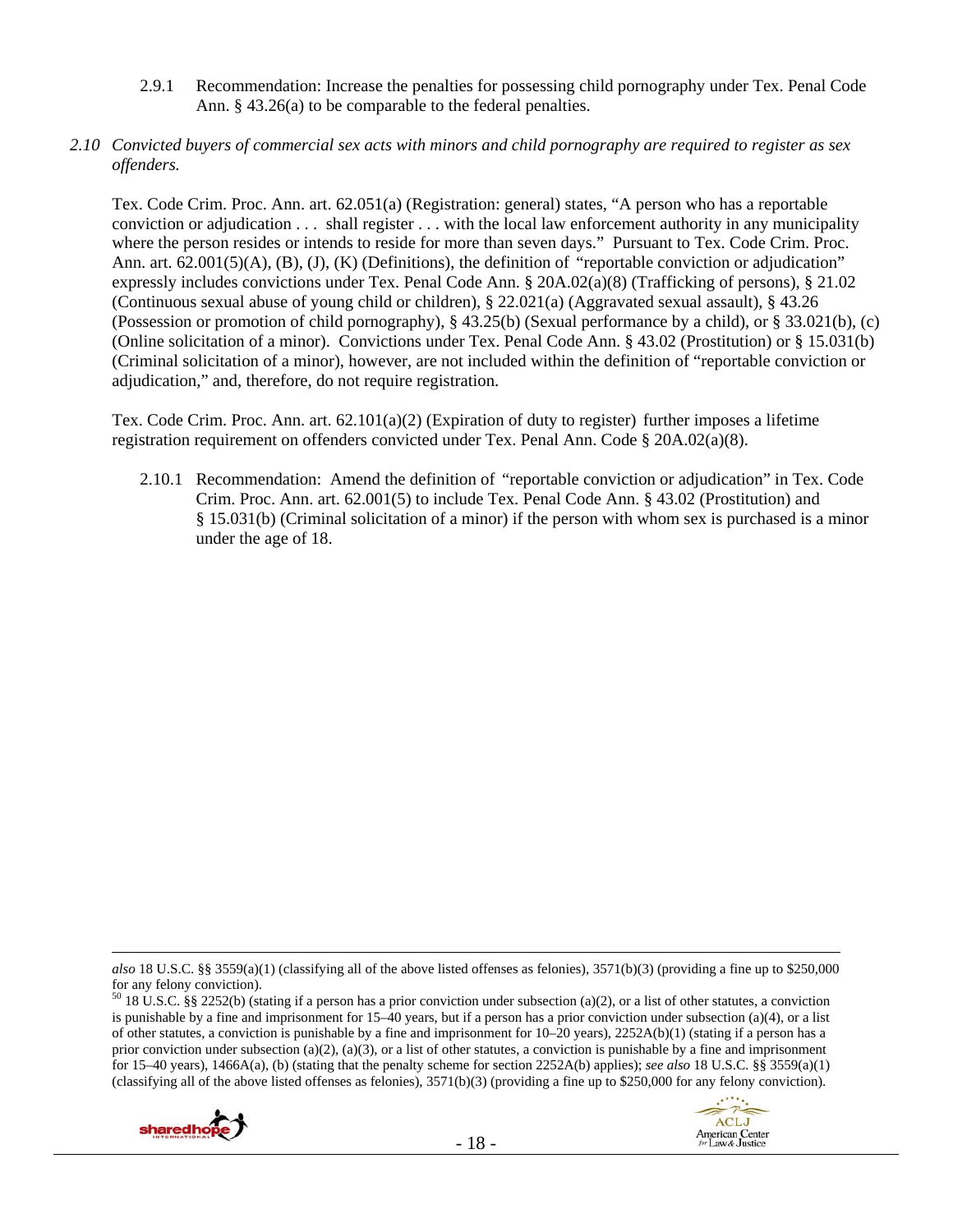## *Legal Components:*

- *3.1 Penalties for trafficking a child for sexual exploitation are as high as federal penalties.*
- *3.2 Creating and distributing child pornography carries penalties as high as similar federal offenses.*
- *3.3 Using the Internet to lure, entice, recruit or sell commercial sex acts with a minor is a separate crime or results in an enhanced penalty for traffickers.*
- *3.4 Financial penalties for traffickers, including asset forfeiture, are sufficiently high.*
- *3.5 Convicted traffickers are required to register as sex offenders.*
- *3.6 Laws relating to termination of parental rights for certain offenses include sex trafficking or CSEC offenses in order to remove the children of traffickers from their control and potential exploitation.*  \_\_\_\_\_\_\_\_\_\_\_\_\_\_\_\_\_\_\_\_\_\_\_\_\_\_\_\_\_\_\_\_\_\_\_\_\_\_\_\_\_\_\_\_\_\_\_\_\_\_\_\_\_\_\_\_\_\_\_\_\_\_\_\_\_\_\_\_\_\_\_\_\_\_\_\_\_\_\_\_\_\_\_\_\_\_\_\_\_\_\_\_\_\_

## *Legal Analysis:*

*3.1 Penalties for trafficking a child for sexual exploitation are as high as federal penalties.* 

Tex. Penal Code Ann. § 20A.02(b)(1) (Trafficking of persons) imposes enhanced penalties for the sex trafficking of a minor under Tex. Penal Code Ann.  $\frac{20A.02(a)}{7}$ ,  $\frac{8}{5}$  A first conviction under Tex. Penal Code Ann. § 20A.02(a) is generally punishable as a second degree felony by imprisonment for 2–20 years and a possible fine not to exceed \$10,000. Tex. Penal Code Ann. §§ 20A.02(b)(1), 12.33. A first conviction under Tex. Penal Code Ann. §  $20A.02(a)(7)$  or §  $20A.02(a)(8)$ , however, is punishable as a first degree felony by imprisonment "for life or for any term of not more than 99 years or less than 5 years" and a possible fine not to exceed \$10,000, while subsequent convictions are punishable by life imprisonment and a possible fine not to exceed \$10,000. Tex. Penal Code Ann. §§ 20A.02(b)(1), 12.32, 12.42(c)(2).<sup>52</sup> Additionally, a trafficker who "during a period that is 30 or more days in duration, . . . engages two or more times in conduct that constitutes an offense under Section 20A.02 [Trafficking of persons]," may be convicted under Tex. Penal Code Ann. § 20A.03 (Continuous trafficking of persons).53 A conviction under Tex. Penal Code Ann. § 20A.03 is punishable as a first degree felony by imprisonment for either 25–99 years and a possible fine not to exceed  $$10,000$  or life and a possible fine not to exceed \$10,000.<sup>54</sup> Tex. Penal Code Ann. §§ 20A.03(e), 12.32.

Several of Texas's CSEC laws may also be used to convict traffickers. A trafficker's conviction under Tex. Penal Code Ann. § 43.05(a)(2) (Compelling prostitution)<sup>55</sup> is punishable as a first degree felony by imprisonment for either 5–99 years and a possible fine not to exceed \$10,000 or life and a possible fine not to exceed \$10,000. Tex. Penal Code Ann. §§ 43.05(b), 12.32. Traffickers may also be convicted under Tex. Penal Code Ann. § 15.031(b) (Criminal solicitation of a minor),<sup>56</sup> which, pursuant to Tex. Penal Code Ann. § 15.031(e), is punishable one category lower than committing the actual offense, but the punishment may be enhanced to the same category as the predicate offense if certain requirements are satisfied.<sup>57</sup>

A trafficker who "employs, authorizes, or induces a child to work . . . in a sexually oriented commercial activity; or . . . in any place of business permitting, requesting, or requiring a child to work nude or topless" may be convicted under Tex. Penal Code Ann. § 43.251 (Employment harmful to children).<sup>58</sup> A conviction under



<sup>&</sup>lt;sup>51</sup> See supra Section 1.1 for the provisions of Tex. Penal Code Ann. § 20A.02(a)(7), (8).

<sup>&</sup>lt;sup>52</sup> See supra note 5.<br>
<sup>53</sup> See supra Section 1.1 for the provisions of Tex. Penal Code Ann. § 20A.03.<br>
<sup>54</sup> See supra note 6.<br>
<sup>55</sup> See supra Section 1.2 for the provisions of Tex. Penal Code Ann. § 43.05(a)(2).<br>
<sup>56</sup> S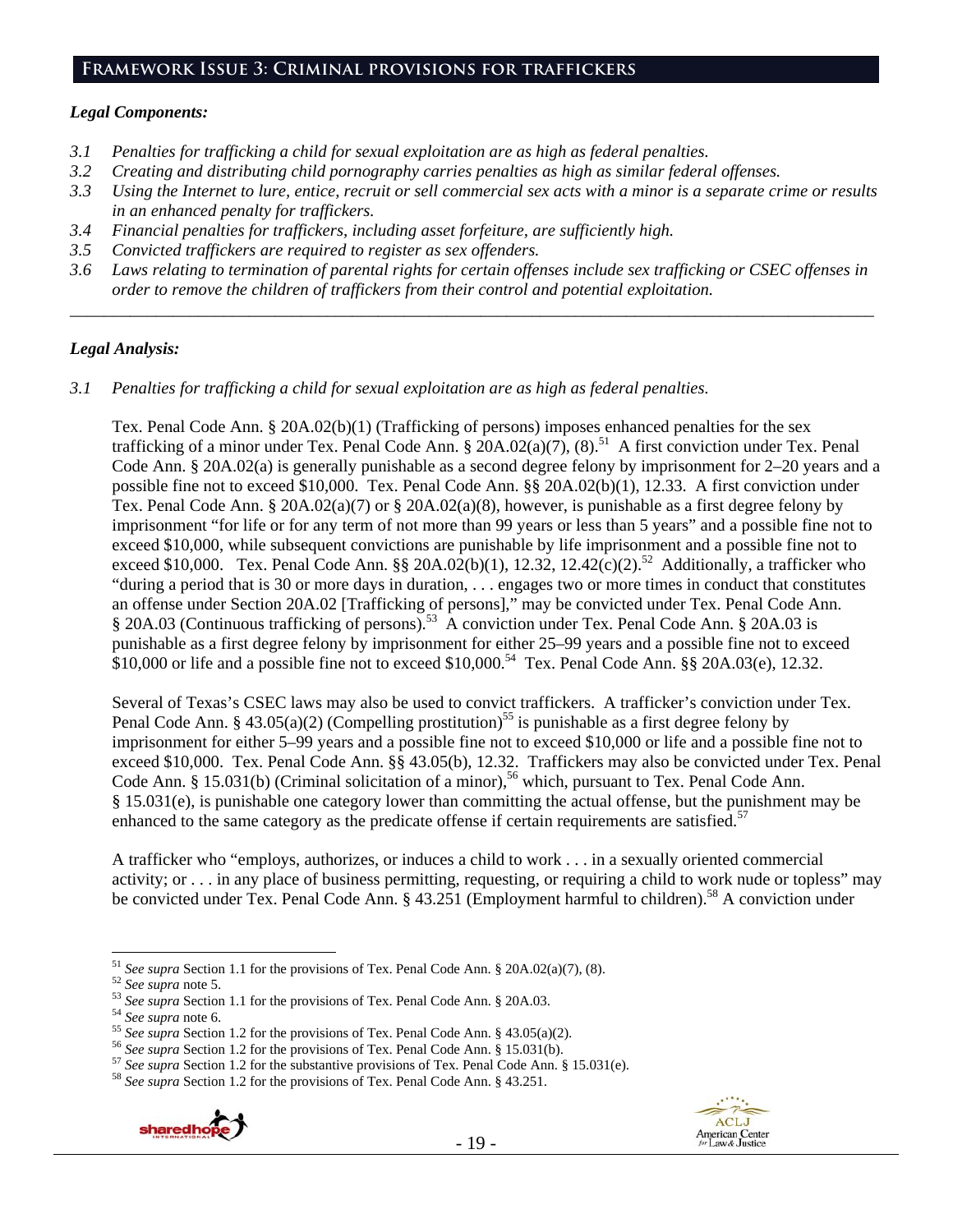Tex. Penal Code Ann. § 43.251(b) is punishable as either a felony or a misdemeanor.<sup>59</sup> Pursuant to Tex. Penal Code Ann. § 43.251(c) (First version), a conviction is punishable as a second degree felony by imprisonment for 2–20 years and a fine not to exceed \$10,000, but if the child is a minor under the age of 14, a conviction is punishable as a first degree felony by imprisonment for either 5–99 years and a possible fine not to exceed \$10,000 or life and a possible fine not to exceed \$10,000. Tex. Penal Code Ann. §§  $43.251(c)$ ,<sup>60</sup> 12.33, 12.32. Pursuant to Tex. Penal Code Ann. § 43.251(c) (Second version), however, a first conviction is punishable as a Class A misdemeanor by imprisonment in a county jail up to 1 year, a fine not to exceed \$4,000, or both. Tex. Penal Code Ann.  $\S$ § 43.251(c)(1),<sup>61</sup> 12.21.

A trafficker's conviction under Tex. Penal Code Ann. § 43.25(b) (Sexual performance by a child)<sup>62</sup> is punishable as a second degree felony by imprisonment for 2–20 years and a possible fine not to exceed \$10,000. Tex. Penal Code Ann. §§ 43.25(c), 12.33. If the victim is under the age of 14, however, a conviction is punishable as a first degree felony by imprisonment for either 5–99 years and a possible fine not to exceed \$10,000 or life and a possible fine not to exceed \$10,000. Tex. Penal Code Ann. §§ 43.25(c), 12.32.

Additionally, traffickers may face prosecution under Texas's laws related to organized criminal activity. Tex. Penal Code Ann. § 71.02(a) (Engaging in organized criminal activity) states, in part,

A person commits an offense if, with the intent to establish, maintain, or participate in a combination<sup>63</sup> or in the profits of a combination or as a member of a criminal street gang.<sup>64</sup> the person commits or conspires to commit one or more of the following:

(1) murder, capital murder, arson, aggravated robbery, robbery, burglary, theft, aggravated kidnapping, kidnapping, aggravated assault, aggravated sexual assault, sexual assault . . .

. . . (3) promotion of prostitution, aggravated promotion of prostitution, or compelling prostitution; . . .

(6) any unlawful wholesale promotion or possession of any obscene material or obscene device with the intent to wholesale promote the same;

(7) any offense under Subchapter B [Obscenity], Chapter 43 [Public indecency], depicting or involving conduct by or directed toward a child younger than 18 years of age;

. . . (12) any offense under Chapter 20A [Trafficking of persons]; . . . .

A conviction under Tex. Penal Code Ann. § 71.02(a) is punishable "one category higher than the most serious offense listed in Subsection (a) that was committed." Tex. Penal Code Ann. § 71.02(b).

Additionally, Tex. Penal Code Ann. § 71.022(a) (Coercing, inducing, or soliciting membership in a criminal street gang) states,

A person commits an offense if the person knowingly causes, enables, encourages, recruits, or solicits another person to become a member of a criminal street gang which, as a condition of initiation,

(3) participants may stand in a wholesaler-retailer or other arm's-length relationship in illicit distribution

operations. 64 *See supra* note 8 for the definition of "criminal street gang."





<sup>&</sup>lt;sup>59</sup> See supra note 11.

<sup>&</sup>lt;sup>60</sup> *See supra* note 11.<br><sup>61</sup> *See supra* note 12.<br><sup>62</sup> *See supra* Section 1.2 for the provisions of Tex. Penal Code Ann. § 43.25(b).<br><sup>63</sup> Pursuant to Tex. Penal Code Ann. § 71.01(a),

<sup>(</sup>a) "Combination" means three or more persons who collaborate in carrying on criminal activities, although: (1) participants may not know each other's identity;

<sup>(2)</sup> membership in the combination may change from time to time; and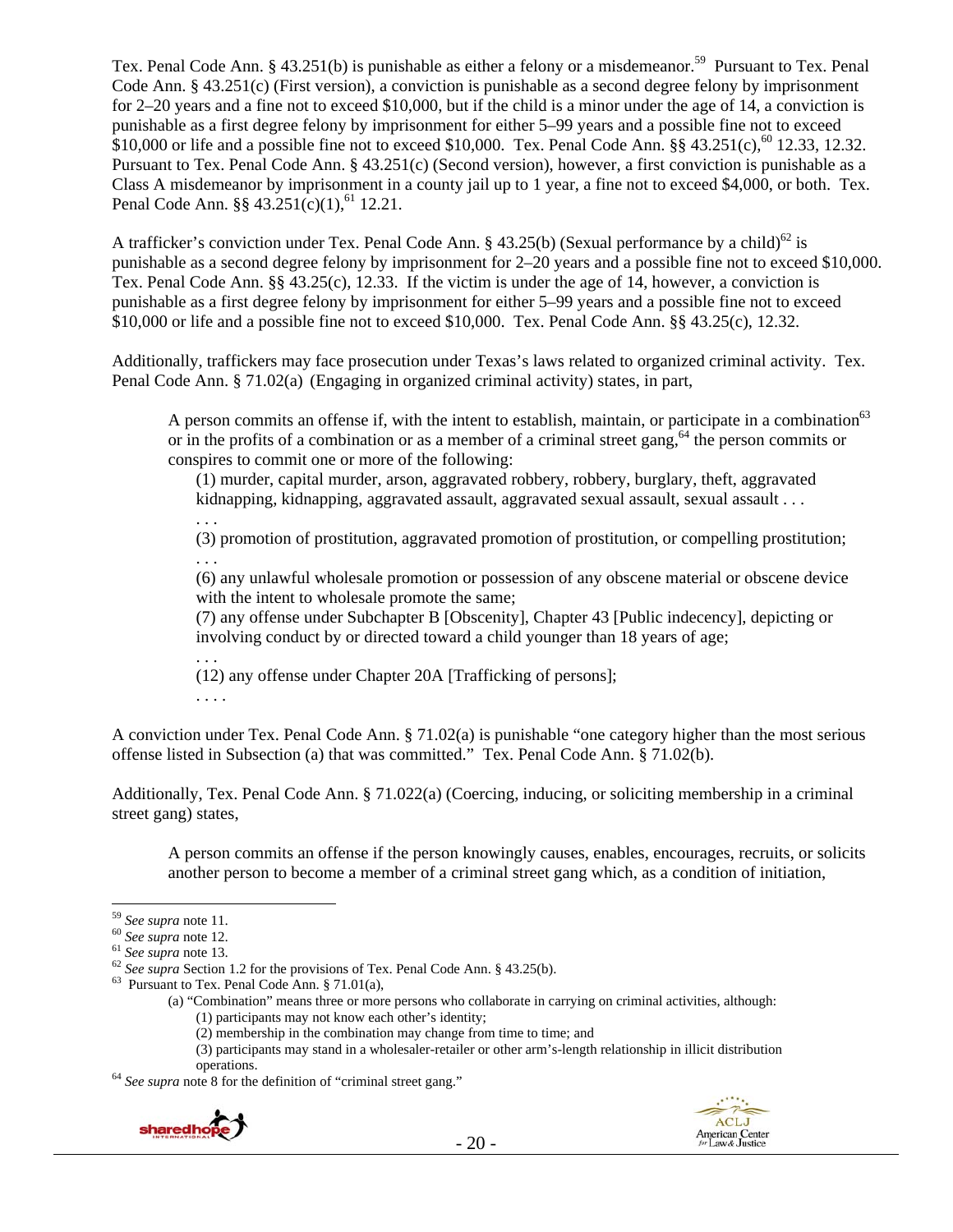admission, membership, or continued membership, requires the commission of any conduct which constitutes an offense punishable as a Class A misdemeanor or a felony.

A first conviction under this statute is punishable as a third degree felony by imprisonment for 2–10 years and a possible fine not to exceed \$10,000, while subsequent convictions are punishable as second degree felonies by imprisonment for 2–20 years and a possible fine not to exceed \$10,000. Tex. Penal Code Ann. §§ 71.022(b), (c), 12.34, 12.33.

In comparison, if the victim is under the age of 14, a conviction under the Trafficking Victims Protection Act  $(TVPA)<sup>65</sup>$  for child sex trafficking is punishable by 15 years to life imprisonment and a fine not to exceed \$250,000. 18 U.S.C. §§ 1591(b)(1), 3559(a)(1), 3571(b)(3). If the victim is between the ages of 14–17, a conviction is punishable by 10 years to life imprisonment and a fine not to exceed \$250,000. 18 U.S.C. §§ 1591(b)(2), 3559(a)(1), 3571(b)(3). A conviction is punishable by mandatory life imprisonment, however, if the trafficker has a prior conviction for a federal sex offense<sup>66</sup> against a minor.

### *3.2 Creating and distributing child pornography carries penalties as high as similar federal offenses.*

Tex. Penal Code Ann. § 43.25(b) (Sexual performance by a child) prohibits the creation of child pornography by making it a crime if a trafficker "employs, authorizes, or induces a child younger than 18 years of age to engage in sexual conduct<sup>67</sup> or a sexual performance."<sup>68</sup> A conviction under Tex. Penal Code Ann. § 43.25(b) is punishable as a second degree felony by imprisonment for 2–20 years and a possible fine not to exceed \$10,000. Tex. Penal Code Ann. §§ 43.25(c), 12.33. If the victim is under the age of 14, however, a conviction is punishable as a first degree felony by imprisonment for either 5–99 years and a possible fine not to exceed \$10,000 or life and a possible fine not to exceed \$10,000. Tex. Penal Code Ann. §§ 43.25(c), 12.32. Tex. Penal Code Ann. § 43.25(d) further provides, "A person commits an offense if, knowing the character and content of the material, he produces, $69$  directs, or promotes<sup>70</sup> a performance that includes sexual conduct by a child younger than 18 years of age." A conviction under Tex. Penal Code Ann. § 43.25(d) is punishable as a third degree felony by imprisonment for 2–10 years and a possible fine up to \$10,000, but if the victim is under the age of 14, a conviction is punishable as a second degree felony by imprisonment for 2–20 years and a possible fine not to exceed \$10,000. Tex. Penal Code Ann. §§ 43.25(e), 12.34, 12.33.

Additionally, Tex. Penal Code Ann. § 43.26 (Possession or promotion of child pornography) makes it a crime for a person to promote child pornography. Tex. Penal Code Ann. § 43.26(e), (f) states,

(e) A person commits an offense if:

 $(1)$  the person knowingly or intentionally promotes<sup>71</sup> or possesses with intent to promote material described by Subsection (a)(1);<sup>72</sup> and

(2) the person knows that the material depicts the child as described by Subsection (a)(1).

(f) A person who possesses visual material<sup>73</sup> that contains six or more identical visual depictions of a child as described by Subsection (a)(1) is presumed to possess the material with the intent to promote the material.

<sup>72</sup> *See supra* Section 2.9 for the substantive provisions of Tex. Penal Code Ann. § 43.26(a).



<sup>&</sup>lt;sup>65</sup> See supra note 35.<br>
<sup>66</sup> See supra note 36.<br>
<sup>67</sup> See supra note 15.<br>
<sup>68</sup> See supra note 16.<br>
<sup>68</sup> See supra note 16.<br>
<sup>69</sup> Pursuant to Tex. Penal Code Ann. § 43.25(a)(4), "Produce' with respect to a sexual performa directly contributes to the creation or manufacture of the sexual performance."<br><sup>70</sup> Tex. Penal Code Ann. § 43.25(a)(5) defines "promote" as "to procure, manufacture, issue, sell, give, provide, lend, mail,

deliver, transfer, transmit, publish, distribute, circulate, disseminate, present, exhibit, or advertise or to offer or agree to do any of the above."

<sup>&</sup>lt;sup>71</sup> Tex. Penal Code Ann. § 43.26(b)(1) defines "promote" as having "the meaning assigned by Section 43.25." *See supra* note 70 for the applicable definition of "promote."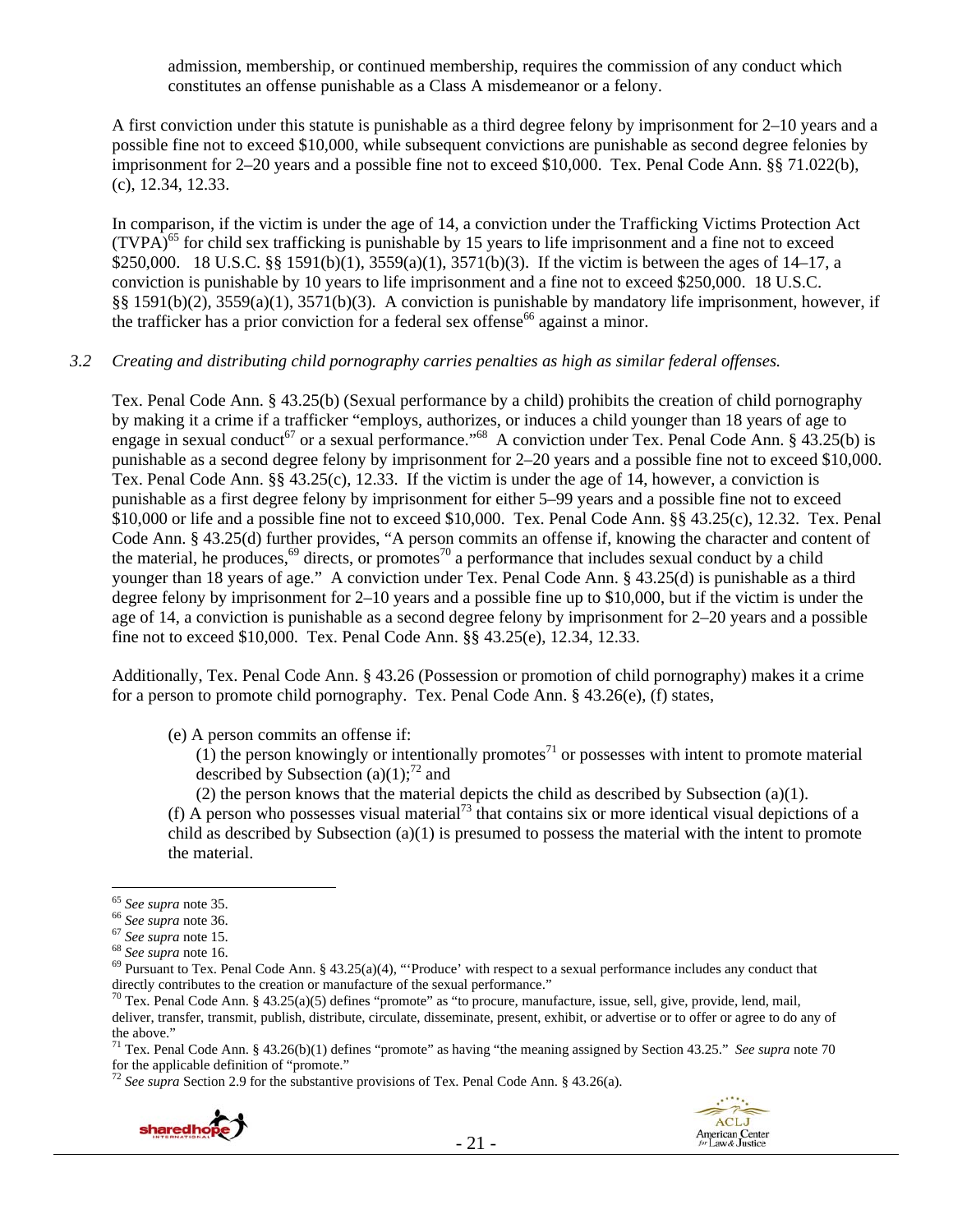A conviction under Tex. Penal Code Ann. § 43.26(e) is punishable as a second degree felony by imprisonment for 2–20 years and a possible fine not to exceed \$10,000. Tex. Penal Code Ann.  $\S$ § 43.26(g), 12.33.

In comparison, if the victim is under the age of 14, a conviction under the TVPA for child sex trafficking is punishable by 15 years to life imprisonment and a fine not to exceed \$250,000. 18 U.S.C. §§ 1591(b)(1),  $3559(a)(1)$ ,  $3571(b)(3)$ . If the victim is between the ages of  $14-17$ , a conviction is punishable by 10 years to life imprisonment and a fine not to exceed \$250,000. 18 U.S.C. §§ 1591(b)(2), 3559(a)(1), 3571(b)(3). A conviction is punishable by mandatory life imprisonment, however, if the trafficker has a prior conviction for a federal sex offense<sup>74</sup> against a minor. Additionally, a federal conviction for distribution of child pornography<sup>75</sup> is generally punishable by imprisonment for  $5-20$  years and a fine not to exceed \$250,000.<sup>76</sup> Subsequent convictions, however, are punishable by imprisonment up to 40 years and a fine not to exceed \$250,000.<sup>77</sup>

*3.3 Using the Internet to lure, entice, recruit or sell commercial sex acts with a minor is a separate crime or results in an enhanced penalty for traffickers.* 

Although not expressly commercial, Tex. Penal Code Ann. § 33.021(c) (Online solicitation of a minor) makes it illegal for a trafficker to use the Internet to lure, entice, or recruit commercial sex acts with a minor. Tex. Penal Code Ann. § 33.021(c) provides,

A person commits an offense if the person, over the Internet, by electronic mail or text message or other electronic message service or system, or through a commercial online service, knowingly solicits a minor<sup>78</sup> to meet another person, including the actor, with the intent that the minor will engage in sexual contact.<sup>79</sup> sexual intercourse, or deviate sexual intercourse with the actor or another person.

A conviction under Tex. Penal Code Ann. §§ 33.021(c) is punishable as a second degree felony by imprisonment for 2–20 years and a possible fine not to exceed \$10,000. Tex. Penal Code Ann. §§ 33.021(f), 12.33.

### *3.4 Financial penalties for traffickers, including asset forfeiture, are sufficiently high.*

Pursuant to Tex. Penal Code Ann. §§ 12.32–.34, all felony convictions are subject to a possible fine not to exceed \$10,000. Therefore, a trafficker convicted under Tex. Penal Code Ann. § 20A.02(a)(7), (8) (Trafficking of persons), § 20A.03 (Continuous trafficking of persons), § 43.05(a)(2) (Compelling prostitution), § 15.031(b)





<sup>&</sup>lt;sup>73</sup> *See supra* note 46.<br><sup>74</sup> *See supra* note 36.<br><sup>75</sup> 18 U.S.C. §§ 2252(a)(1), (a)(2), (a)(3) (Certain activities relating to material involving the sexual exploitation of minors), 2252A(a)(2), (a)(3) (Certain activities relating to material constituting or containing child pornography), 1466A(a) (Obscene visual representations of the sexual abuse of children).

<sup>&</sup>lt;sup>76</sup> 18 U.S.C. §§ 2252(b) (stating that a conviction under subsection (a)(1), (a)(2), or (a)(3) is punishable by imprisonment for 5– 20 years and a fine), 2252A(b)(1) (a conviction is punishable by imprisonment for 5–20 years and a fine), 1466A(a), (b) (stating that a conviction under subsection (a) is "subject to the penalties provided in section 2252A(b)(1)," imprisonment for 5–20 years and a fine, while a conviction under subsection (b) is "subject to the penalties provided in section 2252A(b)(2)," imprisonment up to 10 years, a fine, or both); *see also* 18 U.S.C. §§ 3559(a)(1) (classifying all of the above listed offenses as felonies), 3571(b)(3) (providing a fine up to \$250,000 for any felony conviction).<br>  $\frac{7}{11}$  18 JJ S C 88 2252.2

<sup>18</sup> U.S.C. §§ 2252(b) (stating if a person has a prior conviction under subsection (a)(1), (a)(2), or (a)(3) or a list of other statutes, a conviction is punishable by a fine and imprisonment for 15–40 years), 2252A(b)(1) (stating if a person has a prior conviction under subsection (a)(2), (a)(3), or a list of other statutes, a conviction is punishable by a fine and imprisonment for  $15-$ 40 years), 1466A(a), (b) (stating that the penalty scheme for section 2252A(b) applies); *see also* 18 U.S.C. §§ 3559(a)(1) (classifying all of the above listed offenses as felonies), 3571(b)(3) (providing a fine up to \$250,000 for any felony conviction). 78 *See supra* note 20. 79 *See supra* note 21.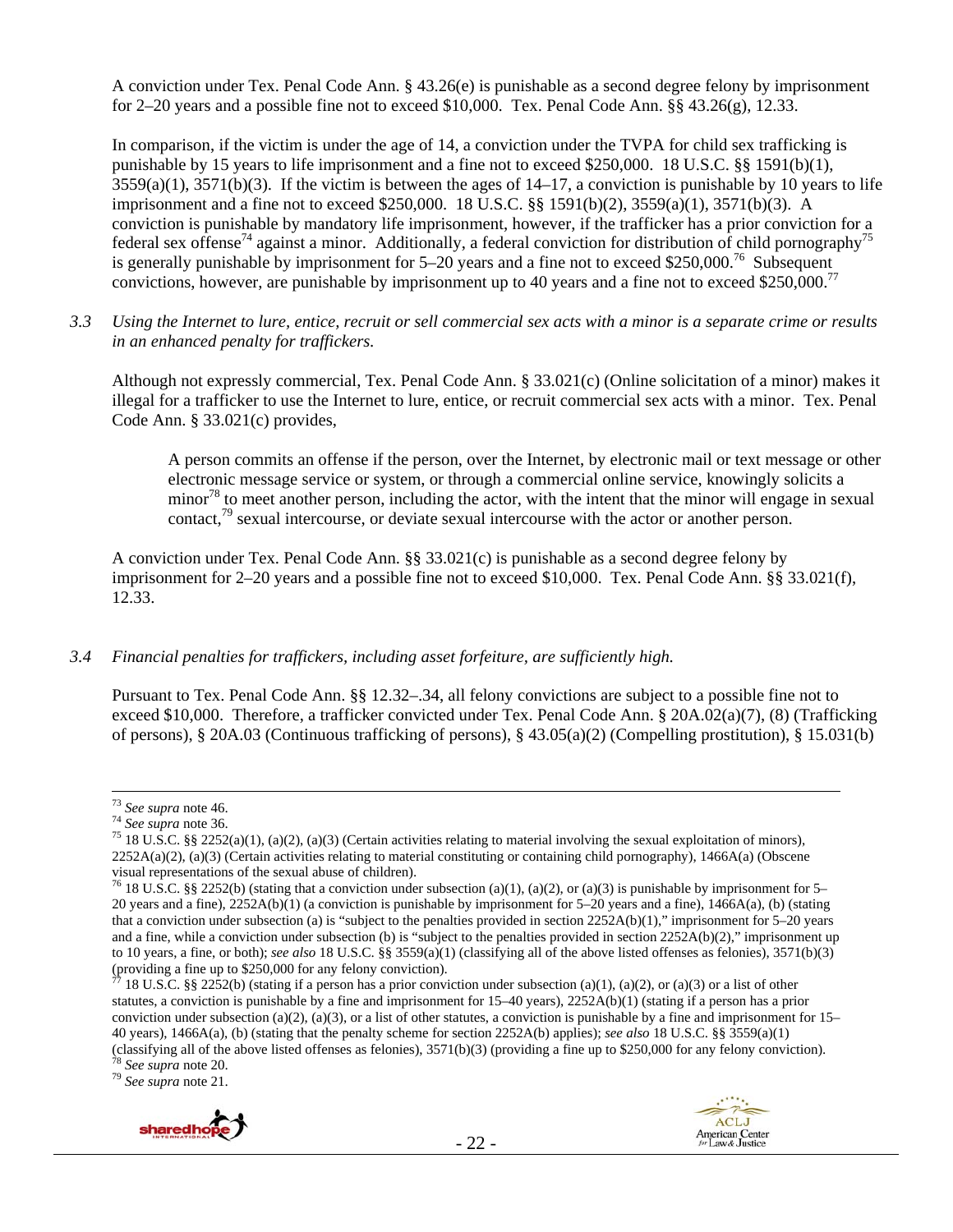(Criminal solicitation of a minor),  $\S$  43.251 (Employment harmful to children),  $80$   $\S$  43.25(b) (Sexual performance by a child), § 71.02 (Engaging in organized criminal activity), or § 71.022(a) (Coercing, inducing, or soliciting membership in a criminal street gang) is subject to a possible fine not to exceed \$10,000. Tex. Penal Code Ann. §§ 20A.02(b)(1), 20A.03(e), 43.05(b), 15.031(e), 43.251(c), 43.25(e), 71.02(b), 71.022(b).

Pursuant to Tex. Code Crim. Proc. Ann. art. 42.0372 (Mandatory restitution for child victims of trafficking of persons or compelling prostitution),<sup>81</sup> traffickers convicted under Tex. Penal Code Ann. § 20A.02 (Trafficking of persons) or  $\S 43.05(a)(2)$  (Compelling prostitution) are required to make restitution to their victims. Traffickers convicted of other crimes may also be required to make restitution pursuant to Tex. Code Crim. Proc. Ann. art.  $42.037(a)$ , (b) (Restitution).<sup>82</sup>

Additionally, Tex. Code Crim. Proc. Ann. art. 59.02(a) (Forfeiture of contraband) states, "Property that is contraband is subject to seizure and forfeiture under this chapter." Tex. Code Crim. Proc. Ann. art. 59.01(2) (Definition)<sup>83</sup> expressly defines "contraband" as property, including real, personal, or intangible property, that is used in or acquired through the commission of Tex. Penal Code Ann. § 20A.02 (Trafficking of persons), § 43.05(a)(2) (Compelling Prostitution), or § 15.031(b) (Criminal solicitation of a minor). Tex. Code Crim. Proc. Ann. art. 59.01(2)(A)(i) also states that "contraband" includes property used in or acquired through the commission of any first or second degree felony. Furthermore, any property "used or intended to be used in the commission of" any crime under Tex. Penal Code Ann. Chapter 71 (Organized crime) is subject to forfeiture.<sup>84</sup> Tex. Code Crim. Proc. Ann. art. 59.01(2)(B)(xii).

Tex. Code Crim. Proc. Ann. art. 18.18(a) (Disposition of gambling paraphernalia, prohibited weapon, criminal instrument, and other contraband) provides for the destruction or forfeiture of, among other things, any "obscene device or material" or "child pornography" for any offense that involves an "obscene device or material" or child pornography.

Traffickers may also be subject to civil liability. Tex. Civ. Prac. & Rem. Code Ann. § 98.002 (Liability) provides a tort remedy for victims of human trafficking.<sup>85</sup> Tex. Civ. Prac. & Rem. Code Ann. § 98.003 (Damages) further states that trafficking victims may receive "actual damages, including damages for mental anguish even if an injury other than mental anguish is not shown," reasonable attorney's fees, court costs, and exemplary damages. These damages can be awarded in addition to any other remedy available by law. Tex. Civ. Prac. & Rem. Code Ann. § 98.004. Furthermore, pursuant to Tex. Civ. Prac. & Rem. Code Ann. § 98.005 (Joint and several liability), multiple defendants are subject to joint and several liability.

Additionally, Tex. Civ. Prac. & Rem. Code Ann. § 125.002(b) (Suit to abate common nuisance; bond) authorizes a person to "bring a suit [to enjoin and abate a common nuisance] against any person who maintains, owns, uses, or is a party to the use of a place for purposes constituting a nuisance under this subchapter and may bring an action in rem against the place itself." Tex. Civ. Prac. & Rem. Code Ann.  $§ 125.0015(a)$  (Common nuisance) states,

A person who maintains a place to which persons habitually go for the following purposes and who knowingly tolerates the activity and furthermore fails to make reasonable attempts to abate the activity maintains a common nuisance:





<sup>. . .</sup> 

 $\overline{a}$ <sup>80</sup> Additionally, a conviction under Tex. Penal Code Ann. § 43.251(c) may be prosecuted as a Class A misdemeanor, and, thus, punishable by a possible fine not to exceed \$4,000. *See supra* Section 1.2 and note 11 for discussion regarding possible conflicting punishments for Tex. Penal Code Ann. § 43.251(c).<br>
<sup>81</sup> See supra Section 2.8 for the provisions of Tex. Code Crim. Proc. Ann. art. 42.0372.<br>
<sup>82</sup> See supra Section 2.8 for the provisions of Tex. Code Crim. Pr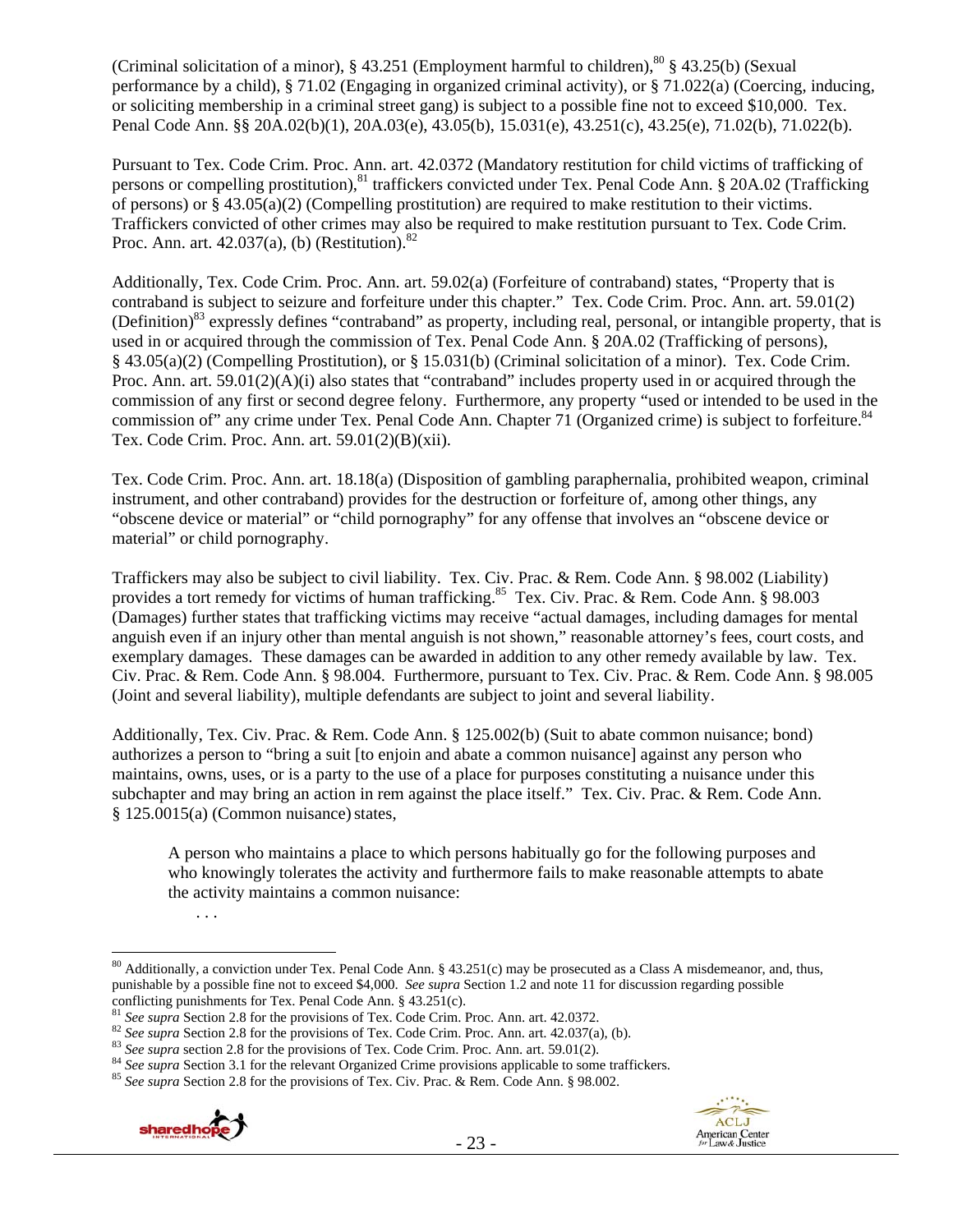(6) prostitution, promotion of prostitution, or aggravated promotion of prostitution as prohibited by the Penal Code; (7) compelling prostitution as prohibited by the Penal Code; . . . (19) trafficking of persons described by Section 20A.02, Penal Code; $86$ . . . .

# Under Tex. Civ. Prac. & Rem. Code Ann. § 125.002(f-1),

If the defendant required to execute the bond is a hotel, motel, or similar establishment that rents overnight lodging to the public and the alleged common nuisance is under Section 125.0015(a)(6) or (7) [Common nuisance], the bond must also be conditioned that the defendant will, in each of the defendant's lodging units on the premises that are the subject of the suit, post in a conspicuous place near the room rate information required to be posted under Section 2155.001 [Room rate information], Occupations Code, an operating toll-free telephone number of a nationally recognized information and referral hotline for victims of human trafficking.

## *3.5 Convicted traffickers are required to register as sex offenders.*

Tex. Code Crim. Proc. Ann. art. 62.051(a) (Registration: general) states, "A person who has a reportable conviction or adjudication . . . shall register . . . with the local law enforcement authority in any municipality where the person resides or intends to reside for more than seven days." Pursuant to Tex. Code Crim. Proc. Ann. art. 62.001(5)(B), (J), (K) (Definitions), the definition of "reportable conviction or adjudication" expressly includes convictions under Tex. Pen. Code Ann. § 20A.02(a)(7), (8) (Trafficking of persons), § 43.05 (Compelling prostitution), § 43.26 (Possession or promotion of child pornography), § 43.25(b) (Sexual performance by a child), or § 33.021(b), (c) (Online solicitation of a minor). However, convictions under Tex. Penal Code Ann. § 20A.03 (Continuous trafficking of persons), § 15.031(b) (Criminal solicitation of a minor), § 43.251 (Employment harmful to children), § 71.02 (Engaging in organized criminal activity), and § 71.022(a) (Coercing, inducing, or soliciting membership in a criminal street gang) are not included within the definition of "reportable conviction or adjudication," and, therefore, do not require registration.

Tex. Code Crim. Proc. art. 62.101(a)(2) (Expiration of duty to register) further imposes a lifetime registration requirement on offenders convicted under Tex. Penal Code Ann. § 20A.02(a)(7) or (8).

*3.6 Laws relating to termination of parental rights for certain offenses include sex trafficking or CSEC offenses in order to remove the children of traffickers from their control and potential exploitation.* 

Tex. Fam. Code Ann. § 161.001(1)(L)(xv), (xvi) (Involuntary termination of parent-child relationship) expressly includes convictions under Tex. Penal Code Ann. § 20(a)(7), (8) (Trafficking of persons) and § 43.05(a)(2) (Compelling prostitution) as grounds for terminating parental rights. Specifically, Tex. Fam. Code Ann. § 161.001(1)(L), (2) states,

The court may order termination of the parent-child relationship if the court finds by clear and convincing evidence:

(1) that the parent has:

. . .

 $\overline{a}$ <sup>86</sup> There are two versions of Tex. Civ. Prac. & Rem. Code Ann. § 125.0015(19) currently in effect. The first version, amended by 2011 Tex. Gen. Laws 1, adds the crime of trafficking in persons, while the second version, amended by 2011 Tex. Gen. Laws. 687, adds the crime of employing a minor at a sexually oriented business.

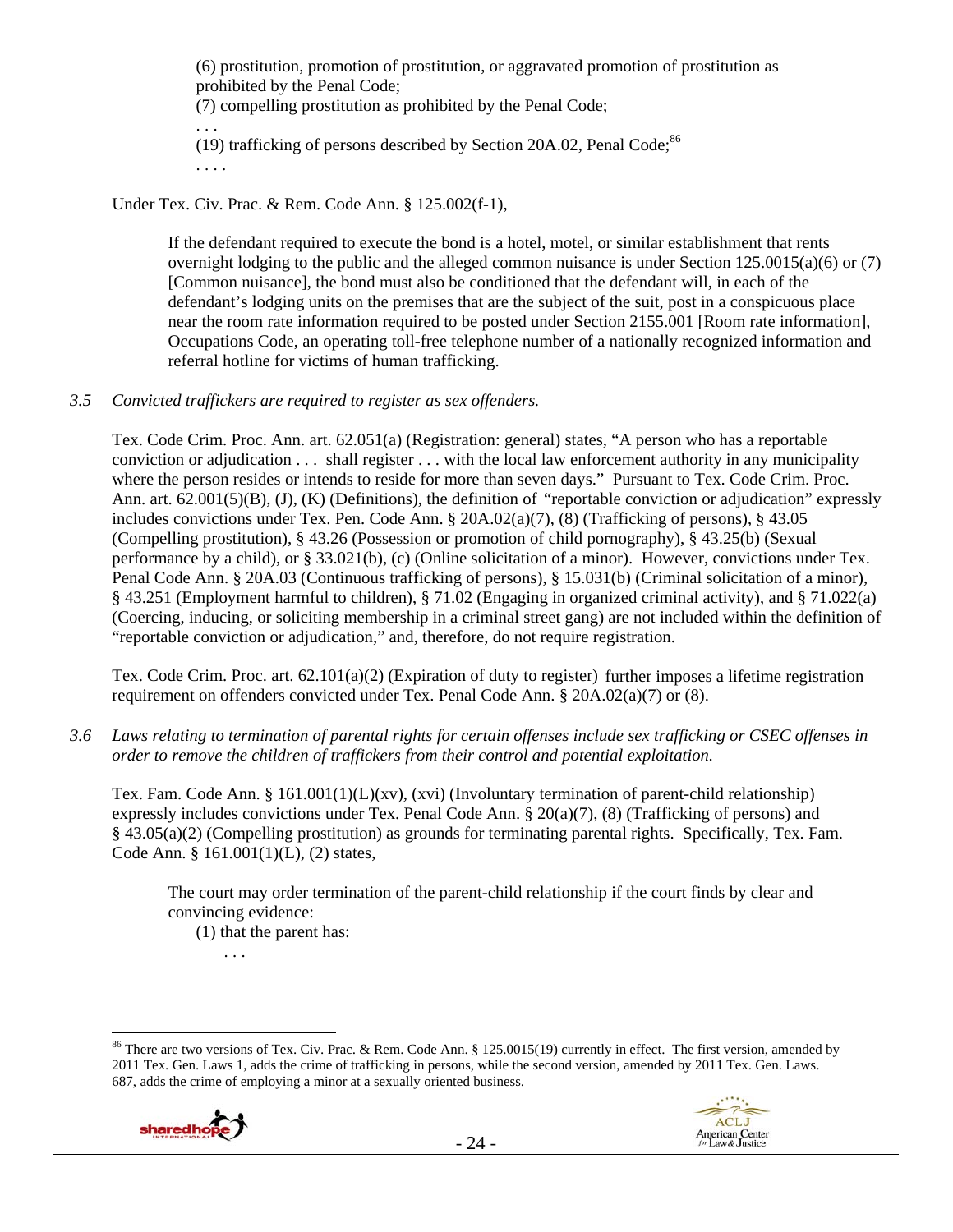(L) been convicted or has been placed on community supervision, including deferred adjudication community supervision, for being criminally responsible for the death or serious injury of a child under the following . . . Penal Code sections:

. . . (iv) Section 21.11 (indecency with a child); . . . (vi) Section 22.011 (sexual assault); . . . (viii) Section 22.021 (aggravated sexual assault); . . . (xii) Section 43.25 (sexual performance by a child); (xiii) Section 43.26 (possession or promotion of child pornography); (xiv) Section 21.02 (continuous sexual abuse of young child or children); (xv) Section  $20A.02(a)(7)$  or (8) (trafficking of persons); and (xvi) Section 43.05(a)(2) (compelling prostitution); . . . and (2) that termination is in the best interest of the child.

Additionally, Tex. Fam. Code Ann. § 262.2015(a), (b)(3)(N), (b)(3)(O) (Aggravated circumstances) allows the court to waive the requirement regarding making reasonable efforts to return a child to the child's parents and instead schedule a permanency hearing and a trial on the merits if the court determines that the child's "parent has engaged in conduct against the child that would constitute an offense under" Tex. Penal Code Ann. § 20A.02 (Trafficking of persons) or § 43.05(a)(2) (Compelling prostitution), among other offenses.

# **Framework Issue 4: Criminal provisions for facilitators**

# *Legal Components:*

- *4.1 The acts of assisting, enabling, or financially benefitting from child sex trafficking are included as criminal offenses in the state sex trafficking statute.*
- *4.2 Financial penalties, including asset forfeiture laws, are in place for those who benefit financially from or aid and assist in committing domestic minor sex trafficking.*
- *4.3 Promoting and selling child sex tourism is illegal.*
- *4.4 Promoting and selling child pornography is illegal.*  \_\_\_\_\_\_\_\_\_\_\_\_\_\_\_\_\_\_\_\_\_\_\_\_\_\_\_\_\_\_\_\_\_\_\_\_\_\_\_\_\_\_\_\_\_\_\_\_\_\_\_\_\_\_\_\_\_\_\_\_\_\_\_\_\_\_\_\_\_\_\_\_\_\_\_\_\_\_\_\_\_\_\_\_\_\_\_\_\_\_\_\_\_\_

# *Legal Analysis:*

*4.1 The acts of assisting, enabling, or financially benefitting from child sex trafficking are included as criminal offenses in the state sex trafficking statute.* 

Tex. Penal Code Ann. § 20A.02(a)(8) (Trafficking of persons) makes it a crime if a person "receives a benefit from participating in a venture that involves an activity described by Subdivision  $(7)$ ." <sup>87</sup> A first conviction under Tex. Penal Code Ann. § 20A.02(a) is generally punishable as a second degree felony by imprisonment for 2–20 years and a possible fine not to exceed \$10,000. Tex. Penal Code Ann. §§ 20A.02(b)(1), 12.33. A first conviction under Tex. Penal Code Ann. § 20A.02(a)(8), however, is punishable as a first degree felony by imprisonment "for life or for any term of not more than 99 years or less than 5 years" and a possible fine not to exceed \$10,000, while subsequent convictions are punishable by life imprisonment and a possible fine not to

 $\overline{a}$ <sup>87</sup> *See supra* Section 1.1 for the provisions of Tex. Penal Code Ann. § 20A.02(a)(7), (8).



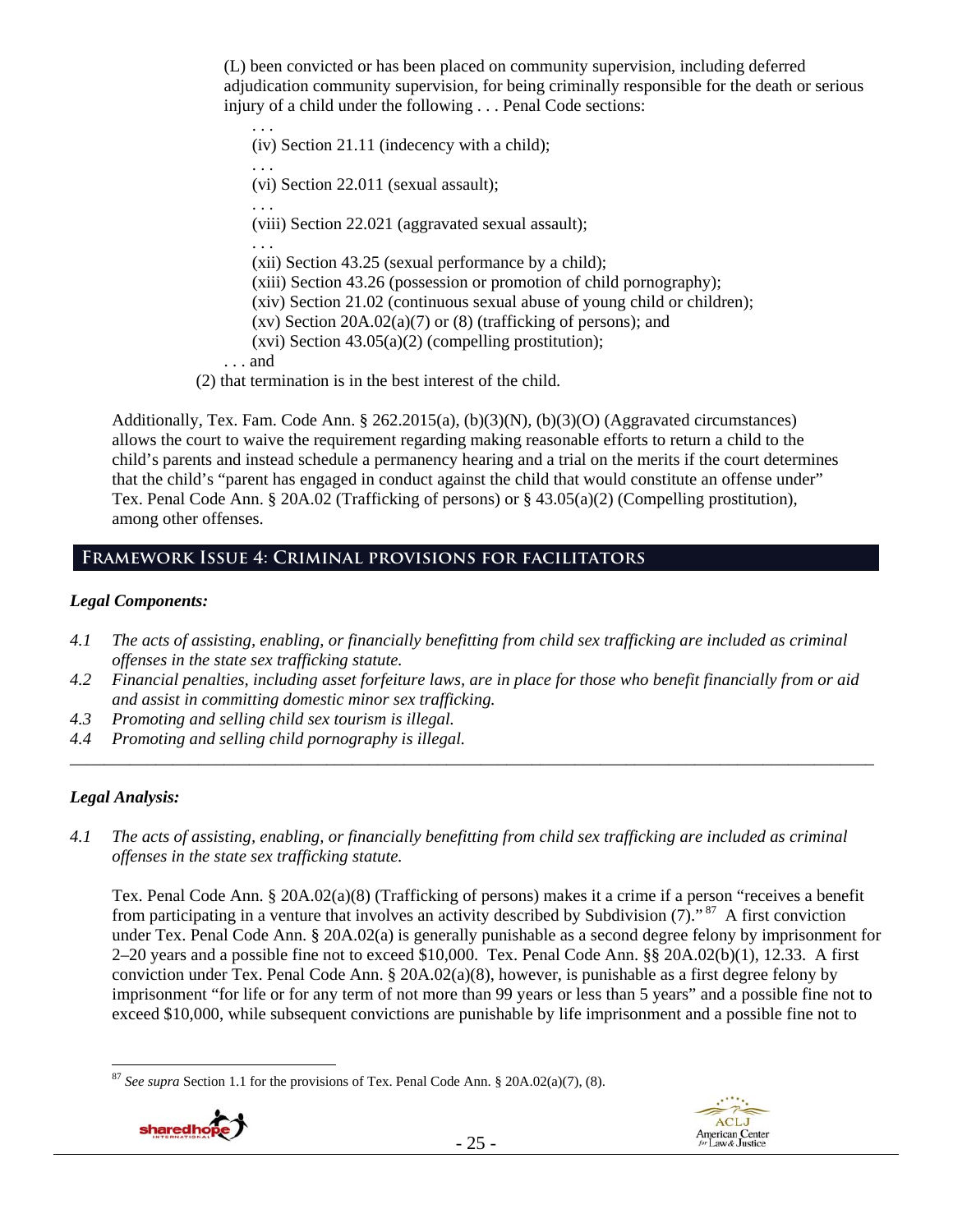exceed \$10,000. Tex. Penal Code Ann. §§ 20A.02(b)(1), 12.32, 12.42(c)(2).<sup>88</sup> Additionally, a facilitator who, "during a period that is 30 or more days in duration, . . . engages two or more times in conduct that constitutes an offense under Section 20A.02," may be convicted under Tex. Penal Code Ann. § 20A.03 (Continuous trafficking of persons).<sup>89</sup> A conviction under Tex. Penal Code Ann. § 20A.03 is punishable as a first degree felony by imprisonment for either 25–99 years and a possible fine not to exceed \$10,000 or life and a possible fine not to exceed  $$10,000$ .<sup>90</sup> Tex. Penal Code Ann.  $\hat{\S}$  20A.03(e), 12.32.

Texas's CSEC laws do not expressly prohibit conduct that is generally indicative of facilitators, except that a facilitator may be convicted under Tex. Penal Code Ann. § 43.25(d) (Sexual performance by a child) if the facilitator "promotes<sup>91</sup> a performance<sup>92</sup> that includes sexual conduct<sup>93</sup> by a child younger than 18 years of age." A conviction under Tex. Penal Code Ann. § 43.25(d) is punishable as a third degree felony by imprisonment for 2–10 years and a possible fine up to \$10,000, but if the victim is under the age of 14, a conviction is punishable as a second degree felony by imprisonment for 2–20 years and a possible fine not to exceed \$10,000. Tex. Penal Code Ann. §§ 43.25(e), 12.34, 12.33.

Additionally, facilitators may face prosecution under Tex. Penal Code Ann. § 71.02(a) (Engaging in organized criminal activity)<sup>94</sup> if the facilitator has "the intent to establish, maintain, or participate in . . . the profits of a combination<sup>95</sup>" and "conspires to commit" a violation of Tex. Penal Code Ann. § 20A.02 (Trafficking of persons) or § 43.25(d) (Sexual performance by a child), among other offenses. A conviction under Tex. Penal Code Ann. § 71.02(a) is punishable "one category higher than the most serious offense listed in Subsection (a) that was committed. " Tex. Penal Code Ann. § 71.02(b).

*4.2 Financial penalties, including asset forfeiture laws, are in place for those who benefit financially from or aid and assist in committing domestic minor sex trafficking.* 

Pursuant to Tex. Penal Code Ann. §§ 12.32–.34, all felony convictions are subject to a possible fine not to exceed \$10,000. Therefore, a facilitator convicted under Tex. Penal Code Ann. § 20A.02(8) (Trafficking of persons), § 20A.03 (Continuous trafficking of persons), § 43.25(d) (Sexual performance by a child), or § 71.02(a) (Engaging in organized criminal activity) is subject to a possible fine not to exceed \$10,000. Tex. Penal Code Ann. §§ 20A.02(b)(1), 20A.03(e), 43.25(e), 71.02(b).

Pursuant to Tex. Code Crim. Proc. Ann. art. 42.0372 (Mandatory restitution for child victims of trafficking of persons or compelling prostitution),<sup>96</sup> facilitators convicted under Tex. Penal Code Ann. § 20A.02 (Trafficking of persons) are required to make restitution to their victims. Facilitators convicted of other crimes may also be required to make restitution pursuant to Tex. Code Crim. Proc. Ann. art.  $42.037(a)$ , (b) (Restitution).<sup>97</sup>

Additionally, Tex. Code Crim. Proc. Ann. art. 59.02(a) (Forfeiture of contraband) states, "Property that is contraband is subject to seizure and forfeiture under this chapter." Tex. Code Crim. Proc. Ann. art. 59.01(2) (Definitions)98 expressly defines "contraband" as property, including real, personal, or intangible property, that is used in or acquired through the commission of, among others, Tex. Penal Code Ann. § 20A.02 (Trafficking of Persons) or § 43.25(d) (Sexual performance by a child). Tex. Code Crim. Proc. Ann. art. 59.01(2)(A)(i) also states that "contraband" includes property used in or acquired through the commission of any first or second



<sup>&</sup>lt;sup>88</sup> See supra note 5.

<sup>&</sup>lt;sup>89</sup> See supra Section 1.1 for the provisions of Tex. Penal Code Ann. § 20A.03.<br><sup>90</sup> See supra note 6.<br><sup>91</sup> See supra note 16 for the definition of "performance."<br><sup>92</sup> See supra note 15 for the definition of "sexual condu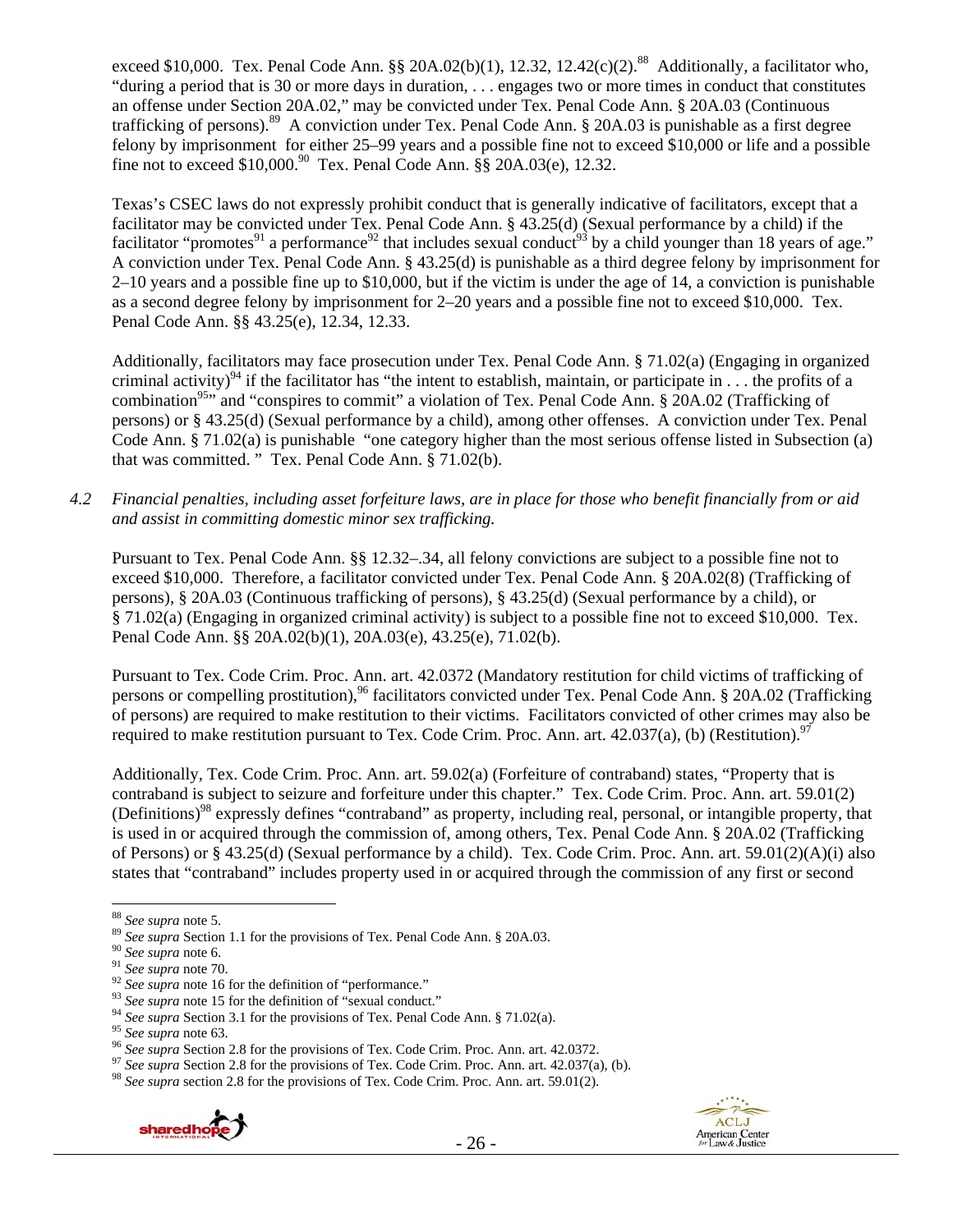degree felony. Furthermore, any property "used or intended to be used in the commission of" Tex. Penal Code Ann. § 71.02(a) (Engaging in organized criminal activity) is subject to forfeiture. Tex. Code Crim. Proc. Ann. art. 59.01(2)(B)(xii).

Facilitators may also be subject to civil liability. Tex. Civ. Prac. & Rem. Code Ann. § 98.002 (Liability) provides a tort remedy for victims of human trafficking.<sup>99</sup> Tex. Civ. Prac. & Rem. Code Ann. § 98.003 (Damages) further states that trafficking victims may receive "actual damages, including damages for mental anguish even if an injury other than mental anguish is not shown," reasonable attorney's fees, court costs, and exemplary damages. These damages can be awarded in addition to any other remedy available by law. Tex. Civ. Prac. & Rem. Code Ann. § 98.004. Furthermore, pursuant to Tex. Civ. Prac. & Rem. Code Ann. § 98.005 (Joint and several liability), multiple defendants are subject to joint and several liability.

Additionally, Tex. Civ. Prac. & Rem. Code Ann. § 125.002(b) (Suit to abate common nuisance; bond) authorizes a person to "bring a suit [to enjoin and abate a common nuisance] against any person who maintains, owns, uses, or is a party to the use of a place for purposes constituting a nuisance under this subchapter and may bring an action in rem against the place itself." Tex. Civ. Prac. & Rem. Code Ann.  $§ 125.0015(a)$  (Common nuisance) states,

A person who maintains a place to which persons habitually go for the following purposes and who knowingly tolerates the activity and furthermore fails to make reasonable attempts to abate the activity maintains a common nuisance:

. . . (6) prostitution, promotion of prostitution, or aggravated promotion of prostitution as prohibited by the Penal Code; (7) compelling prostitution as prohibited by the Penal Code; . . . (19) trafficking of persons described by Section 20A.02, Penal Code;<sup>100</sup> . . . .

Under Tex. Civ. Prac. & Rem. Code Ann. § 125.002(f-1),

If the defendant required to execute the bond is a hotel, motel, or similar establishment that rents overnight lodging to the public and the alleged common nuisance is under Section 125.0015(a)(6) or (7) [Common Nuisance], the bond must also be conditioned that the defendant will, in each of the defendant's lodging units on the premises that are the subject of the suit, post in a conspicuous place near the room rate information required to be posted under Section 2155.001 [Room Rate Information], Occupations Code, an operating toll-free telephone number of a nationally recognized information and referral hotline for victims of human trafficking.

*4.3 Promoting and selling child sex tourism is illegal.* 

Texas has no specific provision prohibiting the promoting or selling of child sex tourism in Texas.

4.3.1 Recommendation: Enact a law that prohibits selling or offering to sell travel services in Texas that include or facilitate travel for the purpose of engaging in commercial sexual exploitation of a minor either in or outside of Texas.





 $\overline{a}$ <sup>99</sup> *See supra* Section 2.8 for the provisions of Tex. Civ. Prac. & Rem. Code Ann. § 98.002. 100 *See supra* note 86.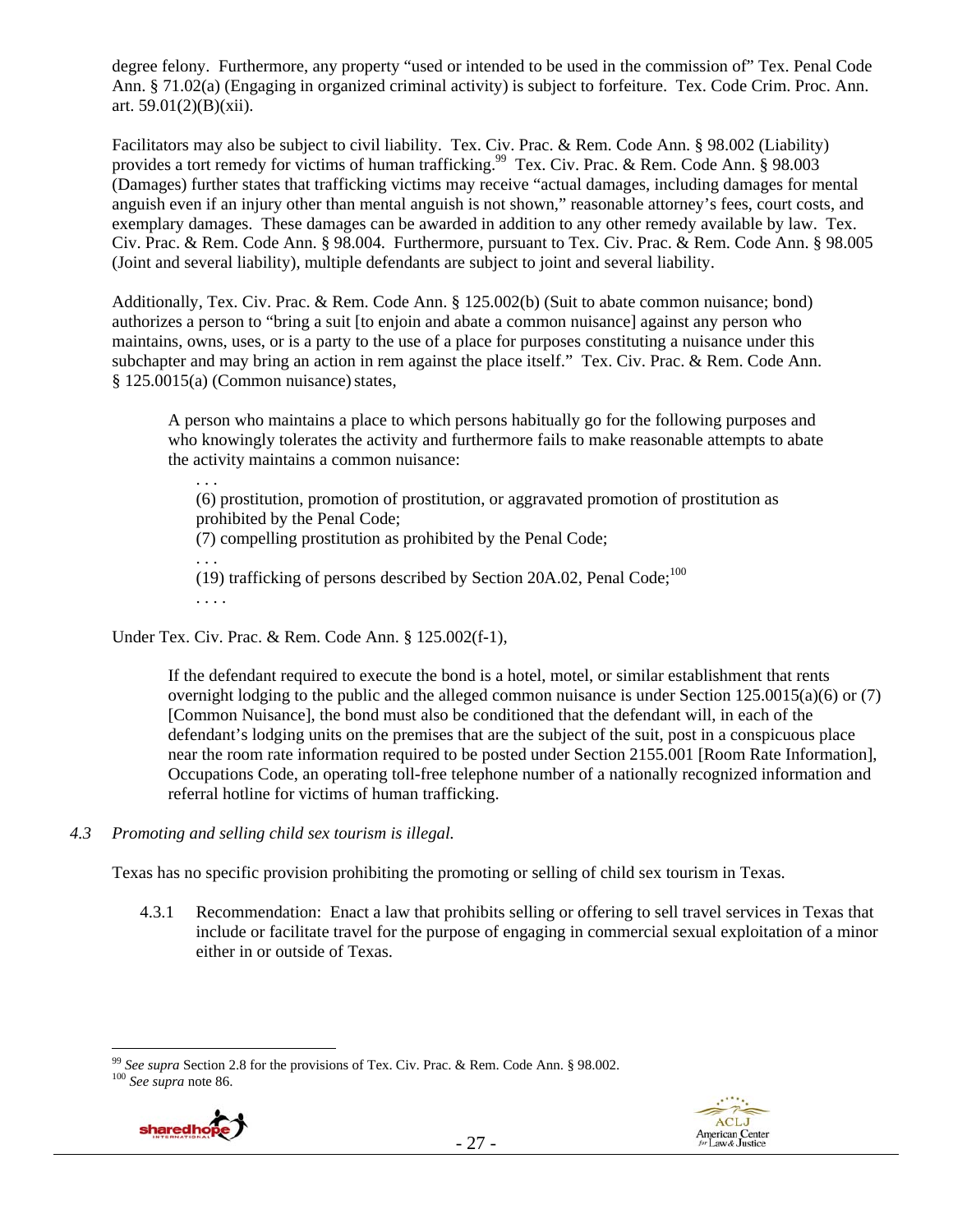## *4.4 Promoting and selling child pornography is illegal.*

Tex. Penal Code Ann. § 43.25(d) (Sexual performance by a child) makes it a crime if a person "knowing the character and content of the material, ... promotes<sup>101</sup> a performance<sup>102</sup> that includes sexual conduct<sup>103</sup> by a child younger than 18 years of age." A conviction under Tex. Penal Code Ann. § 43.25(d) is punishable as a third degree felony by imprisonment for 2–10 years and a possible fine up to \$10,000, but if the victim is under the age of 14, a conviction is punishable as a second degree felony by imprisonment for 2–20 years and a possible fine not to exceed \$10,000. Tex. Penal Code Ann. §§ 43.25(e), 12.34, 12.33.

Additionally, Tex. Penal Code Ann. § 43.26(e), (f) (Possession or promotion of child pornography)<sup>104</sup> specifically prohibits the promotion<sup> $105$ </sup> of child pornography. A conviction under Tex. Penal Code Ann. § 43.26(e) is punishable as a second degree felony by imprisonment for 2–20 years and a possible fine not to exceed \$10,000. Tex. Penal Code Ann. §§ 43.26(g), 12.33.





 $101$  See supra note 70.

<sup>&</sup>lt;sup>102</sup> See supra note 16 for the definition of "performance."<br><sup>102</sup> See supra note 15 for the definition of "sexual conduct."<br><sup>103</sup> See supra note 15 for the definition of "sexual conduct."<br><sup>104</sup> See supra Section 3.2 for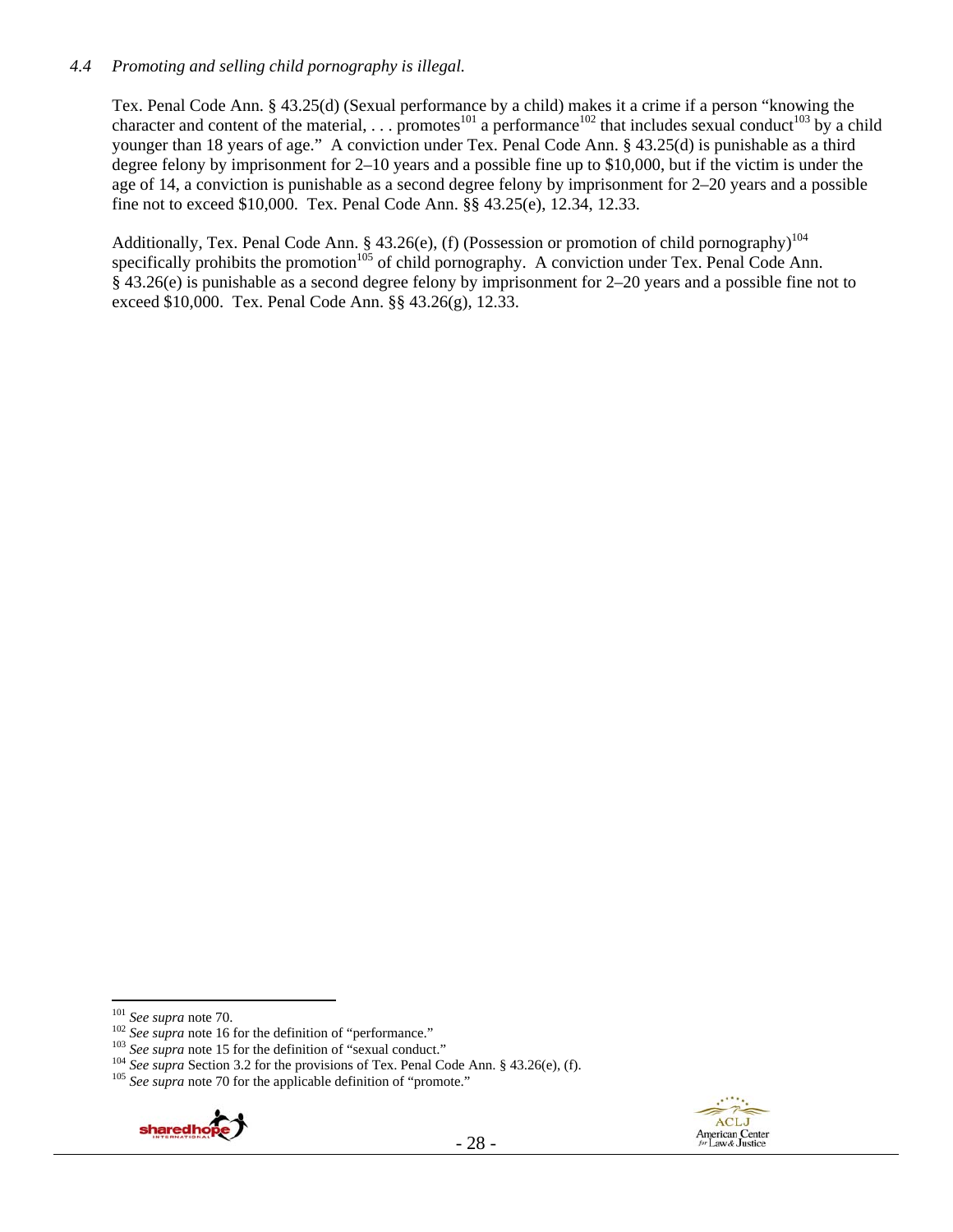# **Framework Issue 5: Criminal provisions for child victims**

## *Legal Components:*

- *5.1 A victim of domestic minor sex trafficking or CSEC is defined as a victim for purposes of qualifying for crime victims' compensation and other victim benefits.*
- *5.2 The state sex trafficking statute expressly prohibits a defendant from raising consent of the minor to the commercial sex acts as a defense.*
- *5.3 Prostitution laws apply only to adults, making minors under 18 specifically immune from this offense.*
- *5.4 Commercially sexually exploited children are provided with a child protection response, including specialized shelter and services, and are not detained in juvenile detention facilities.*
- *5.5 Commercial sexual exploitation is identified as a type of abuse and neglect within child protection statutes.*
- *5.6 The definition of "caregiver" (or similar term) in the child welfare statutes is broad enough to include a trafficker who has custody or control of a child in order to bring a trafficked child into protection of child protective services.*
- *5.7 Crime victims' compensation is specifically available to a child victim of sex trafficking or CSEC without regard to ineligibility factors.*
- *5.8 Victim-friendly procedures and protections are provided in the trial process for minors under 18.*
- *5.9 Expungement or sealing of juvenile arrest or criminal records resulting from arrests or adjudications for prostitution-related offenses committed as a result of, or in the course of, the commercial sexual exploitation of a minor is available within a reasonable time after turning 18.*
- *5.10 Victim restitution and civil remedies are authorized by law for minor victims of sex trafficking or CSEC.*
- *5.11 Statutes of limitations for civil and criminal actions for child sex trafficking or CSEC offenses are eliminated or lengthened sufficiently to allow prosecutors and victims a realistic opportunity to pursue criminal actions and legal remedies.*

\_\_\_\_\_\_\_\_\_\_\_\_\_\_\_\_\_\_\_\_\_\_\_\_\_\_\_\_\_\_\_\_\_\_\_\_\_\_\_\_\_\_\_\_\_\_\_\_\_\_\_\_\_\_\_\_\_\_\_\_\_\_\_\_\_\_\_\_\_\_\_\_\_\_\_\_\_\_\_\_\_\_\_\_\_\_\_\_\_\_\_\_\_\_

# *Legal Analysis:*

*5.1 A victim of domestic minor sex trafficking or CSEC is defined as a victim for purposes of qualifying for crime victims' compensation and other victim benefits.* 

Tex. Code Crim. Proc. Ann. art. 56.01(3) (Definitions), which provides definitions applicable to Chapter 56 (Rights of crime victims), expressly includes a trafficking victim within its definition of "victim." Specifically, Tex. Code Crim. Proc. Ann. art. 56.01(3) states, "'Victim' means a person who is the victim of the offense of sexual assault, kidnapping, aggravated robbery, trafficking of persons, or injury to a child, elderly individual, or disabled individual or who has suffered personal injury or death as a result of the criminal conduct of another."

Additionally, Tex. Code Crim. Proc. Ann. art. 56.32(a) (Definitions), which provides definitions regarding crime victims' compensation, also defines "victim." The definition of "victim" in Tex. Code Crim. Proc. Ann. art. 56.32(a)(11), however, does not include "trafficking of persons." Tex. Code Crim. Proc. Ann. art. 56.32(a)(11)(A) states,

- (11) "Victim" means, except as provided by Subsection (c):
	- (A) an individual who:

(i) suffers personal injury or death as a result of criminally injurious conduct or as a result of actions taken by the individual as an intervenor, if the conduct or actions occurred in this state; and

(ii) is a resident of this state, another state of the United States, the District of Columbia, the Commonwealth of Puerto Rico, or a possession or territory of the United States;



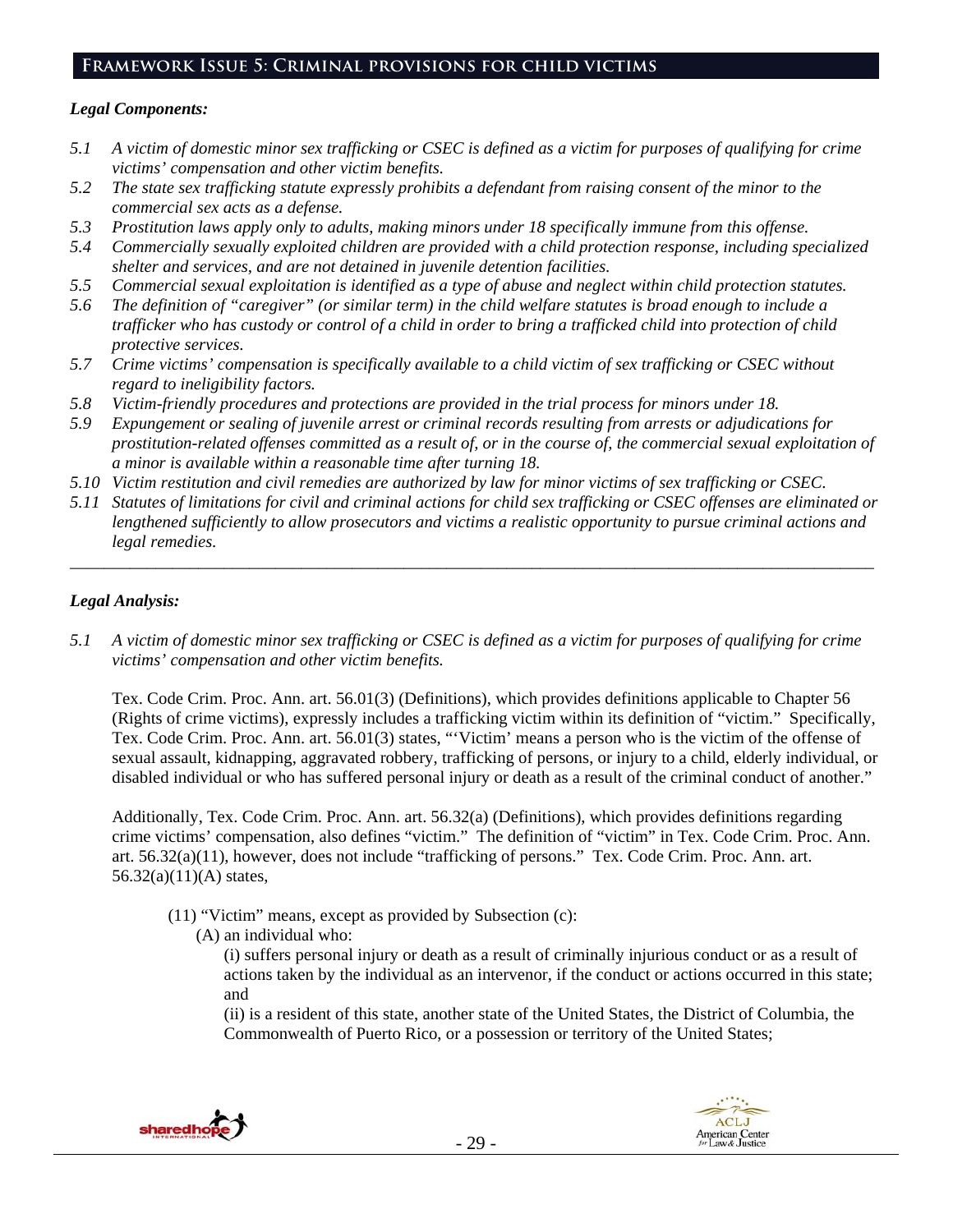*5.2 The state sex trafficking statute expressly prohibits a defendant from raising consent of the minor to the commercial sex acts as a defense.* 

Tex. Penal Code Ann. § 20A.02 (Trafficking of persons) and § 20A.03 (Continuous trafficking of persons) do not expressly prohibit a minor's consent as a defense to the crime. Additionally, Texas's CSEC laws are not abundantly clear regarding whether a consent defense may apply.

For example, Tex. Penal Code Ann. § 43.05(a)(2) (Compelling prostitution), § 43.02(a)(2) (Prostitution), § 15.031(b) (Criminal solicitation of a minor), and § 43.251(b) (Employment harmful to children) are silent regarding the effect of the consent of the minor to a commercial sex act. Several of the other CSEC laws, however, include defenses that rest, to some degree, on the issue of consent. For instance, Tex. Penal Code Ann. § 33.021(e) (Online solicitation of a minor) states, "It is a defense to prosecution under this section that at the time conduct described by Subsection (b) or (c) was committed: ... (2) the actor was not more than three years older than the minor and the minor consented to the conduct." Lastly, although Tex. Penal Code Ann.  $\frac{8}{9}$  22.021(a) (Aggravated sexual assault)<sup>106</sup> states that in order for a crime to be committed it must occur "without that person's consent," Tex. Penal Code Ann. § 22.021(b), the minor-specific provision, does not include this language, and, thus, it is arguable that a consent defense is inapplicable if the crime is against a minor under the age of  $17.^{107}$ 

- 5.2.1 Recommendation: Amend the human trafficking and CSEC laws to expressly provide that a minor's consent to commercial sex acts is not a defense to the crime.
- *5.3 Prostitution laws apply only to adults, making minors under 18 specifically immune from this offense.*

Although there is nothing in Tex. Penal Code Ann. § 43.02 (Prostitution) that completely protects sex trafficked minors from being prosecuted under Tex. Penal Code Ann. § 43.02, Tex. Penal Code Ann. § 43.02(d) provides "a defense to prosecution under this section that the actor engaged in the conduct that constitutes the offense because the actor was the victim of conduct that constitutes an offense under Section 20A.02 [Trafficking of persons]." Tex. Penal Code Ann. § 43.02(d) grants a commercially sexually exploited child a defense to prosecution for such an offense where the minor can prove that she was a victim of Tex. Penal Code Ann.  $$20A.02.<sup>108</sup>$ 

In re B.W., 313 S.W.3d 818, 819–20 (Tex. 2010) (citations omitted).



<sup>&</sup>lt;sup>106</sup> See supra Section 1.2 for the substantive provisions of Tex. Penal Code Ann. § 22.021.

<sup>&</sup>lt;sup>107</sup> In discussing the issue regarding a minor's consent, however, the Texas Supreme Court has stated,

In enacting the sexual assault statute, section 22.011 of the Texas Penal Code, the Legislature made it a crime to intentionally or knowingly have non-consensual sex with an adult, or sex under any circumstances with a child (a person under seventeen). There are defenses available if the child is at least fourteen, such as when the accused is no more than three years older than the child, or when the accused is the child's spouse. In those instances, the child's subjective agreement or assent becomes the main issue in determining whether or not a crime has been committed. There are no such defenses, however, when the child is under fourteen, irrespective of the child's purported willingness. Thus, in Texas, "a child under fourteen cannot legally consent to sex."

In re B.W., 313 S.W.3d 818, 821 (Tex. 2010) (citations omitted). 108 In discussing the applicability of Tex. Penal Code Ann. § 43.02 (Prostitution) against minors under the age of 17, the Texas Supreme Court recently stated,

The statute proscribing prostitution is found in the Texas Penal Code, which does not generally apply to juveniles under the age of seventeen. Instead, the Legislature made a blanket adoption of the Penal Code into the Texas Family Code, which provides that the juvenile justice courts have jurisdiction in all cases involving delinquent conduct of children between the ages of ten and seventeen. The Family Code defines "[d]elinquent conduct" as "conduct, other than a traffic offense, that violates a penal law of this state or of the United States punishable by imprisonment or by confinement in jail." One of the purposes of placing such jurisdiction in civil courts under the Family Code is to "provide for the care, the protection, and the wholesome moral, mental, and physical development of children coming within its provisions."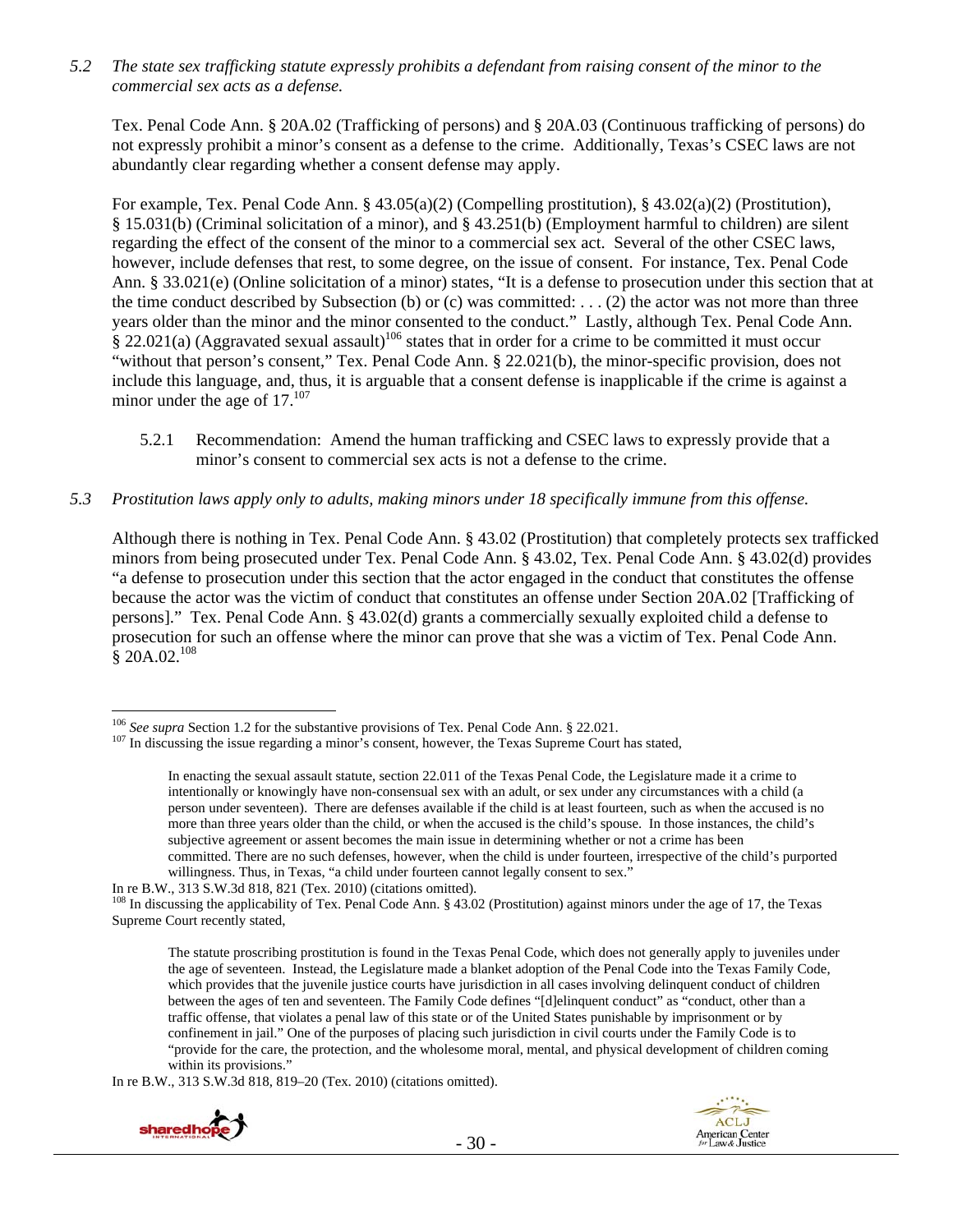- 5.3.1 Recommendation: Amend Tex. Penal Code Ann. § 43.02 (Prostitution) to specify that the offense of prostitution is inapplicable to minors under 18 years of age.
- *5.4 Commercially sexually exploited children are provided with a child protection response, including specialized shelter and services, and are not detained in juvenile detention facilities.*

Tex. Fam. Code Ann. § 261.301(a) (Investigation of report) states, in part, that "[w]ith assistance from the appropriate state or local law enforcement agency as provided by this section, the [Department of Family and Protective Services] or designated agency shall make a prompt and thorough investigation of a report of child abuse or neglect allegedly committed by a person responsible for a child's care, custody, or welfare."<sup>109</sup> Pursuant to Tex. Fam. Code Ann. § 261.301(c), however, "The department is not required to investigate a report that alleges child abuse or neglect by a person other than a person responsible for a child's care, custody, or welfare. The appropriate state or local law enforcement agency shall investigate that report if the agency determines an investigation should be conducted."

Pursuant to Tex. Fam. Code Ann. § 262.101 (Filing petition before taking possession of child), a child may be taken into custody without prior notice or a hearing under certain circumstances. Tex. Fam. Code Ann. § 262.101 states,

An original suit filed by a governmental entity that requests permission to take possession of a child without prior notice and a hearing must be supported by an affidavit sworn to by a person with personal knowledge and stating facts sufficient to satisfy a person of ordinary prudence and caution that:

(1) there is an immediate danger to the physical health or safety of the child or the child has been a victim of neglect or sexual abuse and that continuation in the home would be contrary to the child's welfare;

(2) there is no time, consistent with the physical health or safety of the child, for a full adversary hearing under Subchapter C; and

(3) reasonable efforts, consistent with the circumstances and providing for the safety of the child, were made to prevent or eliminate the need for the removal of the child.

Tex. Fam. Code Ann. § 262.102(a) (Emergency order authorizing possession of child) explains,

(a) Before a court may, without prior notice and a hearing, issue a temporary restraining order or attachment of a child in a suit brought by a governmental entity, the court must find that:

(1) there is an immediate danger to the physical health<sup>110</sup> or safety of the child or the child has been a victim of neglect or sexual abuse and that continuation in the home would be contrary to the child's welfare;

<sup>(1)</sup> abused or neglected another child in a manner that caused serious injury to or the death of the other child; or (2) sexually abused another child.



<sup>&</sup>lt;sup>109</sup> Tex. Fam. Code Ann. § 261.001(5) (Definitions) defines "person responsible for a child's care, custody, or welfare" as

a person who traditionally is responsible for a child's care, custody, or welfare, including:

<sup>(</sup>A) a parent, guardian, managing or possessory conservator, or foster parent of the child;

<sup>(</sup>B) a member of the child's family or household as defined by Chapter 71 [Definitions];

<sup>(</sup>C) a person with whom the child's parent cohabits;

Tex. Fam. Code Ann. § 71.005 (Household) defines "household" as "a unit composed of persons living together in the same dwelling, without regard to whether they are related to each other." <sup>110</sup> Tex. Fam. Code Ann. § 262.102(b) states,

In determining whether there is an immediate danger to the physical health or safety of a child, the court may consider whether the child's household includes a person who has: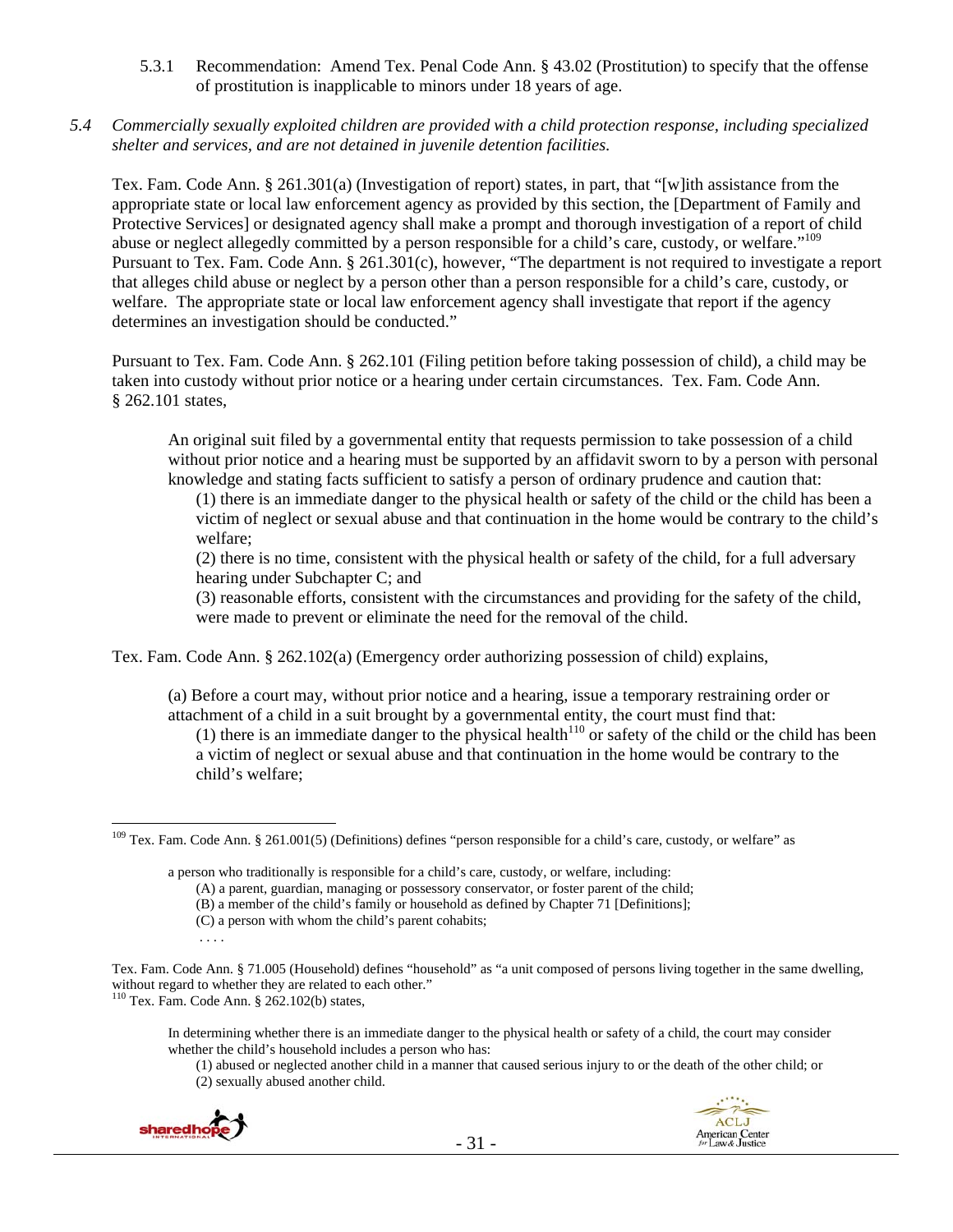(2) there is no time, consistent with the physical health or safety of the child and the nature of the emergency, for a full adversary hearing under Subchapter C; and (3) reasonable efforts, consistent with the circumstances and providing for the safety of the child, were made to prevent or eliminate the need for removal of the child.

If the court determines that "child abuse or neglect has occurred and that the child requires protection from family violence by a member of the child's family or household, the court shall render a temporary order under Chapter 71 for the protection of the child." Tex. Fam. Code Ann. § 262.102(c).

Under Tex. Fam. Code Ann. § 262.104(a) (Taking possession of a child in emergency without a court order), however, "If there is no time to obtain a temporary restraining order or attachment before taking possession of a child consistent with the health and safety of that child, an authorized representative of the Department of Family and Protective Services, a law enforcement officer, or a juvenile probation officer may take possession of a child without a court order . . . ." A person acting under this section may only do so under certain circumstances, such as, the person has "personal knowledge of facts that would lead a person of ordinary prudence and caution to believe that the child has been the victim of sexual abuse" or "information furnished by another that has been corroborated by personal knowledge of facts and all of which taken together would lead a person of ordinary prudence and caution to believe that the child has been the victim of sexual abuse." Tex. Fam. Code Ann. § 262.104(a)(3), (4).

Upon taking a child into custody under Tex. Fam. Code Ann. § 262.102(a) or § 262.104(a), Tex. Fam. Code Ann. § 262.1041(a) (Release of child by law enforcement or juvenile probation officer) allows the detaining officer to release the child to a child-placing agency, the Department of Family and Protective Services, or "any other person authorized by law to take possession of the child."

Tex. Fam. Code Ann. § 262.106(a) (Initial hearing after taking possession of child in emergency without court order) states that the court must hold an initial hearing within one working day of when the child was taken into custody. Pursuant to Tex. Fam. Code Ann. § 262.107(a)(1) (Standard for decision at initial hearing after taking possession of child without a court order in emergency),

(a) The court shall order the return of the child at the initial hearing regarding a child taken in possession without a court order by a governmental entity unless the court is satisfied that:

(1) there is a continuing danger to the physical health or safety of the child if the child is returned to the parent, managing conservator, possessory conservator, guardian, caretaker, or custodian who is presently entitled to possession of the child or the evidence shows that the child has been the victim of sexual abuse on one or more occasions and that there is a substantial risk that the child will be the victim of sexual abuse in the future;

If a child is taken into custody, Tex. Fam. Code § 262.108 (Unacceptable facilities for housing child) prohibits the child from being "held in isolation or in a jail, juvenile detention facility, or other secure detention facility." Additionally, Tex. Fam. Code Ann. § 32.201(a), (c) (Emergency shelter or care for minors) states that an "emergency shelter facility may provide shelter and care to a minor and the minor's child or children" for up to 15 days, with some exception. Such care, however, can only be provided "during an emergency constituting an immediate danger to the physical health or safety of the minor or the minor's child or children." Tex. Fam. Code § 32.201(b).

Pursuant to Tex. Fam. Code Ann. § 262.201(a) (Full adversary hearing; findings of the court), if the child has not been returned to the child's parent, guardian, caretaker, etc., the court will hold a full adversary hearing within 14 days of the date the child was taken into custody. Tex. Fam. Code Ann. § 262.201(b) requires the court to return the child to the child's parent, guardian, caretaker, etc., unless the court finds all of the following:



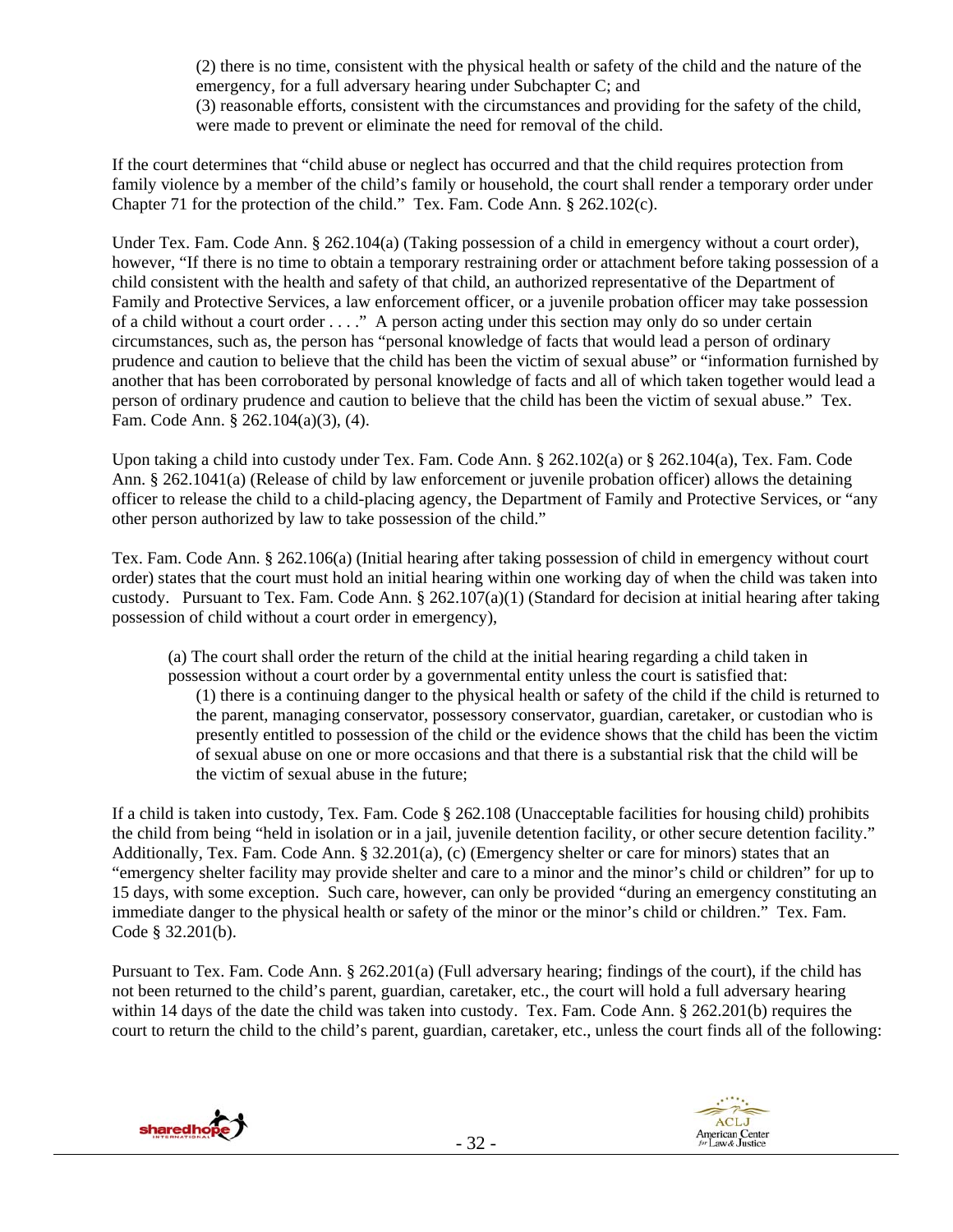(1) there was a danger to the physical health or safety of the child which was caused by an act or failure to act of the person entitled to possession and for the child to remain in the home is contrary to the welfare of the child;

(2) the urgent need for protection required the immediate removal of the child and reasonable efforts, consistent with the circumstances and providing for the safety of the child, were made to eliminate or prevent the child's removal; and

(3) reasonable efforts have been made to enable the child to return home, but there is a substantial risk of a continuing danger if the child is returned home.

Additionally, Tex. Fam. Code Ann. § 262.2015 (Aggravated circumstances) allows the court to waive the requirements regarding making reasonable efforts to return the child to the child's parents and to instead schedule a permanency hearing and a trial on the merits if the court finds that the child's "parent has engaged in conduct against the child that would constitute an offense under" Tex. Penal Code Ann. § 20A.02 (Trafficking of persons), § 43.25 (Sexual performance by a child), § 43.26 (Possession or promotion of child pornography), or § 43.05(a)(2) (Compelling prostitution), among other offenses. Included as possible permanency goals under Tex. Fam. Code Ann. § 263.3026(a) (Permanency goals; limitation) are the following options for the final placement of the child:

(1) the reunification of the child with a parent or other individual from whom the child was removed;

(2) the termination of parental rights and adoption of the child by a relative or other suitable individual;

(3) the award of permanent managing conservatorship of the child to a relative or other suitable individual; or

(4) another planned, permanent living arrangement for the child.

Despite these protections, it is possible that a commercially sexually exploited child could be detained for having committed delinquent conduct or for being in need of supervision. Tex. Fam. Code Ann. § 51.03(a)(1) (Delinquent conduct; conduct indicating a need for supervision) defines "delinquent conduct" to include "conduct, other than a traffic offense, that violates a penal law of this state or of the United States punishable by imprisonment or by confinement in jail," which would include a violation of Tex. Penal Code Ann. § 43.02 (Prostitution). Tex. Fam. Code Ann. § 51.03(b)(1), (2), (3) defines "conduct indicating a need for supervision" to include conduct that violates "the penal laws of this state of the grade of misdemeanor that are punishable by fine only," truancy for 10 or more days within certain time periods, and when a child runs away from home.

Tex. Fam. Code Ann. § 52.01(a)(3)(A), (B) (Taking into custody; issuance of warning notice) authorizes law enforcement to take a child into custody if "there is probable cause to believe that the child has engaged in: (A) conduct that violates a penal law of this state . . . ; [or] (B) delinquent conduct or conduct indicating a need for supervision." Once detained pursuant to Tex. Fam. Code Ann. § 52.01(a), the child may, among other alternatives, be released to the child's parent, guardian, custodian, etc., brought to a detention facility or a secured detention facility, or brought before an office or official designated by the juvenile board. Tex. Fam. Code Ann. § 52.02(a). Pursuant to Tex. Fam. Code Ann. § 52.03(a) (Disposition without referral to court), the law enforcement officer may dispose of the case without referring it to juvenile court if all of the following criteria are met:

(1) guidelines for such disposition have been adopted by the juvenile board of the county in which the disposition is made as required by Section 52.032 [Informal disposition guidelines];

(2) the disposition is authorized by the guidelines; and

(3) the officer makes a written report of the officer's disposition to the law-enforcement agency, identifying the child and specifying the grounds for believing that the taking into custody was authorized.

Additionally, some children may be eligible to participate in a first offender program, established under Tex. Fam. Code Ann. § 52.031 (First offender program). A child who fails to complete the first offender program or



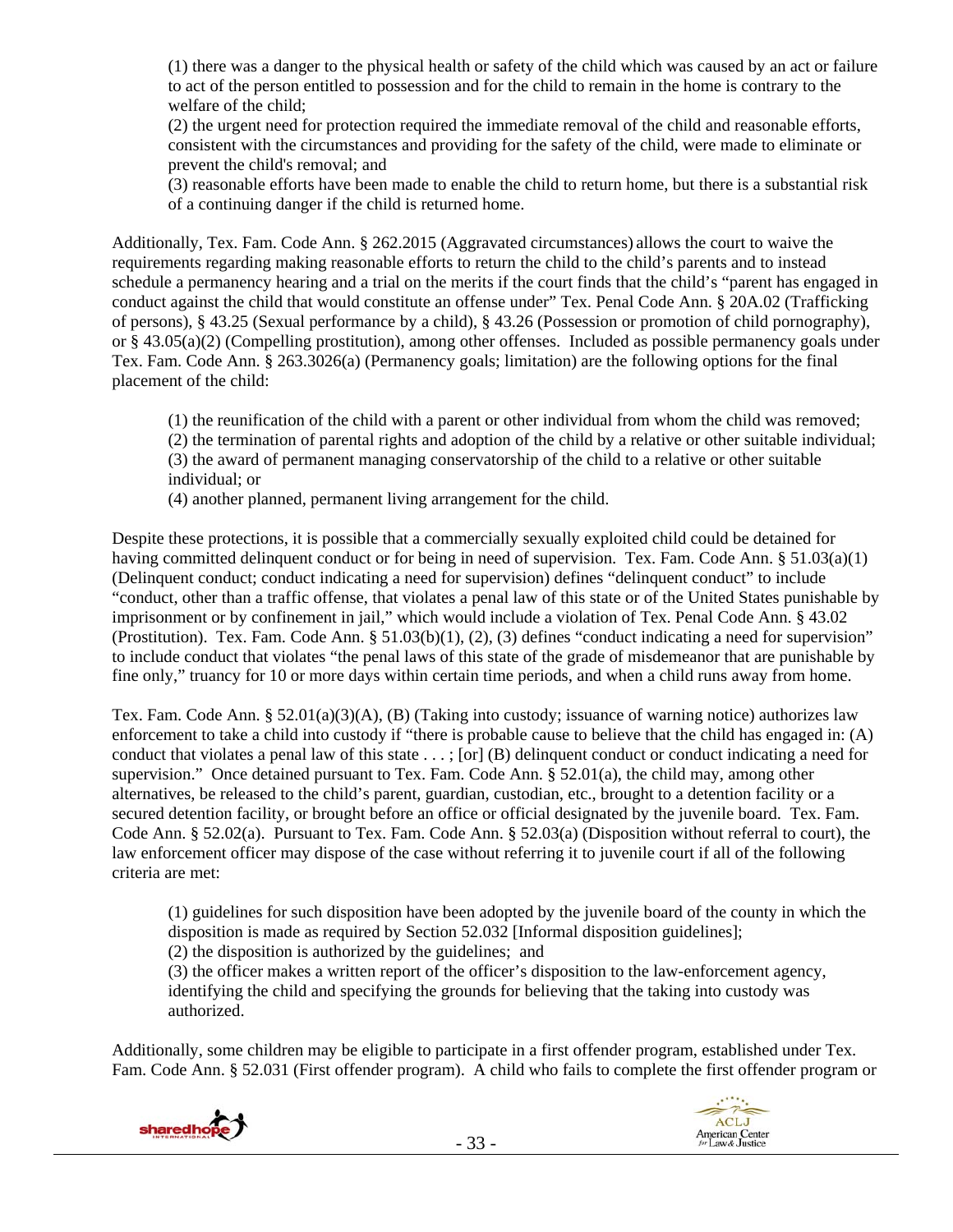is taken into custody within 90 days after completion of the program for an unrelated offense will be referred to juvenile court. Tex. Fam. Code Ann. § 52.031(j).

If the child is not released, a detention hearing must be held "not later than the second working day after the child is taken into custody." Tex. Fam. Code Ann. § 54.01(a). At the detention hearing, pursuant to Tex. Fam. Code Ann. § 54.01(e) (Detention hearing), the court must release the child unless it determines that

(1) he is likely to abscond or be removed from the jurisdiction of the court; (2) suitable supervision, care, or protection for him is not being provided by a parent, guardian, custodian, or other person; (3) he has no parent, guardian, custodian, or other person able to return him to the court when required; (4) he may be dangerous to himself or may threaten the safety of the public if released; or (5) he has previously been found to be a delinquent child or has previously been convicted of a penal offense punishable by a term in jail or prison and is likely to commit an offense if released.

According to Tex. Fam. Code Ann. § 54.04(c) (Disposition hearing), if the child is adjudicated to have committed delinquent conduct and the court determines that the "child is in need of rehabilitation or the protection of the public or the child requires that disposition be made," the court may order a disposition, otherwise, "the court shall dismiss the child and enter a final judgment without any disposition." If the court does order a disposition, it may order the child placed on probation in the home of the child, a relative, a foster home, a residential treatment facility, or a secure correctional facility, or, in certain circumstances, order the child placed in the custody of the Texas Youth Commission. Tex. Fam. Code Ann. § 54.04(d).

Tex. Fam. Code Ann. § 51.12 (Place and conditions of detention) establishes requirements for where a child may be detained. For example, under Tex. Fam. Code Ann. § 51.12(f), a child held in a facility that includes "a jail, lockup, or other place of secure confinement . . . shall be separated by sight and sound from adults detained in the same building."

## *5.5 Commercial sexual exploitation is identified as a type of abuse and neglect within child protection statutes.*

Tex. Fam. Code Ann. § 261.001(1)(F), (G), (H), (K), (L) (Definitions)identifies commercial sexual exploitation as a type of abuse. Tex. Fam. Code Ann. § 261.001(1) defines "abuse," in part, as follows:

(1) "Abuse" includes the following acts or omissions by a person:

. . . (F) failure to make a reasonable effort to prevent sexual conduct harmful to a child; (G) compelling or encouraging the child to engage in sexual conduct as defined by Section 43.01 [Definitions], Penal Code, including conduct that constitutes an offense of trafficking of persons under Section 20A.02(a)(7) or (8), Penal Code, prostitution under Section 43.02(a)(2), Penal Code, or compelling prostitution under 43.05(a)(2), Penal Code;

(H) causing, permitting, encouraging, engaging in, or allowing the photographing, filming, or depicting of the child if the person knew or should have known that the resulting photograph, film, or depiction of the child is obscene as defined by Section 43.21 [Definitions], Penal Code, or pornographic;

. . .

(K) causing, permitting, encouraging, engaging in, or allowing a sexual performance by a child as defined by Section 43.25, Penal Code; or

(L) knowingly causing, permitting, encouraging, engaging in, or allowing a child to be trafficked in a manner punishable as an offense under Section  $20A.02(a)(5)$ ,  $(6)$ ,  $(7)$ , or  $(8)$  [Trafficking of persons], Penal Code, or the failure to make a reasonable effort to prevent a child from being trafficking in a manner punishable as an offense under any of those sections.



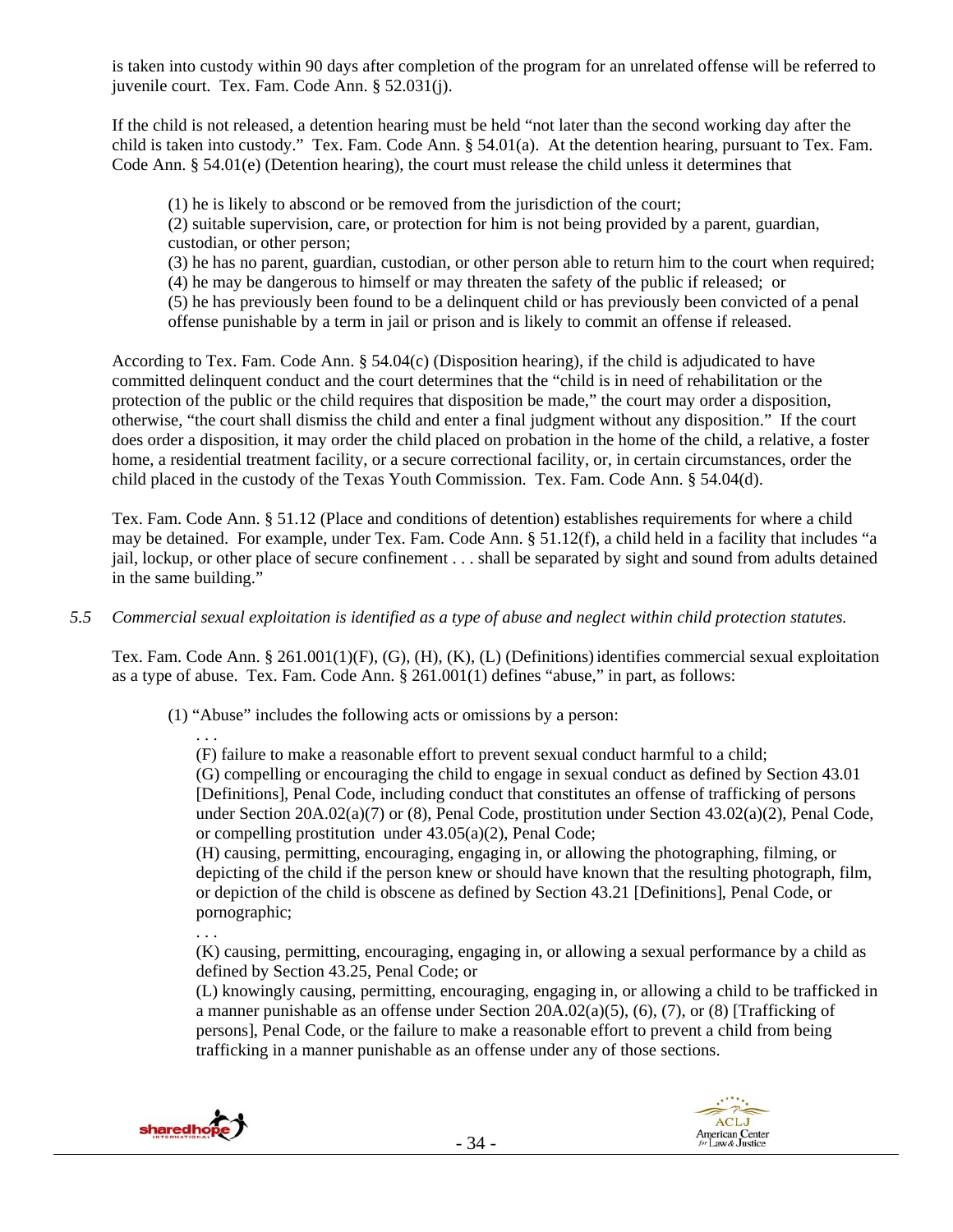Tex. Fam. Code Ann. § 261.001(4) defines "neglect," in part, as follows:

## (4) "Neglect" includes:

. . .

. . . (B) the following acts or omissions by a person:

(i) placing a child in or failing to remove a child from a situation that a reasonable person would realize requires judgment or actions beyond the child's level of maturity, physical condition, or mental abilities and that results in bodily injury or a substantial risk of immediate harm to the child;

(iv) placing a child in or failing to remove the child from a situation in which the child would be exposed to a substantial risk of sexual conduct harmful to the child; or

(v) placing a child in or failing to remove the child from a situation in which the child would be exposed to acts or omissions that constitute abuse under Subdivision  $(1)(E)$ ,  $(F)$ ,  $(G)$ ,  $(H)$ , or (K) committed against another child; or

(C) the failure by the person responsible for a child's care, custody, or welfare to permit the child to return to the child's home without arranging for the necessary care for the child after the child has been absent from the home for any reason, including having been in residential placement or having run away.

*5.6 The definition of "caregiver" (or similar term) in the child welfare statutes is broad enough to include a trafficker who has custody or control of a child in order to bring a trafficked child into protection of child protective services.* 

Tex. Fam. Code Ann. § 51.02(3) (Definitions), which provides generally applicable definitions for the Juvenile Justice Code, defines "custodian" as "the adult with whom the child resides." Tex. Fam. Code Ann. § 51.02(4) defines a "guardian" as "the person who, under court order, is the guardian of the person of the child or the public or private agency with whom the child has been placed by a court." Tex. Fam. Code Ann. § 51.02(9) defines a "parent" as "the mother or the father of a child, but does not include a parent whose parental rights have been terminated."

As used within Texas's provisions regarding the investigation and reporting of child abuse, Tex. Fam. Code Ann. § 261.001(5) (Definitions) defines "person responsible for a child's care, custody, or welfare" as

a person who traditionally is responsible for a child's care, custody, or welfare, including:

- (A) a parent, guardian, managing or possessory conservator, or foster parent of the child;
- (B) a member of the child's family or household as defined by Chapter 71 [Definitions];
- (C) a person with whom the child's parent cohabits;
- . . . .

Tex. Fam. Code Ann. § 71.005 (Household) defines "household" as "a unit composed of persons living together in the same dwelling, without regard to whether they are related to each other."<sup>11</sup> However, Tex. Fam. Code Ann. § 261.301(c) (Investigation of report) explains that child protective services "is not required to investigate a report that alleges child abuse or neglect by a person other than a person responsible for a child's care, custody, or welfare. The appropriate state or local law enforcement agency shall investigate that report if the agency determines an investigation should be conducted."

5.6.1 Recommendation: Amend the definition of "person responsible for a child's care, custody, or welfare" in Tex. Fam. Code Ann. § 261.001(5) (Definitions) to include a person who exercises

 $\overline{a}$ <sup>111</sup> Tex. Fam. Code Ann. § 71.006 (Member of a household) states, "'Member of a household' includes a person who previously lived in a household."



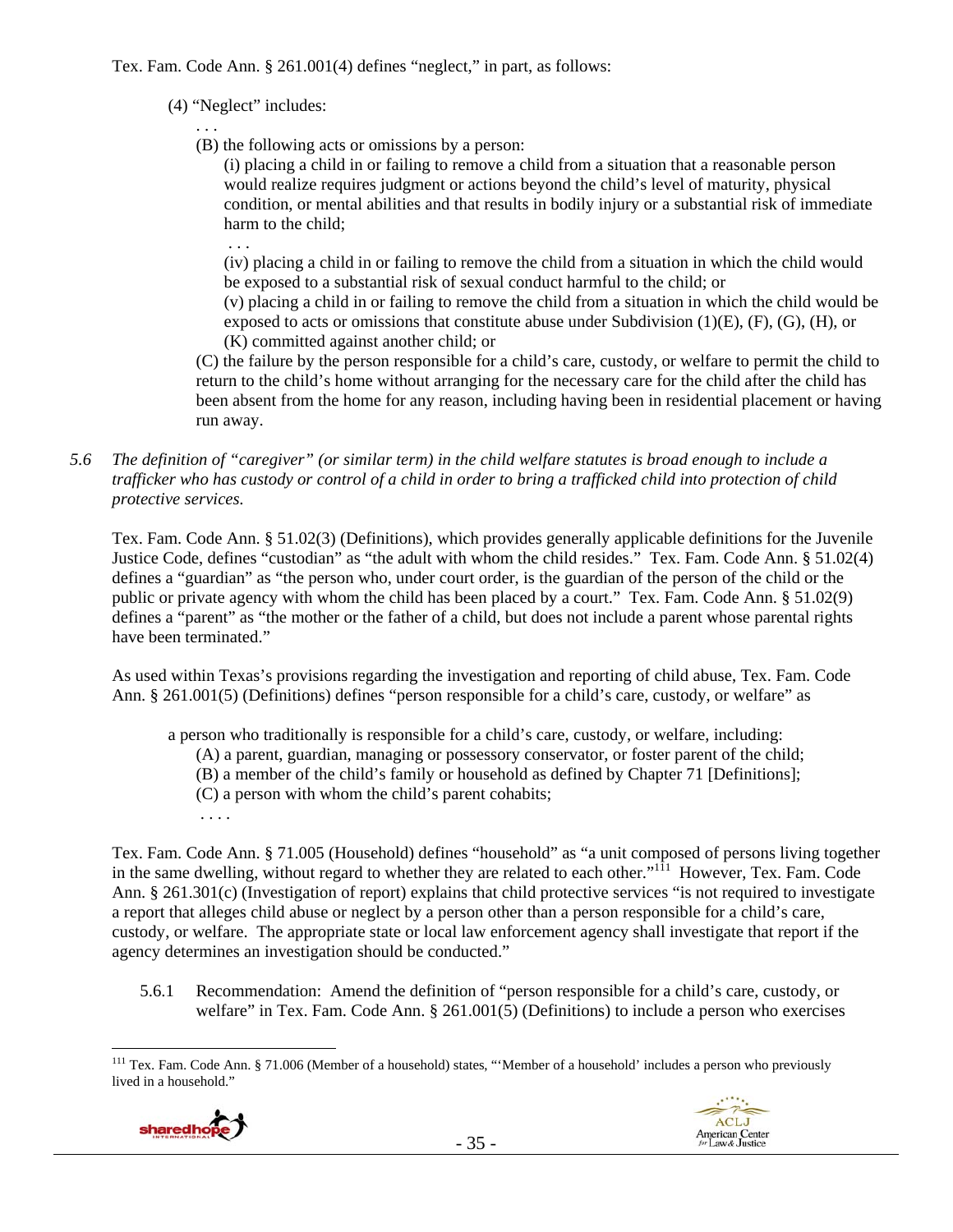control over a child's movements and decisions. This would bring a trafficker within the definition and therefore allow child protective services an opportunity to respond to a report of a prostituted child.

*5.7 Crime victims' compensation is specifically available to a child victim of sex trafficking or CSEC without regard to ineligibility factors.* 

A domestic minor sex trafficking victim may be eligible to receive crime victims' compensation, but certain criteria in the Crime Victims' Compensation Act<sup>112</sup> may limit the ability for domestic minor sex trafficking victims to receive compensation for injuries suffered as a result of commercial sexual exploitation.

Tex. Code Crim. Proc. Ann. art. 56.32(a)(11)(A) (Definitions) defines "victim" as

(A) an individual who:

(i) suffers personal injury or death as a result of criminally injurious conductor as a result of actions taken by the individual as an intervenor, if the conduct or actions occurred in this state; and (ii) is a resident of this state, another state of the United States, the District of Columbia, the Commonwealth of Puerto Rico, or a possession or territory of the United States;

Additionally, Tex. Code Crim. Proc. Ann. art. 56.34(a) (Compensation) states, "The attorney general shall award compensation for pecuniary  $loss<sup>113</sup>$  arising from criminally injurious conduct<sup>114</sup> if the attorney general is satisfied by a preponderance of the evidence that the requirements of this subchapter are met." Tex. Code Crim. Proc. Ann. art.  $56.37(c)$  (Time for filing) states, "If the victim is a child,<sup>115</sup> the application must be filed within three years from the date the claimant or victim is made aware of the crime but not after the child is 21 years of age." Under Tex. Code Crim. Proc. Ann. art. 56.41(b) (Approval of claim),

(A) medical, hospital, nursing, or psychiatric care or counseling, or physical therapy;

(ii) the receipt of medically indicated services related to the disability resulting from the personal injury; or (iii) participation in or attendance at investigative, prosecutorial, or judicial processes related to the criminally injurious conduct and participation in or attendance at any postconviction or postadjudication proceeding relating to criminally injurious conduct;

(C) care of a child or dependent;

<sup>114</sup> Pursuant to Tex. Code Crim. Proc. Ann. art. 56.32(a)(4),

(4) "Criminally injurious conduct" means conduct that:

- (A) occurs or is attempted;
- (B) poses a substantial threat of personal injury or death;

(C) is punishable by fine, imprisonment, or death, or would be punishable by fine, imprisonment, or death if the person engaging in the conduct possessed capacity to commit the conduct; and

<sup>115</sup> Under Tex. Code Crim. Proc. Ann. art. 56.32(a)(1), "'Child' means an individual younger than 18 years of age who: (A) is not married; or (B) has not had the disabilities of minority removed for general purposes under Chapter 31, Family Code."





 $\overline{a}$ 

<sup>&</sup>lt;sup>112</sup> Tex. Code Crim. Proc. Ann. arts. 56.31–.64. <sup>113</sup> Pursuant to Tex. Code Crim. Proc. Ann. art. 56.32(a)(9),

<sup>(9) &</sup>quot;Pecuniary loss" means the amount of expense reasonably and necessarily incurred as a result of personal injury or death for:

<sup>(</sup>B) actual loss of past earnings and anticipated loss of future earnings and necessary travel expenses because of: (i) a disability resulting from the personal injury;

<sup>. . .</sup> 

<sup>(</sup>G) reasonable replacement costs for clothing, bedding, or property of the victim seized as evidence or rendered unusable as a result of the criminal investigation;

<sup>(</sup>H) reasonable and necessary costs, as provided by Article 56.42(d), incurred by a victim of family violence or a victim of sexual assault who is assaulted in the victim's place of residence for relocation and housing rental assistance payments;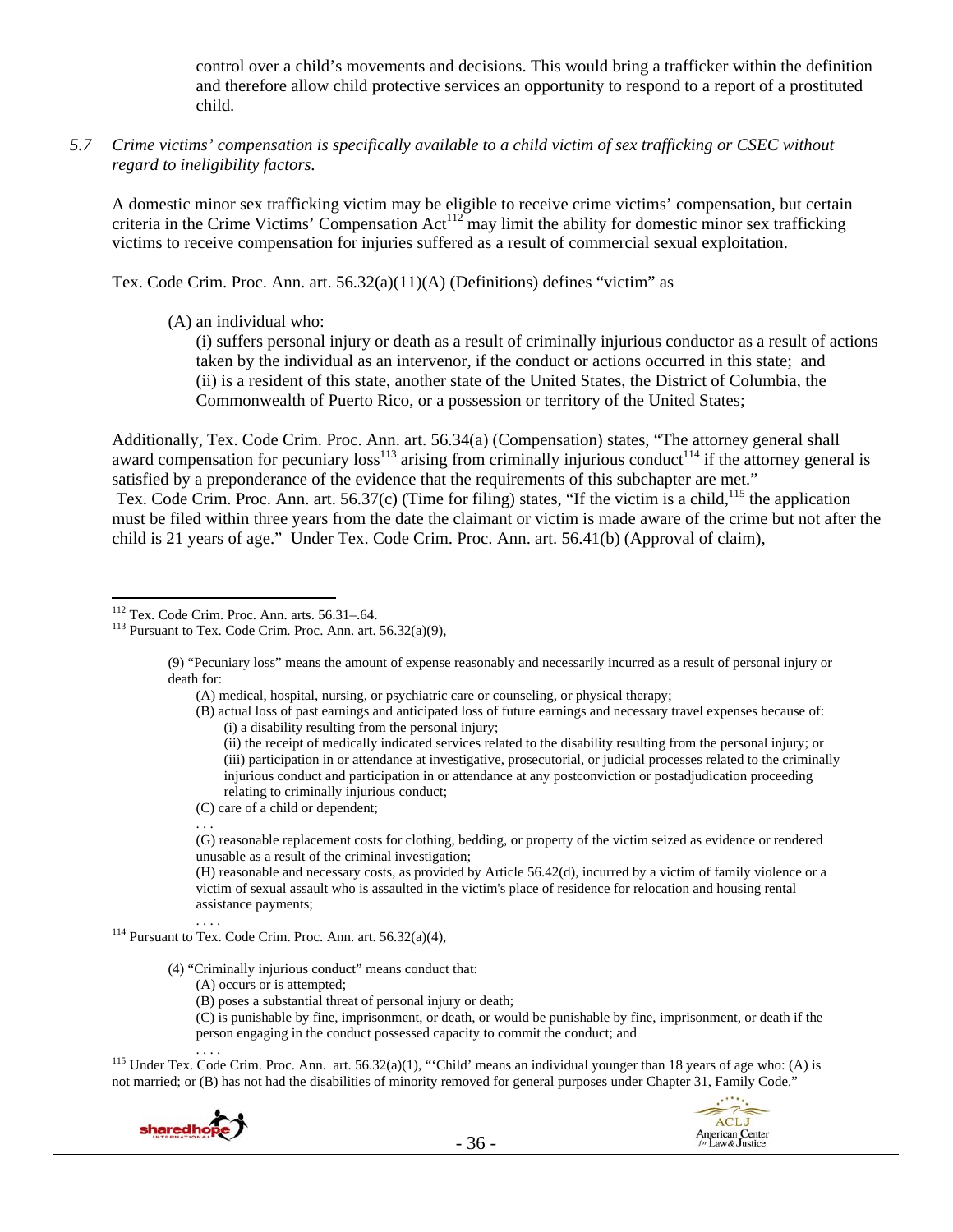(b) The attorney general shall deny an application for compensation under this subchapter if:

. . .

(3) the claimant or victim knowingly and willingly participated in the criminally injurious conduct;

(4) the claimant or victim is the offender or an accomplice of the offender; [or]

(5) an award of compensation to the claimant or victim would benefit the offender or an accomplice of the offender;

. . . .

Furthermore, Tex. Code Crim. Proc. Ann. art. 56.45 (Denial or reduction of award) states,

The attorney general may deny or reduce an award otherwise payable:

(1) if the claimant or victim has not substantially cooperated with an appropriate law enforcement agency;

(2) if the claimant or victim bears a share of the responsibility for the act or omission giving rise to the claim because of the claimant's or victim's behavior;

(3) to the extent that pecuniary loss is recouped from a collateral source; or

(4) if the claimant or victim was engaging in an activity that at the time of the criminally injurious conduct was prohibited by law or a rule made under law.

Under Tex. Code Crim. Proc. Ann. art. 56.42(a), (b) (Limits on compensation), however, if a claim is accepted, compensation may not exceed \$50,000, though an additional \$75,000 may be awarded for "extraordinary pecuniary losses, if the personal injury to a victim is catastrophic and results in a total and permanent disability to the victim, for lost wages and reasonable and necessary costs of" certain additional items and expenses.

5.7.1 Recommendation: Amend the Crime Victims' Compensation Act to provide exceptions to the ineligibility criteria for child sex trafficking victims to ensure they are not excluded from receiving victim compensation.

# *5.8 Victim-friendly procedures and protections are provided in the trial process for minors under 18.*

Several victim-friendly criminal justice procedures and protections are afforded specifically to victims of Tex. Penal Code Ann. § 20A.02 (Trafficking of persons) and Texas's CSEC laws. For example, Tex. Code Crim. Proc. Ann. art. 7A.01 (Application for protective order) (First version)<sup>116</sup> states,

(a) The following persons may file an application for a protective order under this chapter without regard to the relationship between the applicant and the alleged offender:

(1) a person who is the victim of an offense under Section 21.02 [Continuous sexual abuse of young child or children], 21.11 [Indecency with a child], 22.011 [Sexual assault], or 22.021 [Aggravated sexual assault], Penal Code;

(2) a person who is the victim of an offense under Section  $20A.02(a)(3)$ , (4), (7), or (8) [Trafficking of persons] or Section 43.05 [Compelling prostitution], Penal Code;

(3) a parent or guardian acting on behalf of a person younger than 18 years of age who is the victim of an offense listed in Subdivision (1) or (2); or

(4) a prosecuting attorney acting on behalf of a person described by Subdivision (1) or (2).

(b) An application for a protective order under this chapter may be filed in a district court, juvenile

court having the jurisdiction of a district court, statutory county court, or constitutional county court in: (1) the county in which the applicant resides; or

<sup>&</sup>lt;sup>116</sup> There are currently two versions of Tex. Code Crim. Proc. Ann. art. 7A.01 in effect. The first version, 2011 Tex. Gen. Laws 1, § 2.02, expressly includes the offense of minor sex trafficking, while the second version, 2011 Tex. Gen. Laws 135, § 2, does not include the offense of minor sex trafficking. *See also* TEXAS LEGISLATIVE COUNCIL, TEXAS LEGISLATIVE COUNCIL DRAFTING MANUAL § 8.08 (Feb. 2011), *available at* http://www.tlc.state.tx.us/legal/dm/draftingmanual.pdf (discussing the appropriate resolution for conflicting acts passed in the same session).

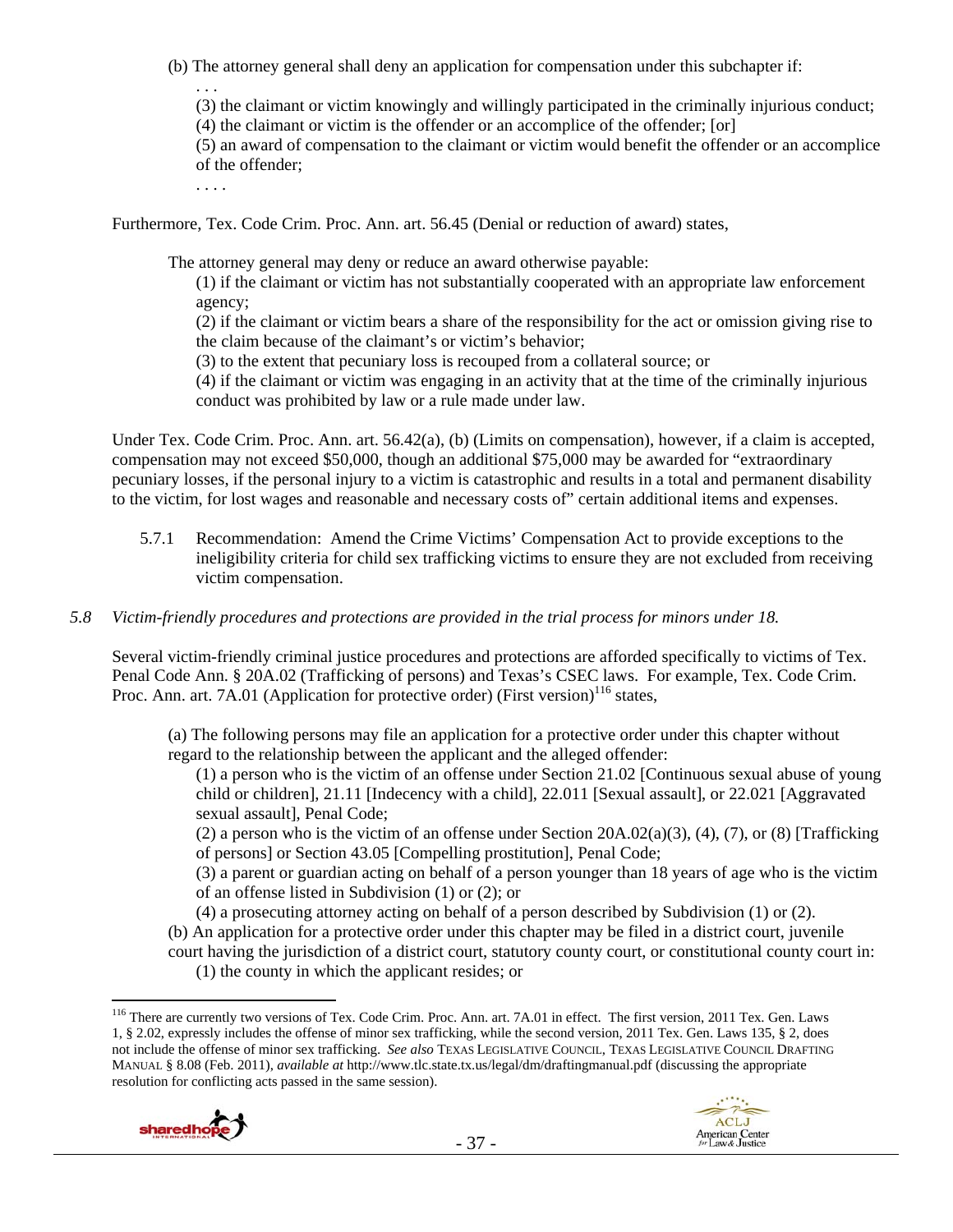(2) the county in which the alleged offender resides.

Additionally, Tex. Code Crim. Proc. Ann. art. 38.07 (Testimony in corroboration of victim of sexual offense) states,

(a) A conviction under Chapter 21 [Sexual offenses], Section 20A.02(a)(3), (4), (7), or (8) [Trafficking of persons], Section 22.011 [Sexual assault], or Section 22.021 [Aggravated sexual assault], Penal Code, is supportable on the uncorroborated testimony of the victim of the sexual offense if the victim informed any person, other than the defendant, of the alleged offense within one year after the date on which the offense is alleged to have occurred.

(b) The requirement that the victim inform another person of an alleged offense does not apply if at the time of the alleged offense the victim was a person:

(1) 17 years of age or younger;

. . . .

Similarly, Tex. Code Crim. Proc. Ann. art. 38.071 (Testimony of child who is victim of offense) provides multiple protections to a child under 13 years of age who is a victim of specified crimes, including Tex. Penal Code Ann. § 20A.02(7), (8). Specifically, Tex. Code Crim. Proc. Ann. art. 38.071, § 1 states,

Sec. 1. This article applies only to a hearing or proceeding in which the court determines that a child younger than 13 years of age would be unavailable<sup>117</sup> to testify in the presence of the defendant about an offense defined by any of the following sections of the Penal Code:

. . . (6) Section 22.011 (Sexual Assault);

. . . (8) Section 22.021 (Aggravated Sexual Assault);

. . .

(13) Section 43.25 (Sexual Performance by a Child);

(14) Section 21.02 (Continuous Sexual Abuse of Young Child or Children);

(15) Section 43.05(a)(2) (Compelling Prostitution)

(16) Section  $20A.02(a)(7)$  or (8) (Trafficking of Persons).

A child who falls within the provisions of Tex. Code Crim. Proc. Ann. art. 38.071, § 1 may be allowed to give testimony "in a room other than the courtroom and be televised by closed circuit equipment in the courtroom to be viewed by the court and the finder of fact." Tex. Code Crim. Proc. Ann. art. 38.071, § 3(a). Tex. Code Crim. Proc. Ann. art. 38.071, § 3(a) further provides that "only the judge, the court reporter, the attorneys for the defendant and for the state, persons necessary to operate the equipment, and any person whose presence would contribute to the welfare and well-being of the child may be present in the room with the child during his testimony," and "[o]nly the attorneys and the judge may question the child." Tex. Code Crim. Proc. Ann. art. 38.071, § 3(a) additionally states that the court should "attempt to ensure that the child cannot hear or see the defendant."

(1) of emotional or physical causes, including the confrontation with the defendant; or

(b) A determination of unavailability under this article can be made after an earlier determination of availability. A determination of availability under this article can be made after an earlier determination of unavailability.





 $117$  Tex. Code Crim. Proc. Ann. art. 38.071, § 8 states,

<sup>(</sup>a) In making a determination of unavailability under this article, the court shall consider relevant factors including the relationship of the defendant to the child, the character and duration of the alleged offense, the age, maturity, and emotional stability of the child, and the time elapsed since the alleged offense, and whether the child is more likely than not to be unavailable to testify because:

<sup>(2)</sup> the child would suffer undue psychological or physical harm through his involvement at the hearing or proceeding.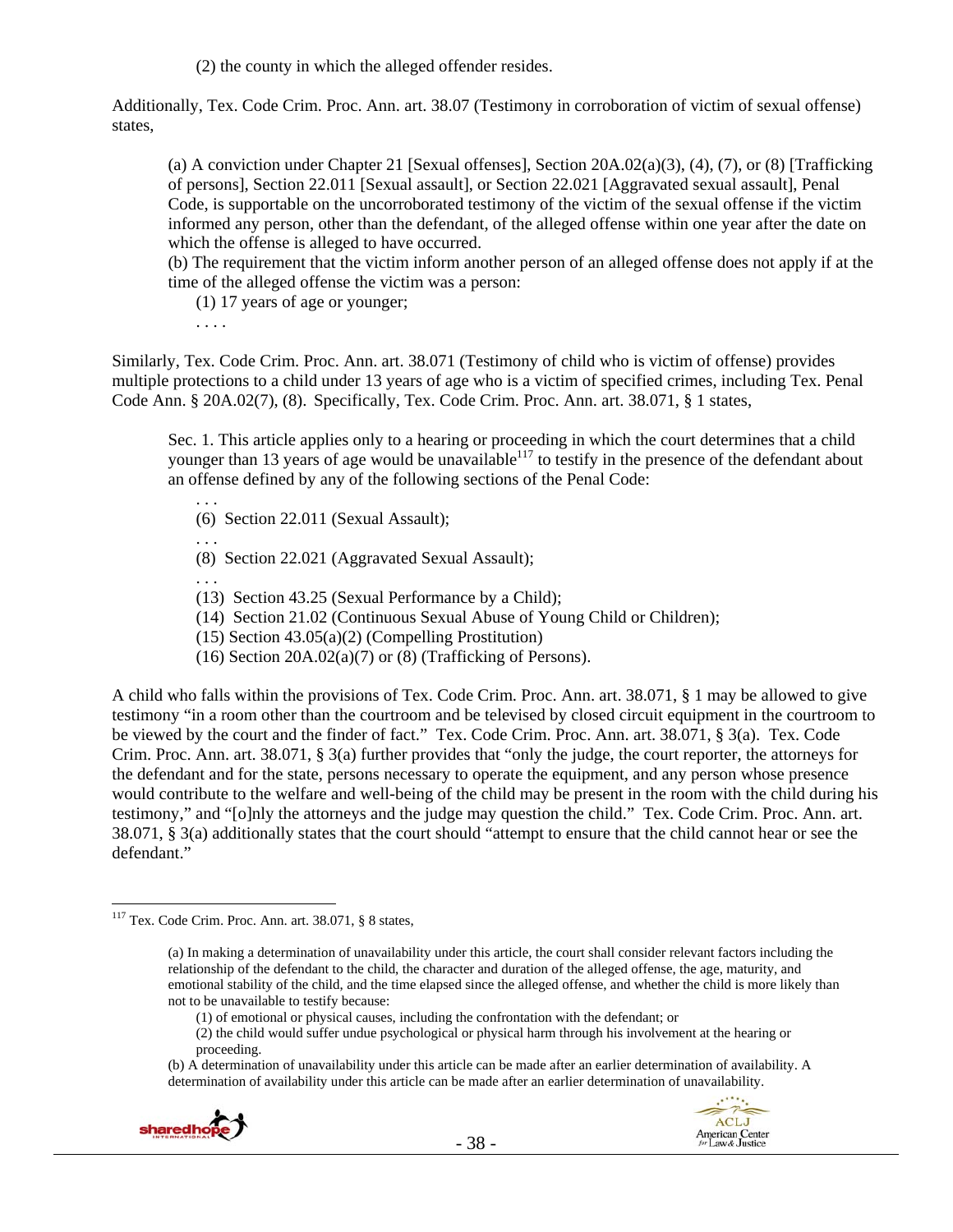Tex. Code Crim. Proc. Ann. art. 38.072, § 2(b) (Hearsay statement of certain abuse victim) also provides specific protections to victims of Tex. Penal Code Ann. § 20A.02(a)(7), (8) (Trafficking of persons). Tex. Code Crim. Proc. Ann. art. 38.072 permits the admissibility of out of court statements made by victims, under the age of 14, of Tex. Penal Code Ann. § 20A.02(a)(7), (8), § 43.05(a)(2) (Compelling prostitution), § 43.25 (Sexual performance by a child), chapter 21 (Sexual offenses), or chapter 22 (Assaultive offenses) of the Texas Penal Code.

Tex. Code Crim. Proc. Ann. art. 38.37, §§ 1, 2 (Evidence of extraneous offenses or acts) provides,

Sec. 1. This article applies to a proceeding in the prosecution of a defendant for an offense, or an attempt or conspiracy to commit an offense, under the following provisions of the Penal Code:

- (1) if committed against a child under 17 years of age:
	- (A) Chapter 21 (Sexual Offenses);
	- (B) Chapter 22 (Assaultive Offenses); or
	- (C) Section 25.02 (Prohibited Sexual Conduct);
- (2) if committed against a person younger than 18 years of age:
	- (A) Section 43.25 (Sexual Performance by a Child);
	- (B) Section 20A.02(a)(7) or (8) [Trafficking of persons]; or
	- (C) Section 43.05(a)(2) (Compelling Prostitution)

Sec. 2. Notwithstanding Rules 404 and 405, Texas Rules of Evidence, evidence of other crimes, wrongs, or acts committed by the defendant against the child who is the victim of the alleged offense shall be admitted for its bearing on relevant matters, including:

- (1) the state of mind of the defendant and the child; and
- (2) the previous and subsequent relationship between the defendant and the child.

Tex. R. Evid. 412(a) (Evidence of previous sexual conduct in criminal cases) states, "In a prosecution for . . . aggravated sexual assault [Tex. Penal Code Ann. § 22.021], or attempt to commit . . . aggravated sexual assault, reputation or opinion evidence of the past sexual behavior of an alleged victim of such crime is not admissible."<sup>118</sup> Tex. Evid. Rule  $412(b)$  states that "evidence of specific instances of an alleged victim's past sexual behavior is also not admissible" unless it meets certain criteria.<sup>119</sup>

Tex. Code Crim. Proc. Ann. art. 42.0191 (Finding regarding victims of trafficking or other abuse) encourages trafficking victims to participate in the prosecution of the trafficker by ensuring the victim's confidentiality. Specifically, Tex. Code Crim. Proc. Ann. art. 42.0191 states,

(a) In the trial of an offense, on the motion of the attorney representing the state the judge shall make an affirmative finding of fact and enter the affirmative finding in the papers in the case if the judge determines that, regardless of whether the conduct at issue is the subject of the prosecution or part of the same criminal episode as the conduct that is the subject of the prosecution, a victim in the trial:

(1) is or has been a victim of a severe form of trafficking of persons, as defined by 22 U.S.C. Section 7102(8); or

- . . . .
- (b) That part of the papers in the case containing an affirmative finding under this article:
	- (1) must include specific information identifying the victim, as available;
	- (2) may not include information identifying the victim's location; and

(3) is confidential, unless written consent for the release of the affirmative finding is obtained from the victim or, if the victim is younger than 18 years of age, the victim's parent or guardian.

 $119$  Tex. R. Evid. 412(b).





<sup>&</sup>lt;sup>118</sup> Tex. R. Evid. 412(a).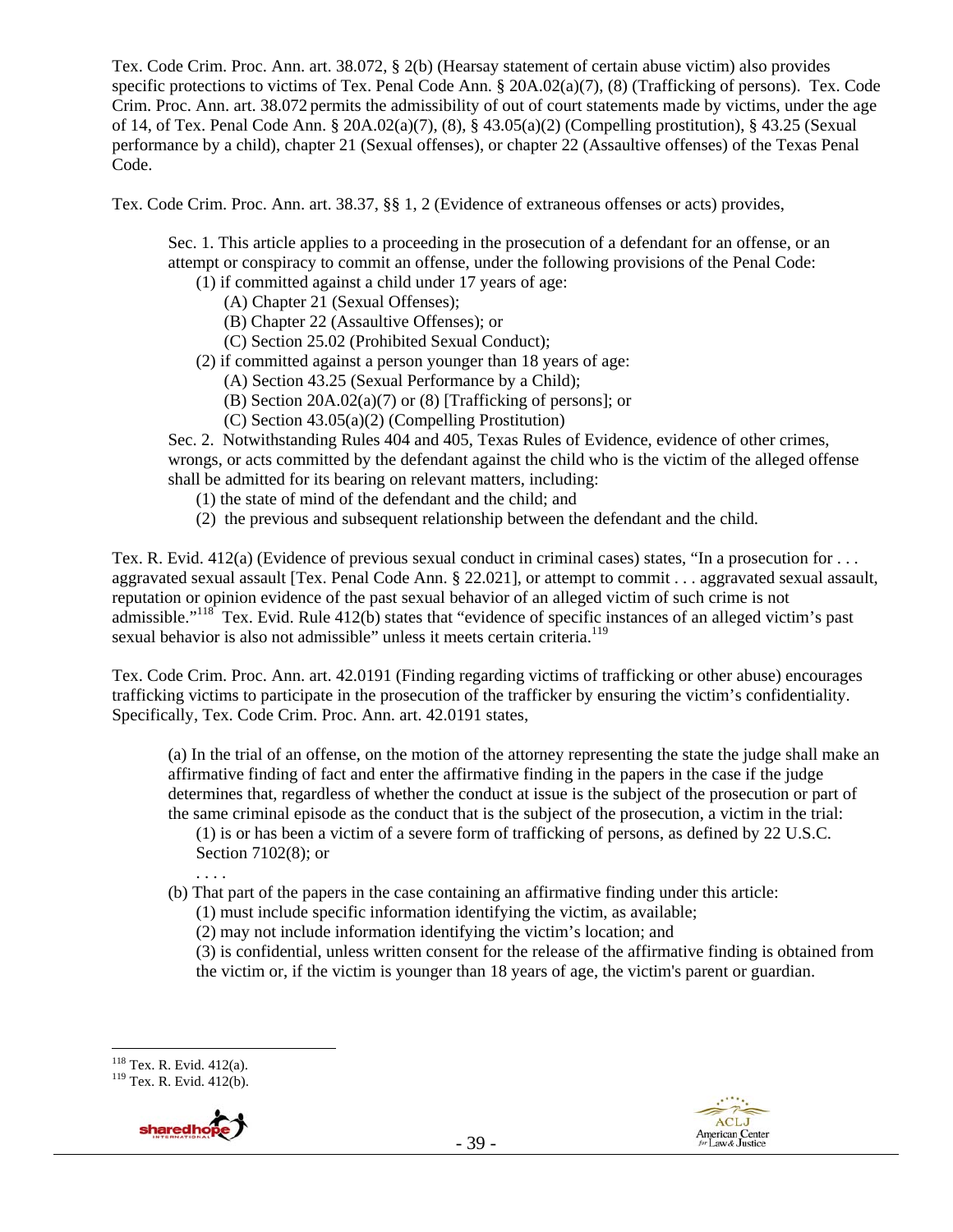Additionally, Tex. Gov't Code Ann. § 23.101(a)(2)(C)(vi) (Primary priorities) states that courts should give preference to cases involving violations of Tex. Penal Code Ann. § 20A.03 (Continuous trafficking of persons) when scheduling hearings and trials. Pursuant to Tex. Code Crim. Proc. Ann. art. 38.45 (Evidence depicting or describing abuse of or sexual conduct by child or minor), child pornography victims are protected from the further public viewings of the images of their sexual exploitation.

Victims of any crime receive protections under Subchapter A (Crime victims' rights) of Chapter 56 (Rights of crime victims) of the Texas Code of Criminal Procedure. Specifically, Tex. Code Crim. Proc. Ann. art. 56.02(a) (Crime victims' rights) states,

(a) A victim, guardian of a victim, or close relative of a deceased victim is entitled to the following rights within the criminal justice system:

(1) the right to receive from law enforcement agencies adequate protection from harm and threats of harm arising from cooperation with prosecution efforts;

(2) the right to have the magistrate take the safety of the victim or his family into consideration as an element in fixing the amount of bail for the accused;

(3) the right, if requested, to be informed:

(A) by the attorney representing the state of relevant court proceedings, including appellate proceedings, and to be informed if those proceedings have been canceled or rescheduled prior to the event; and

(B) by an appellate court of decisions of the court, after the decisions are entered but before the decisions are made public;

(6) the right to receive information regarding compensation to victims of crime as provided by Subchapter B [Crime victims' compensation], including information related to the costs that may be compensated under that subchapter and the amount of compensation, eligibility for compensation, and procedures for application for compensation under that subchapter, the payment for a medical examination under Article 56.06 [Medical examination for sexual assault victim who has reported assault; costs] for a victim of a sexual assault, and when requested, [a] referral to available social service agencies that may offer additional assistance;

(8) the right to be provided with a waiting area, separate or secure from other witnesses, including the offender and relatives of the offender, before testifying in any proceeding concerning the offender; if a separate waiting area is not available, other safeguards should be taken to minimize the victim's contact with the offender and the offender's relatives and witnesses, before and during court proceedings;

. . .

. . .

. . .

(15) for a victim of an assault or sexual assault who is younger than 17 years of age or whose case involves family violence, as defined by Section 71.004 [Family Violence], Family Code, the right to have the court consider the impact on the victim of a continuance requested by the defendant; if requested by the attorney representing the state or by counsel for the defendant, the court shall state on the record the reason for granting or denying the continuance.

Other protections are also available to children involved in non-criminal court proceedings. Tex. Fam. Code Ann. § 104.004(a) (Remote televised broadcast of testimony of child), which applies to suits affecting the parent-child relationship, states,

If in a suit a child 12 years of age or younger is alleged to have been abused, the court may, on the motion of a party to the proceeding, order that the testimony of the child be taken in a room other than the courtroom and be televised by closed-circuit equipment in the courtroom to be viewed by the court and the parties.



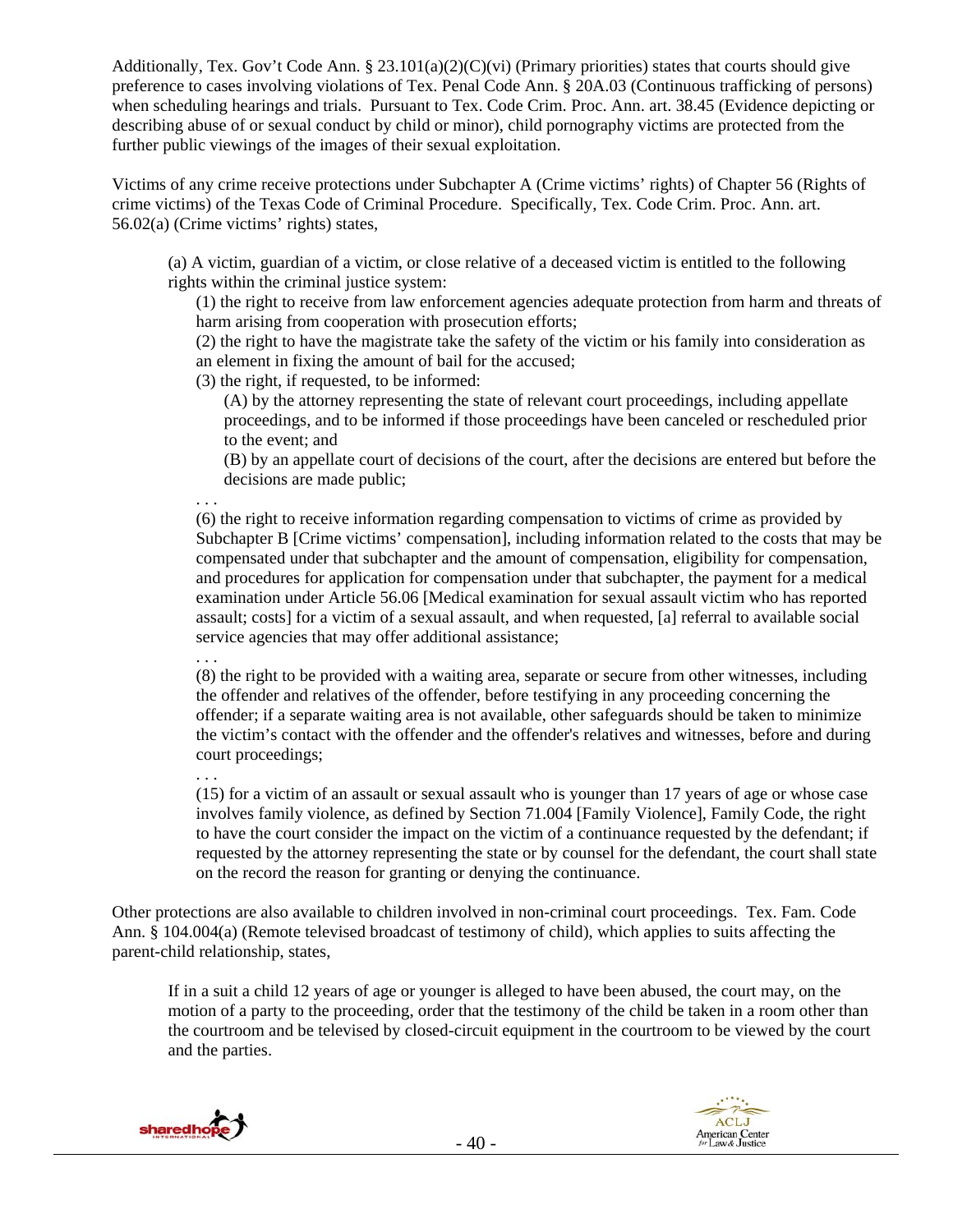Additionally, Tex. Fam. Code Ann. § 104.002 (Prerecorded statement of child) states, under certain circumstances, "If a child 12 years of age or younger is alleged in a suit under [Tex. Fam. Code Title 5 (The parent-child relationship and the suit affecting the parent-child relationship)] to have been abused, the recording of an oral statement of the child recorded prior to the proceeding is admissible into evidence . . . ."

Furthermore, Tex. Fam. Code Ann. § 104.003(a) (Prerecorded videotaped testimony of child) permits the court, upon motion of a party, to "order that the testimony of the child be taken outside the courtroom and be recorded for showing in the courtroom before the court, the finder of fact, and the parties to the proceeding." Lastly, under Tex. Fam. Code Ann. § 104.005(a) (Substitution for in-court testimony of child), "If the testimony of a child is taken as provided by this chapter, the child may not be compelled to testify in court during the proceeding."

*5.9 Expungement or sealing of juvenile arrest or criminal records resulting from arrests or adjudications for prostitution-related offenses committed as a result of, or in the course of, the commercial sexual exploitation of a minor is available within a reasonable time after turning 18.* 

Tex. Fam. Code Ann. § 58.003 (Sealing of records) sets out the requirements for the sealing of juvenile records. According to Tex. Fam. Code Ann. § 58.003(a)–(c),

(a) Except as provided by Subsections (b) and (c), on the application of a person who has been found to have engaged in delinquent conduct or conduct indicating a need for supervision, or a person taken into custody to determine whether the person engaged in delinquent conduct or conduct indicating a need for supervision, on the juvenile court's own motion the court shall order the sealing of the records in the case if the court finds that:

(1) two years have elapsed since final discharge of the person or since the last official action in the person's case if there was no adjudication; and

(2) since the time specified in Subdivision (1), the person has not been convicted of a felony or a misdemeanor involving moral turpitude or found to have engaged in delinquent conduct or conduct indicating a need for supervision and no proceeding is pending seeking conviction or adjudication.

(b) A court may not order the sealing of the records of a person who has received a determinate sentence for engaging in delinquent conduct that violated a penal law listed in Section 53.045 [Violent or habitual offenders] or engaging in habitual felony conduct as described by Section 51.031 [Habitual felony conduct].

(c) Subject to Subsection (b), a court may order the sealing of records concerning a person adjudicated as having engaged in delinquent conduct that violated a penal law of the grade of felony only if:

(1) the person is 19 years of age or older;

(2) the person was not transferred by a juvenile court under Section 54.02 [Waiver of jurisdiction and discretionary transfer to criminal court] to a criminal court for prosecution;

(3) the records have not been used as evidence in the punishment phase of a criminal proceeding under Section 3(a), Article 37.07 [Verdict must be general; separate hearing on proper punishment], Code of Criminal Procedure; and

(4) the person has not been convicted of a penal law of the grade of felony after becoming age 17.

Tex. Fam. Code Ann. § 58.003(d) further states, "If the child is referred to the juvenile court for conduct constituting any offense and at the adjudication hearing the child is found to be not guilty of each offense alleged, the court shall immediately and without any additional hearing order the sealing of all files and records relating to the case." Tex. Fam. Code Ann. § 58.003(j) explains the effect of sealing a child's records, stating,

A person whose records have been sealed under this section is not required in any proceeding or in any application for employment, information, or licensing to state that the person has been the subject of a proceeding under this title and any statement that the person has never been found to be a delinquent child shall never be held against the person in any criminal or civil proceeding.



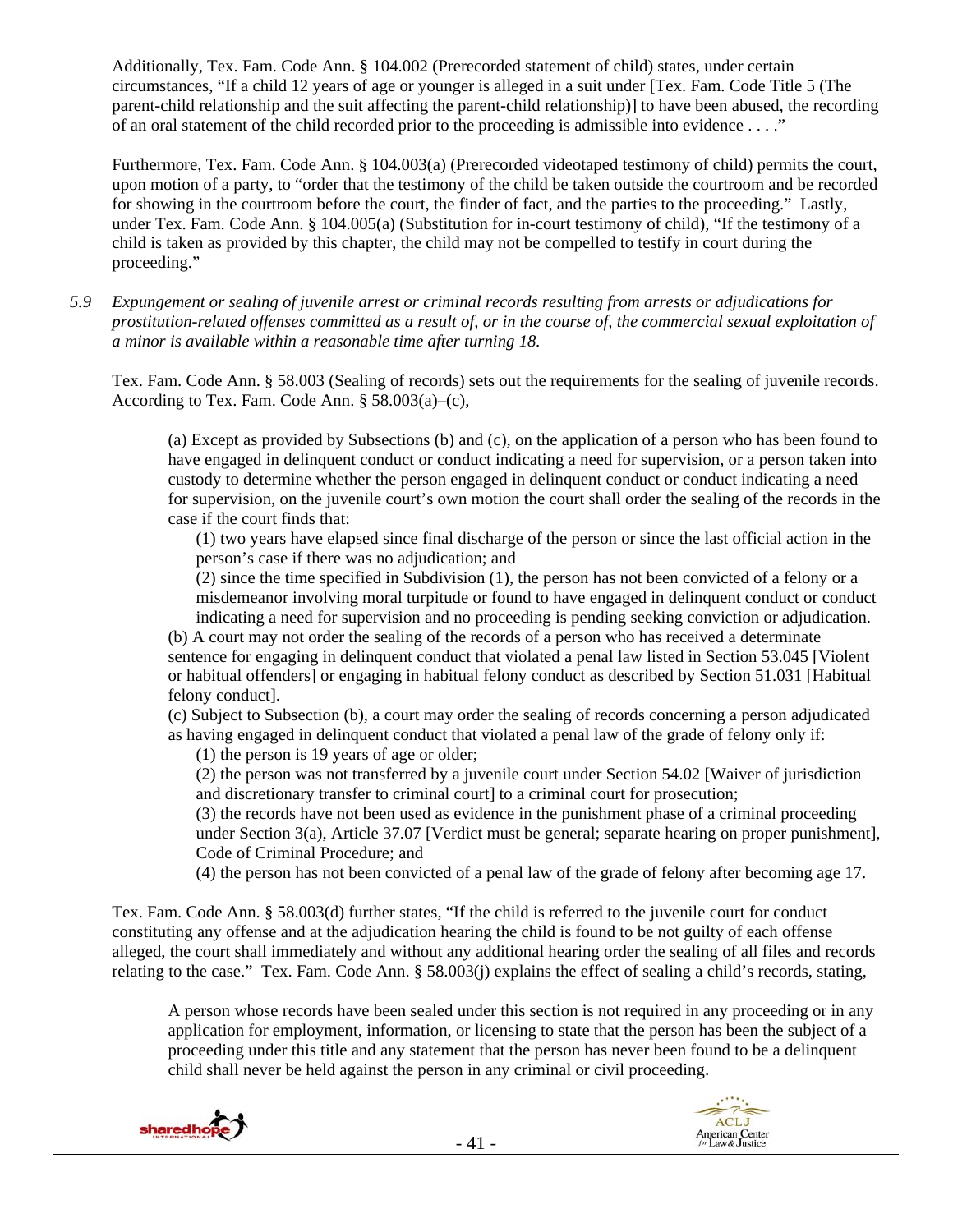## *5.10 Victim restitution and civil remedies are authorized by law for minor victims of sex trafficking or CSEC.*

Victims whose offenders are convicted under Tex. Penal Code Ann. § 20A.02(a)(7), (8) (Trafficking of persons) or § 43.05(a)(2) (Compelling prostitution) are eligible to receive restitution under Tex. Code Crim. Proc. Ann. art. 42.0372(a) (Mandatory restitution for child victims of trafficking of persons or compelling prostitution), which states,

The court shall order a defendant convicted of an offense under Section 20A.02 [Trafficking of persons] or 43.05(a)(2) [Compelling prostitution], Penal Code, to pay restitution in an amount equal to the cost of necessary rehabilitation, including medical, psychiatric, and psychological care and treatment, for any victim of the offense who is younger than 18 years of age.

Victims whose offenders are convicted of other crimes may receive restitution pursuant to Tex. Code Crim. Proc. Ann. Ann. art. 42.037 (Restitution), which states,

(a) In addition to any fine authorized by law, the court that sentences a defendant convicted of an offense may order the defendant to make restitution to any victim of the offense or to the compensation to victims of crime fund established under Subchapter B [Crime victims' compensation], Chapter 56 [Rights of crime victims], to the extent that fund has paid compensation to or on behalf of the victim. . . .

(b) (1) If the offense results in damage to or loss or destruction of property of a victim of the offense, the court may order the defendant:

(A) to return the property to the owner of the property or someone designated by the owner; or (B) if return of the property is impossible or impractical or is an inadequate remedy, to pay an amount equal to the greater of:

(i) the value of the property on the date of the damage, loss, or destruction; or

(ii) the value of the property on the date of sentencing, less the value of any part of the property that is returned on the date the property is returned.

(2) If the offense results in personal injury to a victim, the court may order the defendant to make restitution to:

(A) the victim for any expenses incurred by the victim as a result of the offense; or

(B) the compensation to victims of crime fund to the extent that fund has paid compensation to or on behalf of the victim.

. . . .

(c) The court, in determining whether to order restitution and the amount of restitution, shall consider: (1) the amount of the loss sustained by any victim and the amount paid to or on behalf of the victim by the compensation to victims of crime fund as a result of the offense; and

(2) other factors the court deems appropriate.

. . . .

(e) The court shall impose an order of restitution that is as fair as possible to the victim or to the compensation to victims of crime fund, as applicable. The imposition of the order may not unduly complicate or prolong the sentencing process.

 $(f)(1)$  The court may not order restitution for a loss for which the victim has received or will receive compensation only from a source other than the compensation to victims of crime fund. The court may, in the interest of justice, order restitution to any person who has compensated the victim for the loss to the extent the person paid compensation. An order of restitution shall require that all restitution to a victim or to the compensation to victims of crime fund be made before any restitution to any other person is made under the order.

(2) Any amount recovered by a victim from a person ordered to pay restitution in a federal or state civil proceeding is reduced by any amount previously paid to the victim by the person under an order of restitution.



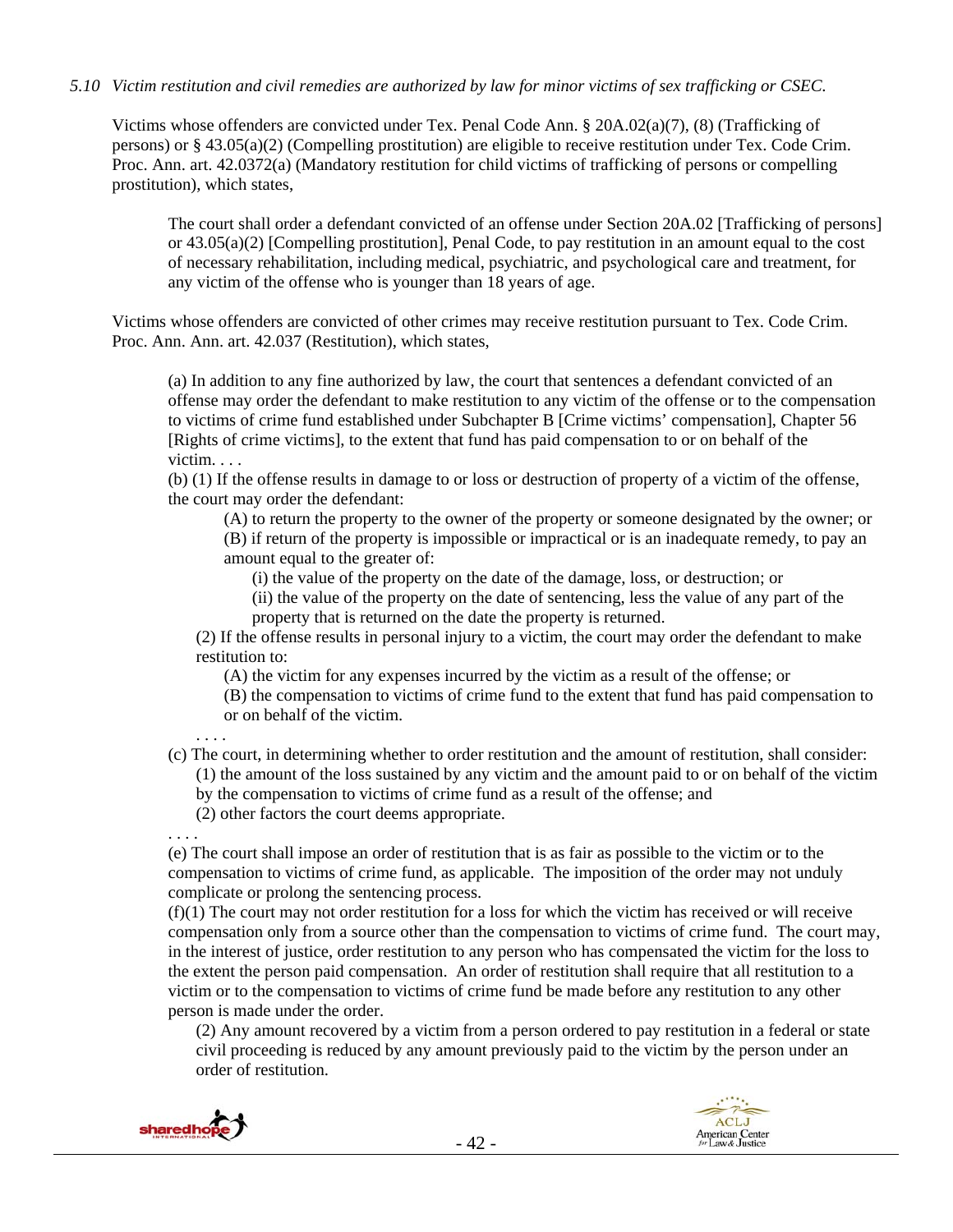. . . . (m) An order of restitution may be enforced by the state or a victim named in the order to receive the restitution in the same manner as a judgment in a civil action.

. . . .

Victims of Tex. Penal Code Ann. § 20A.02(a)(7), (8) (Trafficking of persons) are provided with a civil cause of action under Tex. Civ. Prac. & Rem. Code Ann. § 98.002 (Liability), which states,

(a) A defendant who engages in the trafficking of persons or who intentionally or knowingly benefits from participating in a venture that traffics another person is liable to the person trafficked, as provided by this chapter, for damages arising from the trafficking of that person by the defendant or venture. (b) It is not a defense to liability under this chapter that a defendant has been acquitted or has not been prosecuted or convicted under Chapter 20A [Trafficking of persons], Penal Code, or has been convicted of a different offense or of a different type or class of offense, for the conduct that is alleged to give rise to liability under this chapter.

Tex. Civ. Prac. & Rem. Code Ann. § 98.003 (Damages) further states that trafficking victims may receive "actual damages, including damages for mental anguish even if an injury other than mental anguish is not shown," reasonable attorney's fees, court costs, and exemplary damages. These damages can be awarded in addition to any other remedy available by law. Tex. Civ. Prac. & Rem. Code Ann. § 98.004. All defendants who engage in trafficking are subject to joint and several liability for any damages resulting from the trafficking. Tex. Civ. Prac. & Rem. Code Ann. § 98.005.

*5.11 Statutes of limitations for civil and criminal actions for child sex trafficking or CSEC offenses are eliminated or lengthened sufficiently to allow prosecutors and victims a realistic opportunity to pursue criminal actions and legal remedies.* 

Tex. Code Crim. Proc. Ann. art. 12.01(1)(B), (D), (G)(Felonies) eliminates statutes of limitations for prosecutions under Tex. Penal Code Ann. § 20A.02(a)(7), (8) (Trafficking of persons), § 20A.03 (Continuous trafficking of persons), § 22.021(a)(1)(B) (Aggravated sexual assault), or § 21.02 (Continuous sexual abuse of young child or children).<sup>120</sup> Tex. Code Crim. Proc. art. 12.01(2)(G), (H) imposes a 10 year statute of limitations for prosecutions of Tex. Penal Code Ann. § 20A.02(a)(1)–(4) or § 43.05(a)(1) (Compelling prostitution). Pursuant to Tex. Code Crim. Proc. Ann. art.  $12.01(6)(A)$ ,  $(C)$ ,  $^{121}$  however, if the victim was under the age of 18 at the time of the offense, prosecutions under Tex. Penal Code Ann. § 20A.02(5), (6) or § 43.05(a)(2) may be brought within "ten years from the 18th birthday of the victim of the offense." Tex. Code Crim. Proc. Ann. art. 12.01(5)(A) imposes a 20-year statute of limitation for a prosecution of Tex. Penal Code Ann. § 43.25 (Sexual performance by a child) that is tolled until the victim's 18th birthday if the victim was younger than 17 years of age at the time of the offense. No statutes of limitations are expressly specified for prosecutions of Tex. Penal Code Ann. §  $43.02(a)(2)$  (Prostitution), § 15.031(b) (Criminal solicitation of a minor), or §  $43.251(b)$ 

http://www.tlc.state.tx.us/legal/dm/draftingmanual.pdf (discussing the appropriate resolution for conflicting acts passed in the same session).



<sup>&</sup>lt;sup>120</sup> There are currently two versions of Tex. Code Crim. Proc. Ann. art.  $12.01(1)(G)$  in effect. The first version, 2011 Tex. Gen. Laws 1, § 2.03, states "trafficking of persons under Section 20A.02(a)(7) or (8), Penal Code," while the second version, 2011 Tex. Gen. Laws 122, § 2, states "continuous trafficking of persons under Section 20A.03, Penal Code." *See also* TEXAS LEGISLATIVE COUNCIL, TEXAS LEGISLATIVE COUNCIL DRAFTING MANUAL § 8.08 (Feb. 2011), *available at*  http://www.tlc.state.tx.us/legal/dm/draftingmanual.pdf (discussing the appropriate resolution for conflicting acts passed in the

same session).

<sup>&</sup>lt;sup>121</sup> There are currently two versions of Tex. Code Crim. Proc. Ann. art. 12.01(6) in effect. The first version, 2011 Tex. Gen. Laws 1, states "(A) trafficking of persons under Section 20A.02(a)(5) or (6), Penal Code; (B) . . . ; (C) compelling prostitution under Section 43.05(a)(2), Penal Code." The second version, 2011 Tex. Gen. Laws 222 states "(A) injury to a child under Section 22.04, Penal Code; or (B) bigamy under Section 25.01, Penal Code . . . ." *See also* TEXAS LEGISLATIVE COUNCIL, TEXAS LEGISLATIVE COUNCIL DRAFTING MANUAL § 8.08 (Feb. 2011), *available at*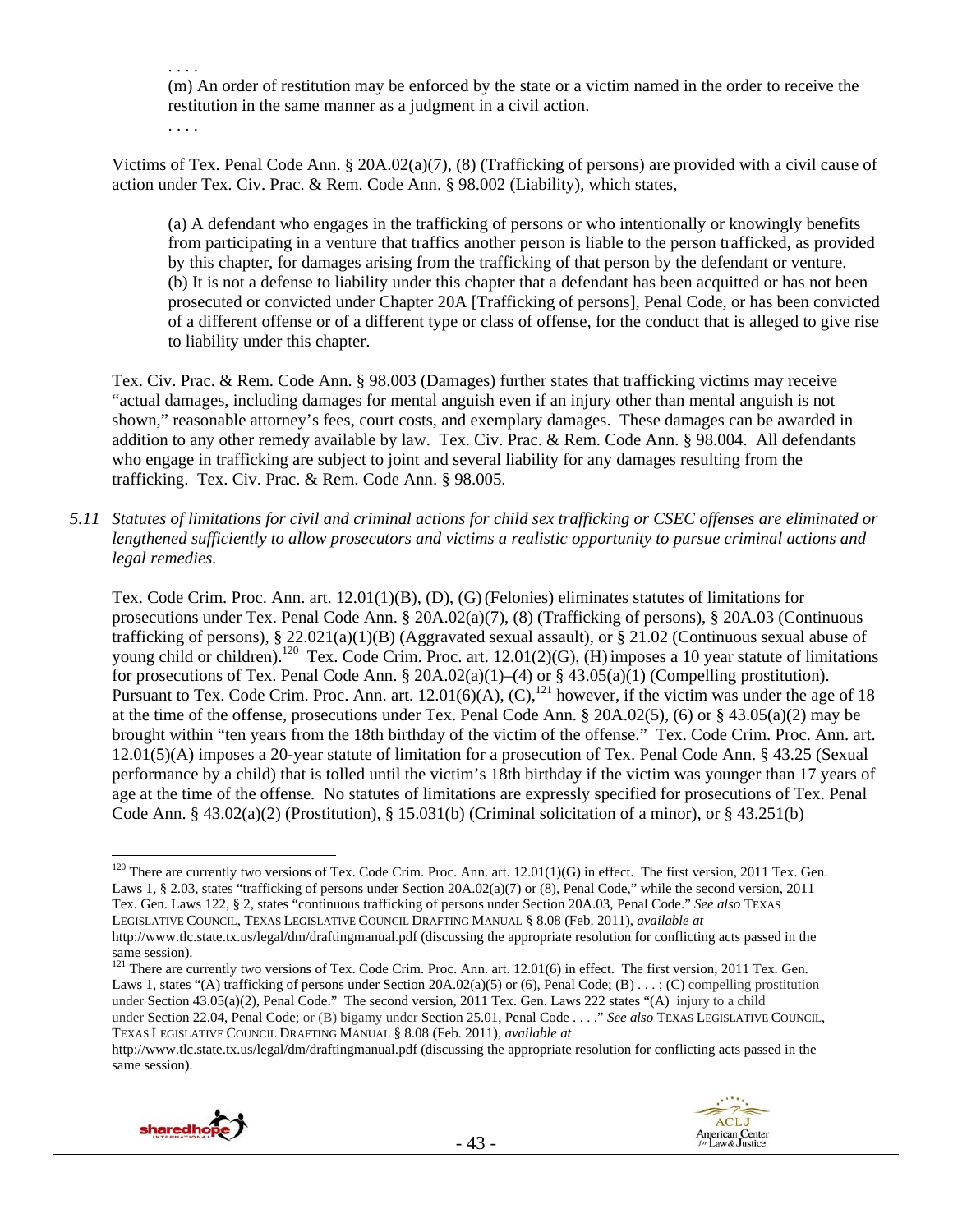(Employment harmful to children), meaning that the 3 year statute of limitations provided under Tex. Code Crim. Proc. Ann. art. 12.01(7) applies.

In civil suits concerning personal actions, Tex. Civ. Prac. & Rem. Code Ann. § 16.001(a)(1) (Effect of disability) tolls otherwise applicable statutes of limitations from running until a victim turns 18 years old. Generally, under Tex. Civ. Prac. & Rem. Code Ann. § 16.003 (Two-year limitations period), a victim must sue for personal injury or "action for injury resulting in death" within two years from the day the cause of action arises. However, Tex. Civ. Prac. & Rem. Code Ann. § 16.0045 (Five-year limitations period) imposes a 5 year statute of limitations "if the injury arises as a result of conduct that violates" Tex. Penal Code Ann. § 22.011 (Sexual assault), § 22.021 (Aggravated sexual assault), § 21.02 (Continuous sexual abuse of young child or children), § 20A.02 (Trafficking of persons), or § 43.05 (Compelling prostitution).

5.11.1 Recommendation: Amend Tex. Code Crim. Proc. Ann. art. 12.01(5) (Felonies) to add Tex. Penal Code Ann. § 43.02(a)(2) (Prostitution), § 15.031(b) (Criminal solicitation of a minor), and § 43.251(b) (Employment harmful to children) to those crimes against a child that carry a 20-year statute of limitations, beginning on the child's 18th birthday, for prosecution.



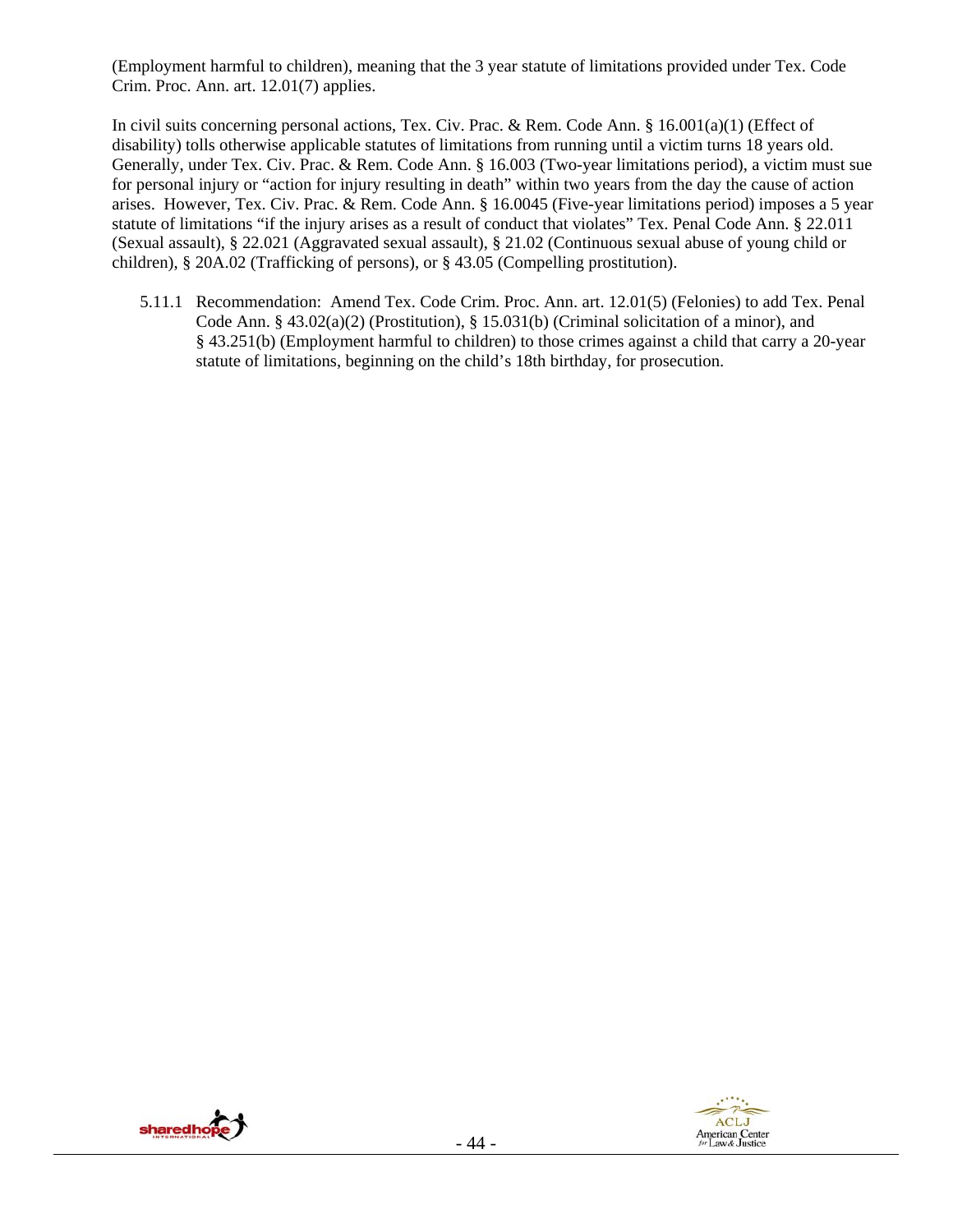## **Framework Issue 6: Criminal justice tools for investigation and prosecutions**

## *Legal Components:*

- *6.1 Training on human trafficking and domestic minor sex trafficking for law enforcement is statutorily mandated.*
- *6.2 Single party consent to audiotaping is permitted in law enforcement investigations.*
- *6.3 Domestic minor sex trafficking investigations may use wiretapping to investigate the crime.*
- *6.4 Using a law enforcement decoy posing as a minor to investigate buying or selling of commercial sex acts is not a defense to soliciting, purchasing, or selling sex with a minor.*
- *6.5 Using the Internet to investigate buyers and traffickers is a permissible investigative technique.*
- *6.6 Law enforcement and child welfare agencies are mandated to promptly report missing and recovered children. \_\_\_\_\_\_\_\_\_\_\_\_\_\_\_\_\_\_\_\_\_\_\_\_\_\_\_\_\_\_\_\_\_\_\_\_\_\_\_\_\_\_\_\_\_\_\_\_\_\_\_\_\_\_\_\_\_\_\_\_\_\_\_\_\_\_\_\_\_\_\_\_\_\_\_\_\_\_\_\_\_\_\_\_\_\_\_\_\_\_\_\_*

## *Legal Analysis:*

*6.1 Training on human trafficking and domestic minor sex trafficking for law enforcement is statutorily mandated.* 

Texas law mandates that law enforcement receives training on human trafficking. Tex. Occ. Code Ann. § 1701.258(a) (Education and training programs on trafficking of persons) requires law enforcement officers licensed on or after January 1, 2011 to "complete within a reasonable time after obtaining the license a one-time basic education and training program on the trafficking of persons." The program must be at least four hours long and "include a review of the substance of Sections 20A.02 [Trafficking of persons] and 43.05 [Compelling prostitution]." Tex. Occ. Code Ann. § 1701.258(a). Additionally, Tex. Occ. Code Ann. § 1701.258(b) states, "The [Commission on Law Enforcement Officer Standards and Education] shall make available to each officer a voluntary advanced education, instruction, and training program on the trafficking of persons and compelling prostitution prohibited under Sections 20A.02 and 43.05, Penal Code."

Tex. Occ. Code Ann. § 1701.402(a) (Proficiency certificates) authorizes the Commission on Law Enforcement Officer Standards and Education to issue proficiency certificates to law enforcement officers who meet training, education, and experience requirements. Tex. Occ. Code Ann. § 1701.402(j) states, "As a requirement for an intermediate or advanced proficiency certificate issued by the commission on or after January 1, 2011, an officer must complete the basic education and training program on the trafficking of persons described by Section 1701.258(a)."

*6.2 Single party consent to audiotaping is permitted in law enforcement investigations.* 

Texas permits single party consent to audiotaping. Although Tex. Penal Code Ann. § 16.02(b)(1) (Unlawful interception, use, or disclosure of wire, oral, or electronic communications) states that a person who "intentionally intercepts, endeavors to intercept, or procures another person to intercept or endeavor to intercept a wire, oral, or electronic communication" is guilty of an offense, a list of affirmative defenses permit singleparty consent to audio-taping by both law enforcement and citizens. Tex. Penal Code Ann. §  $16.02(c)(3)$ , (4) states,

- (c) It is an affirmative defense to prosecution under Subsection (b) that:
	- . . . (3) a person acting under color of law intercepts:

(A) a wire, oral, or electronic communication, if the person is a party to the communication or if one of the parties to the communication has given prior consent to the interception;

- (4) a person not acting under color of law intercepts a wire, oral, or electronic communication, if:
	- (A) the person is a party to the communication; or
	- (B) one of the parties to the communication has given prior consent to the interception, unless



. . .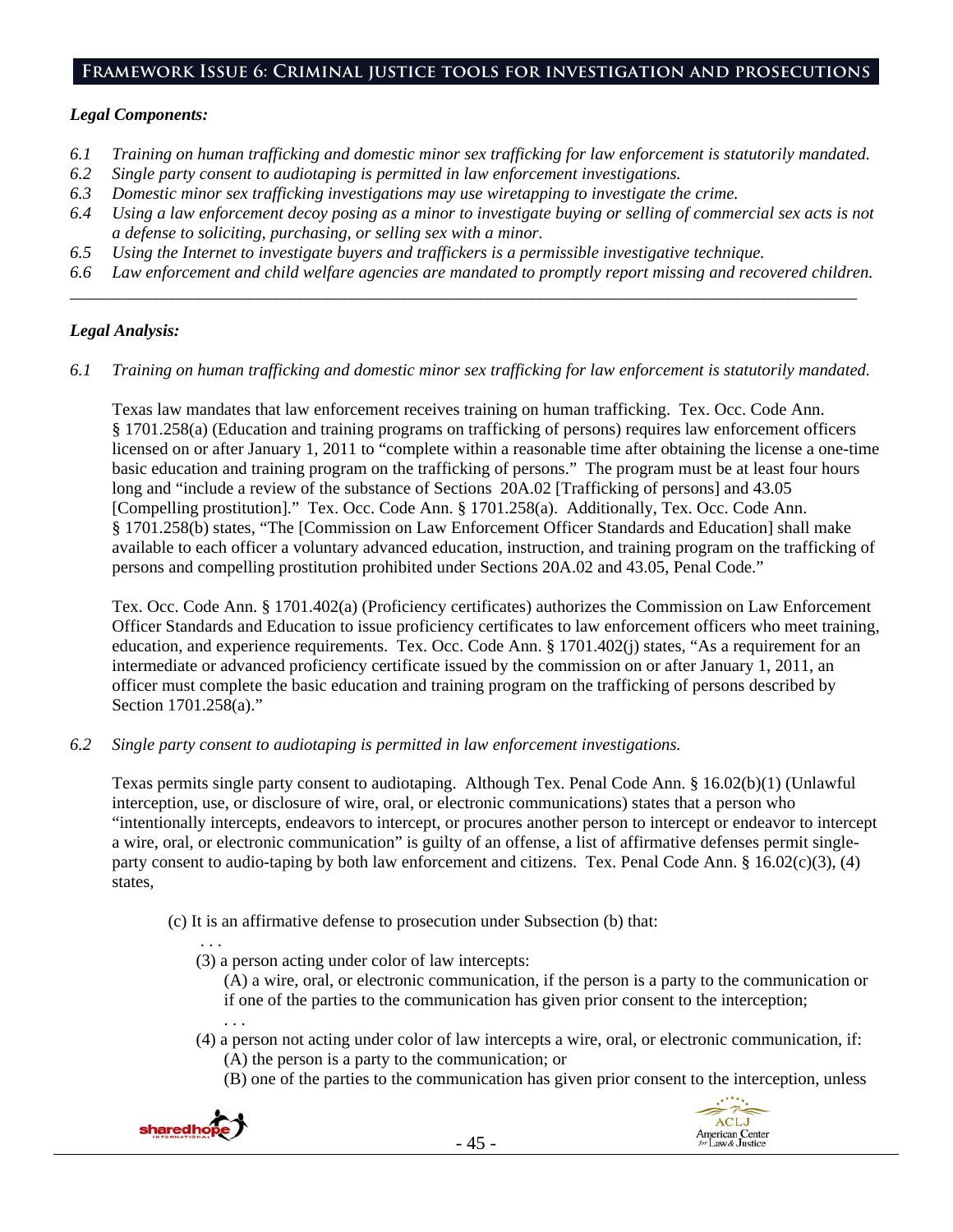the communication is intercepted for the purpose of committing an unlawful act.

*6.3 Domestic minor sex trafficking investigations may use wiretapping to investigate the crime.* 

Tex. Penal Code Ann. § 16.02(c) (Unlawful interception, use, or disclosure of wire, oral, or electronic communications) states,

- (c) It is an affirmative defense to prosecution under Subsection (b) that:
	- . . . (3) a person acting under color of law intercepts:

. . . (B) a wire, oral, or electronic communication, if the person is acting under the authority of Article 18.20 [Detection, interception, and use of wire, oral or electronic communications], Code of Criminal Procedure; or

- . . . . . .
- (5) a person acting under color of law intercepts a wire, oral, or electronic communication if:
	- (A) oral or written consent for the interception is given by a magistrate before the interception; (B) an immediate life-threatening situation exists;
		- (C) the person is a member of a law enforcement unit specially trained to:
			- (i) respond to and deal with life-threatening situations; or
			- (ii) install electronic, mechanical, or other devices; and
	- (D) the interception ceases immediately on termination of the life-threatening situation.

Tex. Code Crim. Proc. Ann. art. 18.20, § 8 (Application for interception authorization) sets out a procedure for the issuance of an order authorizing wiretapping. Tex. Code Crim. Proc. Ann. art. 18.20, § 4 (Offenses for which interceptions may be authorized) allows law enforcement to apply for orders authorizing wiretapping in the investigation of Tex. Penal Code Ann. § 20A.02 (Trafficking of persons), § 20A.03 (Continuous trafficking of persons), or § 43.26 (Possession or promotion of child pornography). Tex. Code Crim. Proc. Ann. art. 18.20, § 4 states,

A judge of competent jurisdiction may issue an order authorizing interception of wire, oral, or electronic communications only if the prosecutor applying for the order shows probable cause to believe that the interception will provide evidence of the commission of:

(1) a felony under Section 19.02 [Murder], 19.03 [Capital murder], or 43.26 [Possession or promotion of child pornography], Penal Code;

. . .

. . .

(4) an offense under Chapter 20A [Trafficking of persons], Penal Code;

(5) an offense under Chapter 34 [Money laundering], Penal Code, if the criminal activity giving rise to the proceeds involves the commission of an offense under Title 5, Penal Code, or an offense under federal law or the laws of another state containing elements that are substantially similar to the elements of an offense under Title 5;

(7) an attempt, conspiracy, or solicitation to commit an offense listed in this section.

Additionally, Tex. Code Crim. Proc. Ann. art. 18.20, § 8A(c) (Emergency installation and use of intercepting device) authorizes the issuance of oral or written orders authorizing wiretapping if it will "provide evidence of the commission of a felony, or of a threat, attempt, or conspiracy to commit a felony, in an immediate lifethreatening situation." This emergency consent expires 48 hours after the grant of consent, but a judge may authorize an order to continue the wiretap up to 30 days. Tex. Code Crim. Proc. Ann. art. 18.20, § 8A(d), (e).



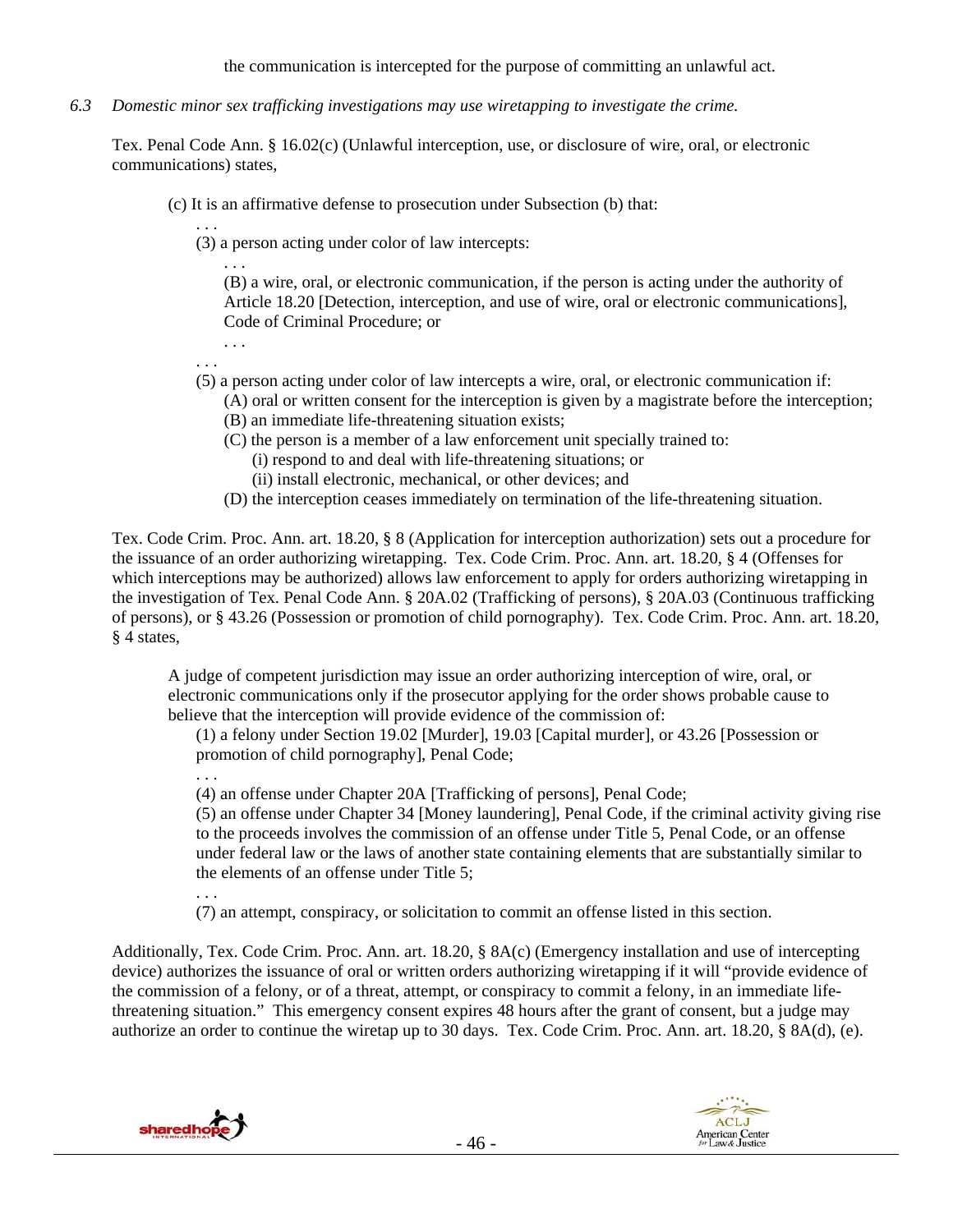Tex. Code Crim. Proc. Ann. art. 18.20 § 2(a) (Prohibition of use as evidence of intercepted communications) further states that wiretapping and its resulting evidence "may be received in evidence in any trial, hearing, or other proceeding in or before any court, grand jury, department, officer, agency, regulatory body, legislative committee, or other authority of the United States or of this state or a political subdivision of this state," with a few exceptions, including if "the communication was intercepted in violation of this article, Section 16.02, Penal Code, [Unlawful interception, use, or disclosure of wire, oral, or electronic communications], or federal law." Furthermore, "The contents of an intercepted communication and evidence derived from an intercepted communication may be received in a civil trial, hearing, or other proceeding only if the civil trial, hearing, or other proceeding arises out of a violation of a penal law." Tex. Code Crim. Proc. art. 18.20, § 2(b). Tex. Code Crim. Proc. Ann. art. 18.20, § 7(a)–(c) (Authorization for disclosure and use of intercepted communications) also provides,

(a) An investigative or law enforcement officer who, by any means authorized by this article, obtains knowledge of the contents of a wire, oral, or electronic communication or evidence derived from the communication may disclose the contents or evidence to another investigative or law enforcement officer, including a federal law enforcement officer or agent or a law enforcement officer or agent of another state . . . .

(b) An investigative or law enforcement officer who, by any means authorized by this article, obtains knowledge of the contents of a wire, oral, or electronic communication or evidence derived from the communication may use the contents or evidence to the extent the use is appropriate to the proper performance of his official duties.

(c) A person who receives, by any means authorized by this article, information concerning a wire, oral, or electronic communication or evidence derived from a communication intercepted in accordance with the provisions of this article may disclose the contents of that communication or the derivative evidence while giving testimony under oath in any proceeding held under the authority of the United States, of this state, or of a political subdivision of this state.

*6.4 Using a law enforcement decoy posing as a minor to investigate buying or selling of commercial sex acts is not a defense to soliciting, purchasing, or selling sex with a minor.* 

Tex. Penal Code Ann. § 15.031(b) (Criminal solicitation of a minor) intimates that that law enforcement decoys may be used in investigating crimes. Tex. Penal Code Ann. § 15.031(b) states,

A person commits an offense if, with intent that an offense under Section 20A.02(a)(7) or (8) [Trafficking of persons], 21.02 [Continuous sexual abuse of young child or children], 21.11 [Indecency with a child], 22.011 [Sexual assault], 22.021 [Aggravated sexual assault], 43.02 [Prostitution], 43.05(a)(2) [Compelling prostitution], or 43.25 [Sexual performance by a child] be committed, the person by any means requests, commands, or attempts to induce a minor [under 17] or another whom the person believes to be a minor to engage in specific conduct that, under the circumstances surrounding the actor's conduct as the actor believes them to be, would constitute an offense under one of those sections or would make the minor or other believed by the person to be a minor a party to the commission of an offense under one of those sections.

Tex. Penal Code Ann. § 15.031(b) states that the offense occurs even when a "person by any means requests, commands, or attempts to induce a minor or another whom the person believes to be a minor to engage in specific conduct that, under the circumstances surrounding the actor's conduct as the actor believes them to be, would constitute an offense" under one of the specified statutes.

*6.5 Using the Internet to investigate buyers and traffickers is a permissible investigative technique.* 

Pursuant to Tex. Penal Code Ann. § 33.021(a)(1) (Online solicitation of a minor), "'Minor' means: (A) an individual who represents himself or herself to be younger than 17 years of age; or (B) an individual whom the



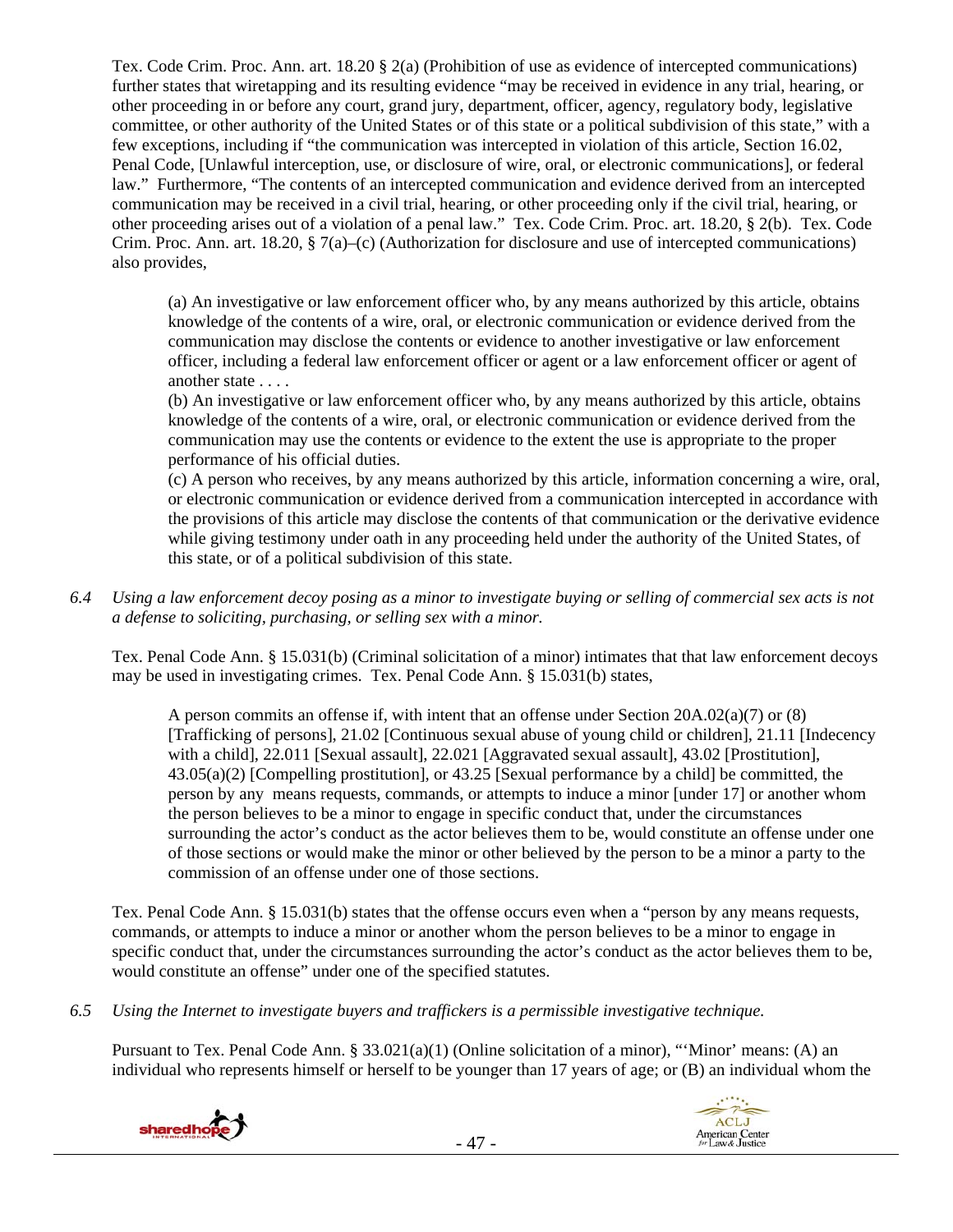actor believes to be younger than 17 years of age." Therefore it is illegal for a person to "solicit[] a minor to meet another person, including the actor, with the intent that the minor will engage in sexual contact, sexual intercourse, or deviate sexual intercourse." This appears to allow law enforcement officers the ability to use the Internet for investigations posing as a minor.

## *6.6 Law enforcement and child welfare agencies are mandated to promptly report missing and recovered children.*

Some reporting requirements related to sex trafficked children are mandated by law. Tex. Gov't Code Ann. § 71.0353 (Trafficking of persons information)states that "a district or county court at law shall report the number of cases filed" for violations of Tex. Penal Code Ann. § 20A.02 (Trafficking of persons), § 43.02 (Prostitution), and § 43.05 (Compelling prostitution) and submit the report to the Office of Court Administration of the Texas Judicial System. Furthermore, Tex. Gov't Code Ann. § 411.042(b)(2) (Bureau of identification and records) states,

(b) The bureau of identification and records shall:

prostitution], Penal Code.

. . .

(2) collect information concerning the number and nature of offenses reported or known to have been committed in the state and the legal steps taken in connection with the offenses, and other information useful in the study of crime and the administration of justice, including information that enables the bureau to create a statistical breakdown of:

(A) offenses in which family violence was involved; (B) offenses under Sections 22.011 [Sexual assault] and 22.021 [Aggravated sexual assault], Penal Code; and (C) offenses under Section 20A.02 [Trafficking of persons] and 43.05 [Compelling

Other reporting requirements apply more generally to situations involving runaway or missing children. Tex. Penal Code Ann. § 25.06(e) (Harboring runaway child) requires a law enforcement agency to immediately enter a record of a child escaped from juvenile detention or a runaway child into the National Crime Information Center (NCIC) when reported by a parent, guardian or legal custodian, peace officer, probation officer, the Texas Youth Council, a foster home, or a detention facility.

Tex. Code Crim. Proc. Ann. art. 63.002 (Missing children and missing persons information clearinghouse) establishes a missing children and missing persons information clearinghouse within the Department of Public Safety for use by all law enforcement agencies of the state as a "central repository of information on missing children and missing persons." Tex. Code Crim. Proc. Ann. art. 63.003(a). Pursuant to Tex. Code Crim. Proc. Ann. art. 63.003(b) (Functions of clearinghouse), the clearinghouse is required to

(1) establish a system of intrastate communication of information relating to missing children<sup>122</sup> and missing persons; $^{123}$ 

<sup>(</sup>D) the child was taken or retained without the permission of the custodian and with the effect of depriving the custodian of possession of or access to the child unless the taking or retention of the child was prompted by the



 $\overline{a}$ <sup>122</sup> Tex. Code Crim. Proc. Ann. art. 63.001(3) defines "missing child" as

a child whose whereabouts are unknown to the child's legal custodian, the circumstances of whose absence indicate that:

<sup>(</sup>A) the child did not voluntarily leave the care and control of the custodian, and the taking of the child was not authorized by law;

<sup>(</sup>B) the child voluntarily left the care and control of the custodian without the custodian's consent and without intent to return;

<sup>(</sup>C) the child was taken or retained in violation of the terms of a court order for possession of or access to the child; or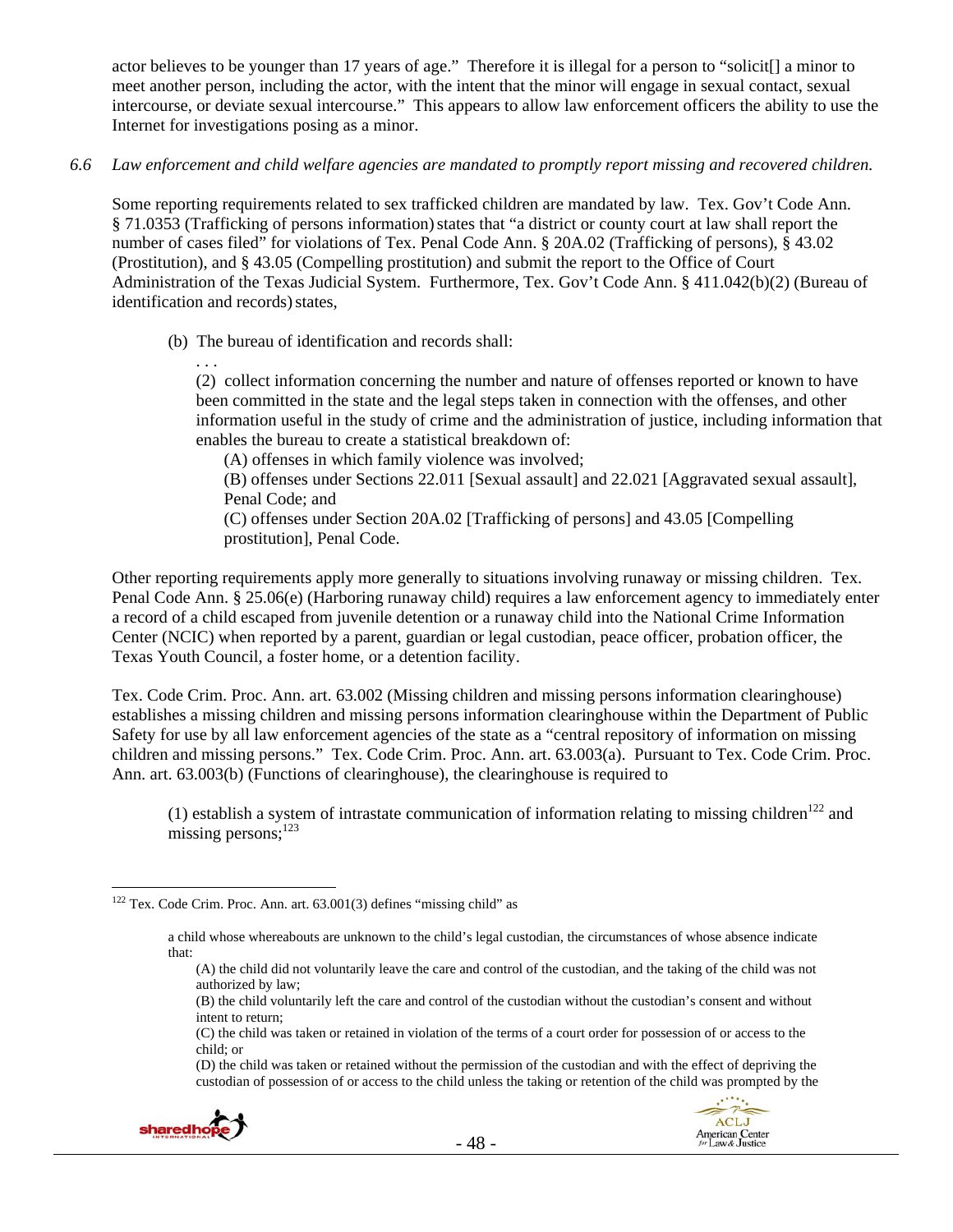(2) provide a centralized file for the exchange of information on missing children, missing persons, and unidentified dead bodies within the state;

(3) communicate with the national crime information center for the exchange of information on missing children and missing persons suspected of interstate travel;

(4) collect, process, maintain, and disseminate accurate and complete information on missing children and missing persons;

(5) provide a statewide toll-free telephone line for the reporting of missing children and missing persons and for receiving information on missing children and missing persons; and

(6) provide and disseminate to legal custodians, law enforcement agencies, and the Texas Education Agency information that explains how to prevent child abduction and what to do if a child becomes missing.

Tex. Code Crim. Proc. Ann. art. 63.009(a)(1), (2) (Law enforcement requirements) requires a law enforcement agency that receives a report of a missing child or a missing person to begin an investigation "to determine the present location of the child." Tex. Code Crim. Proc. Ann. art. 63.009(a)(3) also requires law enforcement to enter the child's name into the clearinghouse. Tex. Code Crim. Proc. Ann. art. 63.013(Information to clearinghouse) further requires each law enforcement agency to "provide to the missing children and missing persons information clearinghouse any information that would assist in the location or identification of any missing child who has been reported to the agency as missing." Lastly, Tex. Code Crim. Proc. Ann. art. 63.009 (f) states, "Immediately after the return of a missing child or missing person or the identification of an unidentified body, the local law enforcement agency having jurisdiction of the investigation shall cancel the entry in the national crime information center database."

Moreover, the school system is included as a critical component of finding missing children in Texas. Tex. Code Crim. Proc. Ann. art. 63.019 (School records system) requires schools to keep specific information for any child under 11 years of age who is enrolled in a school for the first time and uses this information in its efforts to locate missing children. Under Tex. Code Crim. Proc. Ann. art. 63.019(b), if required documents are not able to be produced within 30 day after the child's enrollment (90 days if the child was not born in the United States), the school must notify the appropriate law enforcement agency so they can check the clearinghouse to determine if the child has been reported missing. Tex. Code Crim. Proc. Ann. art. 63.019(b) further states, "If the child has been reported missing, the law enforcement agency shall immediately notify other appropriate law enforcement agencies that the missing child has been located." In addition, Tex. Code Crim. Proc. Ann. art. 63.008(a) (Missing children program) requires the Texas Education Agency to "develop and administer a program for the location of missing children who may be enrolled within the Texas school system, including nonpublic schools, and for the reporting of children who may be missing or who may be unlawfully removed from schools." The program is coordinated with the information clearinghouse. Tex. Code Crim. Proc. Ann. art. 63.008(b). Also, Tex. Code Crim. Proc. Ann. art. 63.020 (Duty of schools and other entities to flag missing children's record) outlines the responsibilities of the schools and day care facilities to

> commission or attempted commission of family violence, as defined by Section 71.004, Family Code, against the child or the actor.

- (A) is under proven physical or mental disability or is senile, and because of one or more of these conditions is subject to immediate danger or is a danger to others;
- (B) is in the company of another person or is in a situation the circumstances of which indicate that the missing child's or missing person's safety is in doubt; or
- (C) is unemancipated as defined by the law of this state.



Tex. Code Crim. Proc. Ann. art. 63.001(1) (Definitions) defines "child" as "a person under 18 years of age."<br><sup>123</sup> Tex. Code Crim. Proc. Ann. art. 63.001(2) defines a "missing person" as "a person 18 years old or older who is possibly not voluntary." Tex. Code Crim. Proc. Ann. art. 63.001(4) further explains,

<sup>&</sup>quot;Missing child" or "missing person" also includes a person of any age who is missing and: